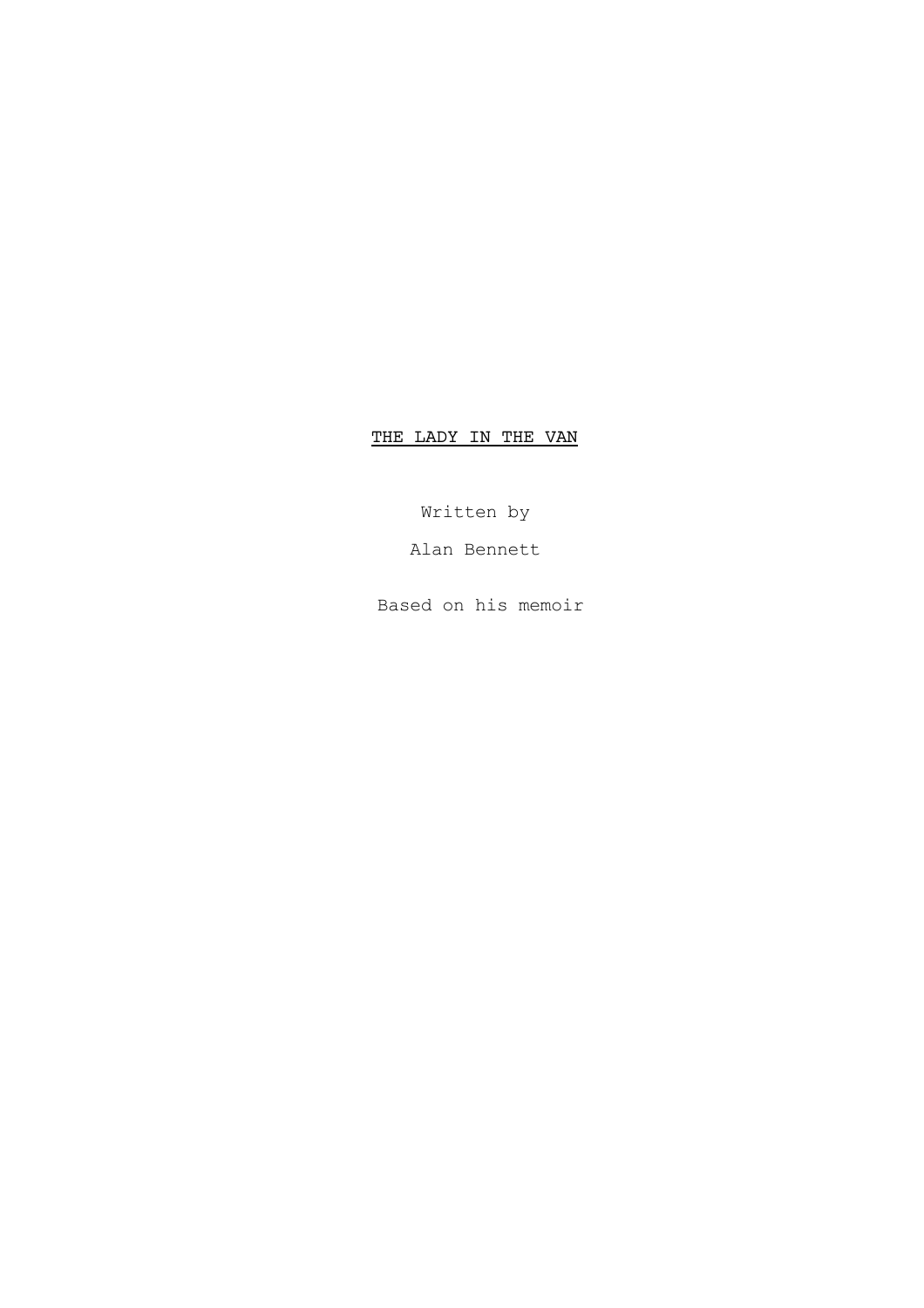The sound of squealing brakes, then a car crash.

FADE IN

### 1 EXT. COUNTRY ROAD. DAY **(1960)** 1

A country lane c. 1960 with MISS SHEPHERD at the wheel of a van barrelling along, her face set and anxious. Distantly we hear the sound of a police siren (or bell it would be in 1960). She pulls the van into a side road or clearing and waits, ducking behind the seat as she sees the police car pass the end of the road. MISS SHEPHERD rights herself, checks the side of the van. Wipes her hand on it. Blood. She crosses herself. Then starts up the van and drives off the way she has come.

As she turns the corner, we see that the police car has stopped at the end of the road. A solitary policeman, UNDERWOOD, gets out of the car and watches the van disappear.

ROLL TITLES over -

#### 2 INT. CONCERT HALL. NIGHT 2

A glamorous pianist in a décolleté evening gown (along the lines of Anne Todd in 'The Seventh Veil' c. 1947) playing some bravura piano concerto.

As the titles end, so does the concerto, and we hear ALAN BENNETT in voice over and cut to -

3 INT. 23 GLOUCESTER CRESCENT. STUDY. DAY 3

ALAN BENNETT at his desk, writing.

### ALAN BENNETT (V.O.)

The smell is sweet, with urine only a minor component, the prevalent odour suggesting the inside of someone's ear. Dank clothes are there too, wet wool and onions, which she eats raw, plus what for me has always been the essence of poverty, damp newspaper.

The sound of the lavatory flushing. ALAN BENNETT looks towards the toilet door.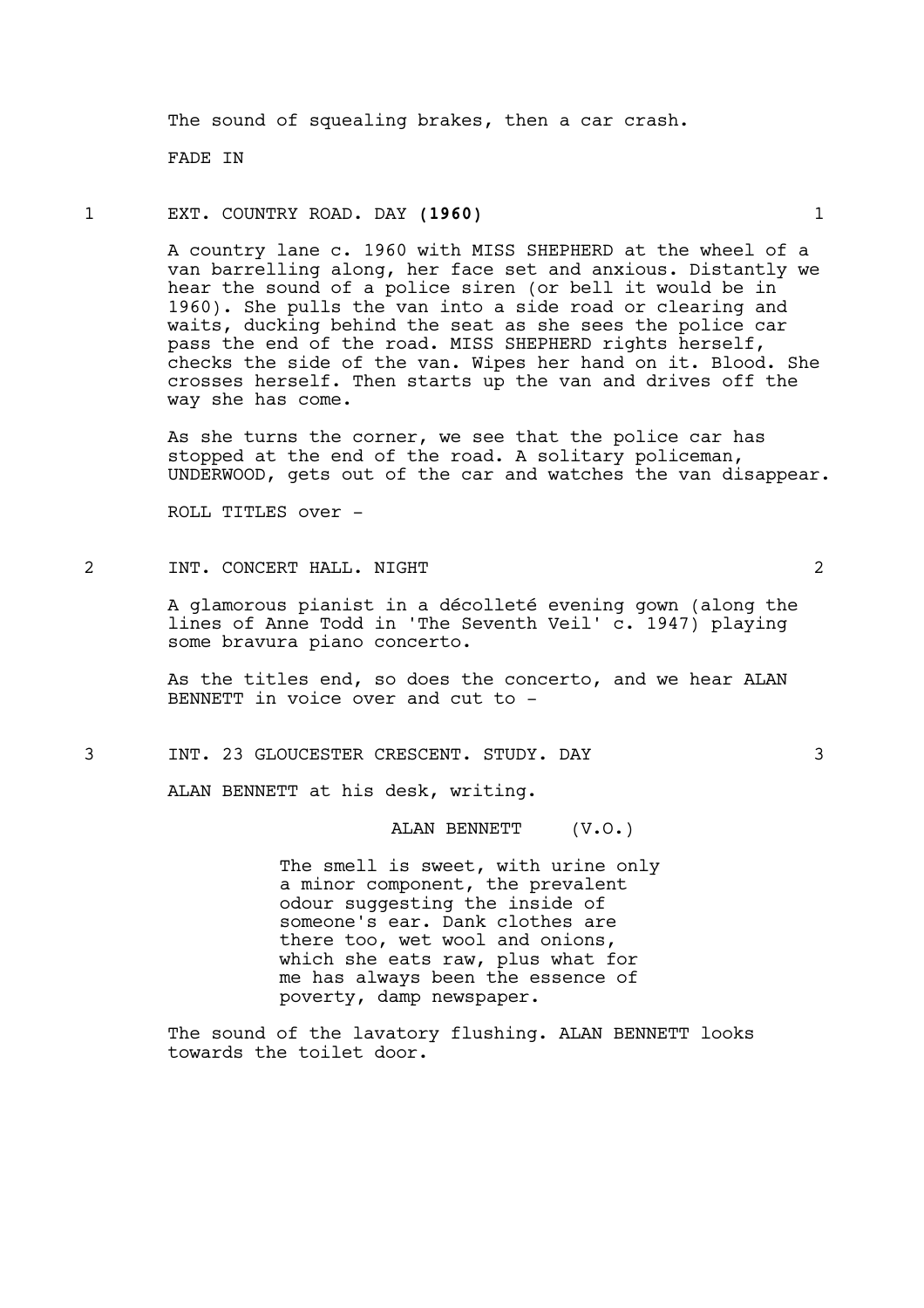ALAN BENNETT (V.O.)(CONTD.) Miss Shepherd's multi-flavoured aroma is masked by a liberal application of various talcum powders, with Yardley's Lavender always a favourite, and currently it is this genteel fragrance that dominates, the second subject, as it were, in her odoriferous concerto.

MISS SHEPHERD comes out of the lavatory, pulls down her skirt, and leaves through the front door. We see something of the inside of the house and its contents, still at this date, c. 1976, fairly uncluttered.

> ALAN BENNETT (V.O.) But as she goes the original theme returns, her own primary odour now triumphantly restated and left hanging in the house long after she has departed.

Out of the window we see Miss Shepherd's van parked in the drive and MISS SHEPHERD herself rearranges some plastic bags beneath the van. She is tall and though her changes of costume will not be described in detail, she is generally dressed in an assortment of coats and headscarves but with a variety of other hats superimposed on the headscarves. Old raincoats figure, as do carpet slippers and skirts which have often been lengthened by the simple process of sewing on additional strips of material. She is about sixty-five.

### ALAN BENNETT (at the desk, speaks) Tell her.

As he watches through the window,  $A.B. - his other self$ comes out of the house.

4/6 EXT. 23 GLOUCESTER CRESCENT. DAY. 4/6

A.B. approaches the van.

A.B. (at the van) Miss Shepherd. In future I would prefer it if you didn't use my lavatory. There are lavatories at the bottom of the High Street. Use those.

MISS SHEPHERD They smell. I'm by nature a very clean person. (MORE)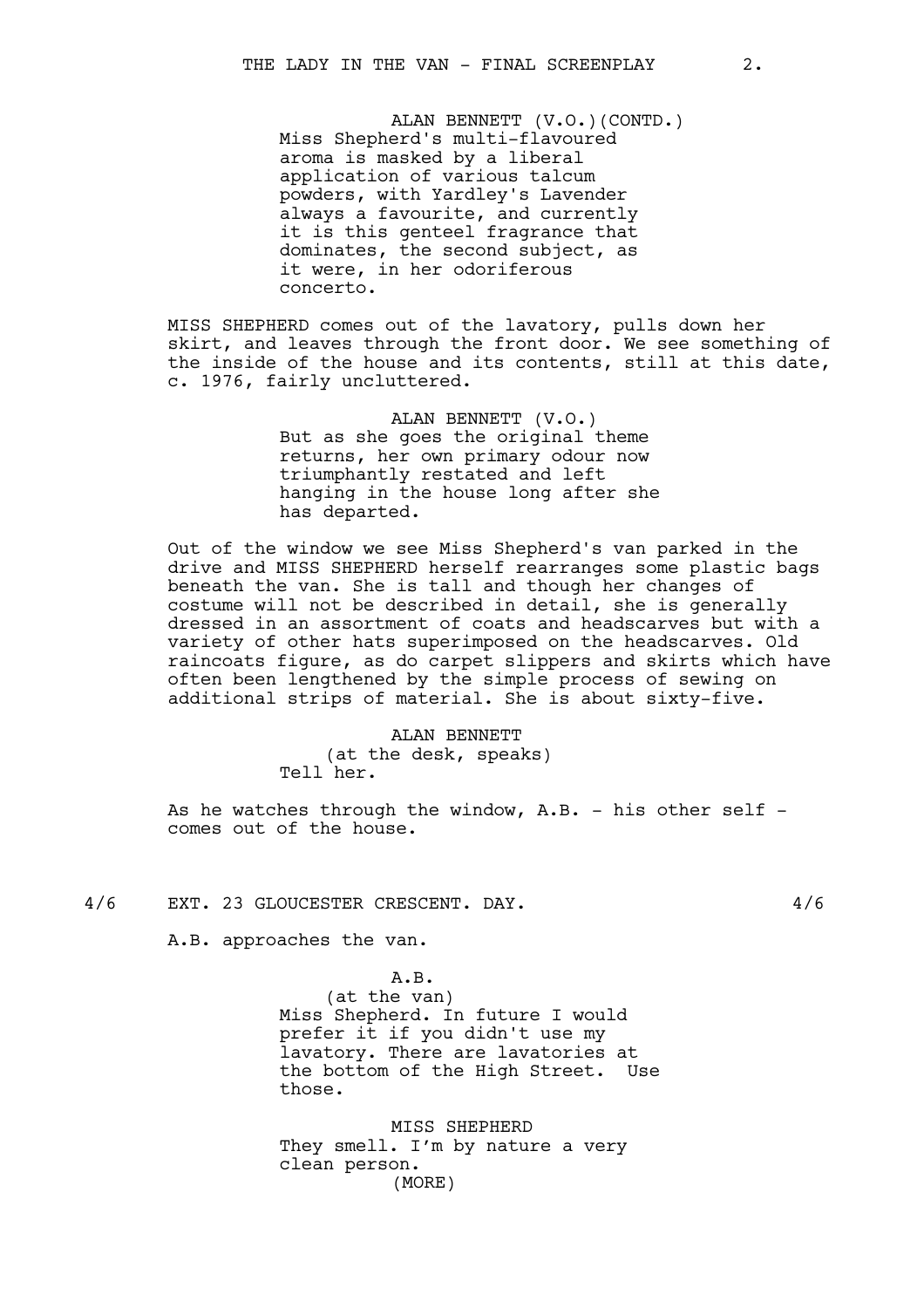I have a testimonial for a Clean Room, awarded me some years ago, and do you know my aunt, herself spotless said I was the cleanest of my mother's children, (A.B. gives up, and goes) particularly in the unseen places. MISS SHEPHERD (CONT'D)

# 7 INT. 23 GLOUCESTER CRESCENT. STUDY. DAY 7

A.B. catches ALAN BENNETT'S eye as he passes the study door.

ALAN BENNETT (V.O.) The writer is double. There is the self who does the writing and there is the self who does the living. And they talk. They argue. Writing is talking to one's self, and I've been doing it all my life, and long before I first saw this house five years ago.

CUT TO:

# 9 EXT. 23 GLOUCESTER CRESCENT. DAY 9

Five years earlier, possibly with a subtitle, though the unkempt nature of the house and a 'For Sale' sign indicates that this is earlier. House empty. No van.

A.B. comes round the corner of Inverness Street into Gloucester Crescent, and then into the garden with an ESTATE AGENT

A.B.

Fifteen?

ESTATE AGENT Number 10 fetched seventeen.

A.B. looks discouraged.

ESTATE AGENT (CONT'D) Come on. I thought you had a play on in the West End. These houses have got so much potential. Once you get rid of the junk. Well there you have it: Gloucester Crescent. Good street. On the up and up.

A.B. and the ESTATE AGENT walk up Gloucester Crescent. The street is alive with refurbishing activity. As he speaks workmen bring out a nice marble fireplace out of No. 63 and shove it in the skip, breaking it in the process. More workmen carry materials into another house.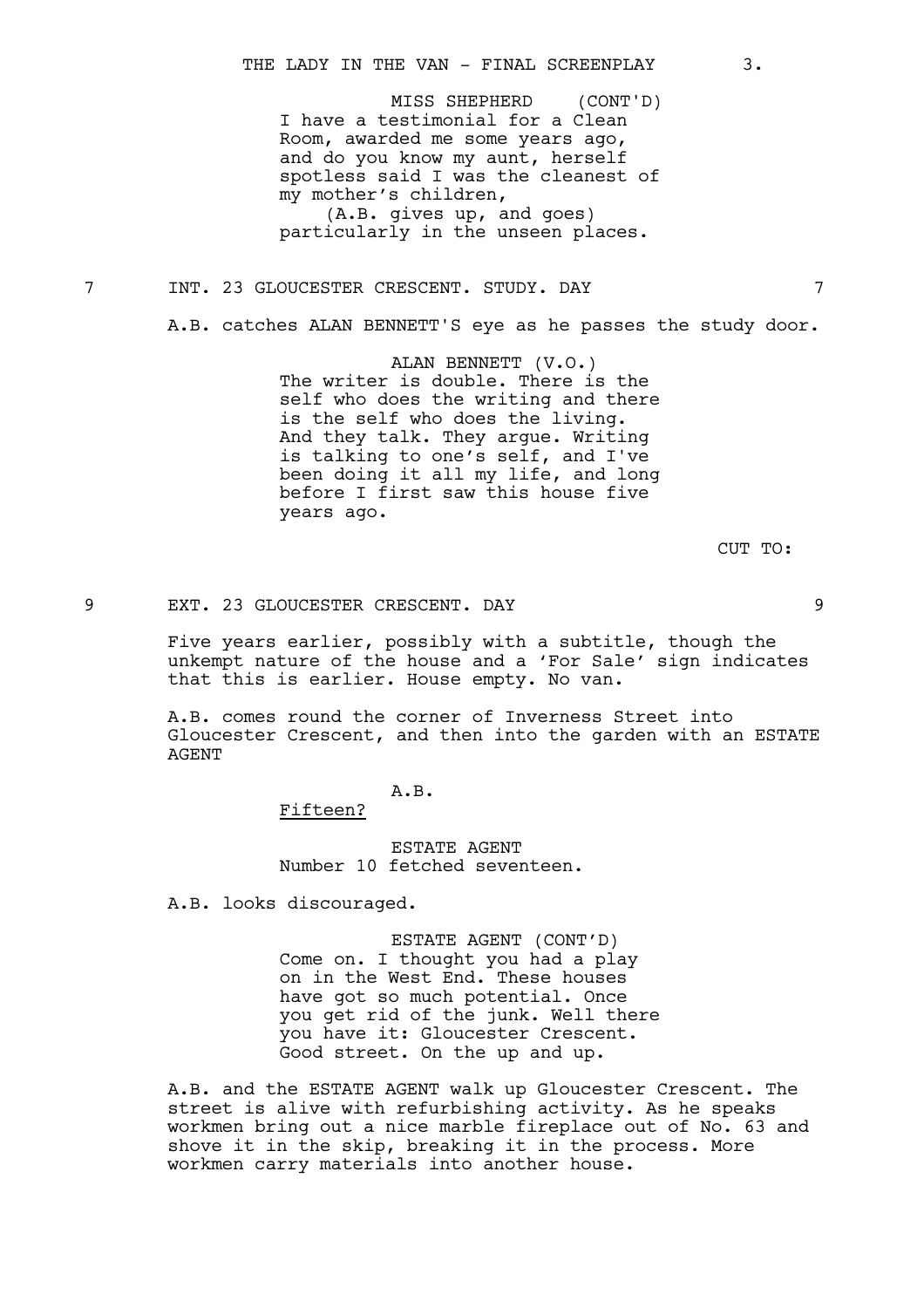ESTATE AGENT (CONT'D) Big motor, have you? Loads of room.

### 10 INT/EXT. 23 GLOUCESTER CRESCENT. STUDY. DAY 10

A.B. carries boxes of books into the empty study. Through the window we see two men unloading a table or desk from a removal van. The sign now says 'Sold'.

### 11 EXT. 23 GLOUCESTER CRESCENT. DAY 11

A.B. leaves the house

# A.B.

12 EXT. CONVENT. DAY 12

The van stalled nearby, opposite a Convent. From MISS SHEPHERD'S POV we see A.B., with a WHSmith bag, through the van windscreen which is grimy, with the dashboard hosting a variety of objects like a half-eaten tin of baked beans, a packet of biscuit also half-eaten, various tissues, packets of soap flakes etc.

A.B. stops to look at a cross (with a painted crucified Christ). MISS SHEPHERD appears at his shoulder.

> MISS SHEPHERD You're not St John, are you?

A.B. St John who?

MISS SHEPHERD St John. The disciple whom Jesus loved.

A.B. No. My name's Bennett.

#### MISS SHEPHERD

Well, if you're not St John I need a push for the van. It's conked out, the battery possibly. I put some water in only it hasn't done the trick.

A.B. Was it distilled water?

MISS SHEPHERD It was holy water so it doesn't matter if it was distilled or not. The oil is another possibility.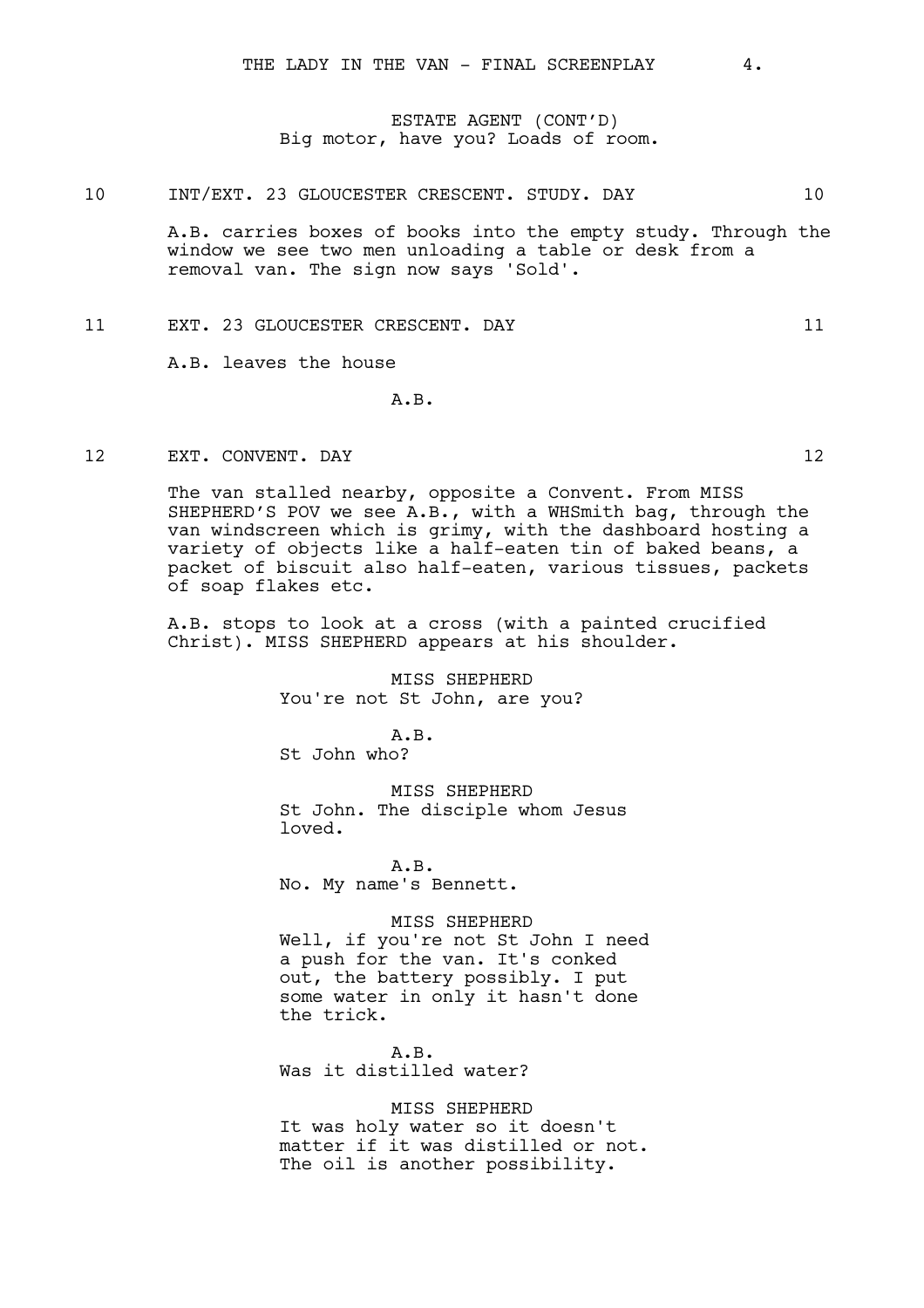A.B. That's not holy too?

MISS SHEPHERD Holy oil in a van? It would be far too expensive. I want pushing round the corner.

12b EXT. CONVENT. DAY 12b

A.B. starts to push. MISS SHEPHERD goes though her repertory of hand signals: 'I am moving off … I am turning left' … the movements done with boneless grace and in textbook Highway Code fashion.

> A.B. Are you wanting to go far?

MISS SHEPHERD Possibly. I'm in two minds.

13 EXT. GLOUCESTER CRESCENT. DAY 13

A police car passes. MISS SHEPHERD stops the van and crouches down. MISS SHEPHERD emerges cautiously.

> A.B. Is that it?

MISS SHEPHERD I need the other end.

A.B. That's half a mile away.

MISS SHEPHERD I'm in dire need of assistance. I'm a sick woman, dying possibly, just looking for a last resting place, somewhere to lay my head. Do you know of anywhere?

A.B. goes

ALAN BENNETT (V.O.) Bye bye madam. Mind how you go.

14 INT. 23 GLOUCESTER CRESCENT. STUDY. DAY 14

A.B. is back in the study, empty except for the desk and boxes of books piled high, which he has started to unpack.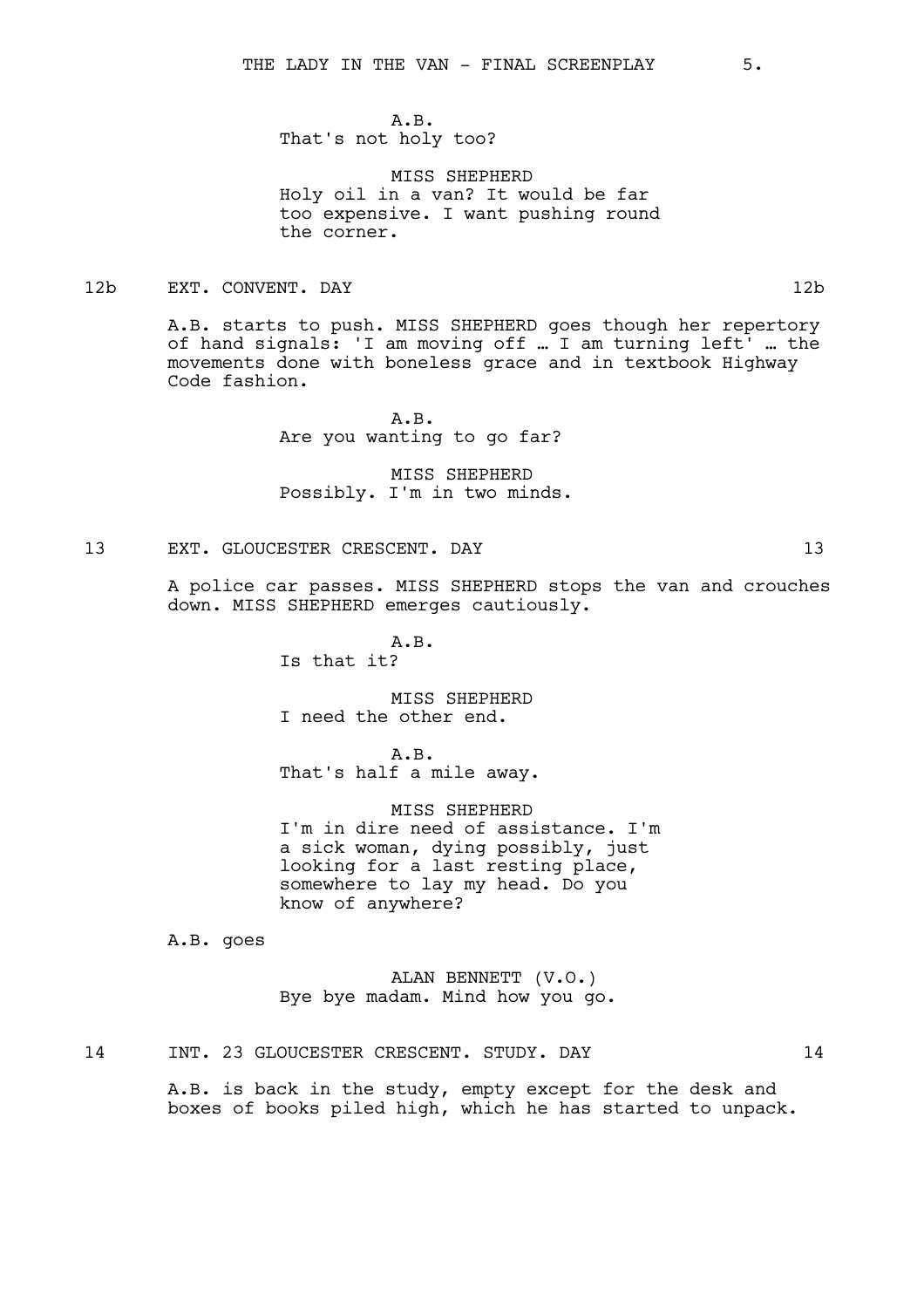ALAN BENNETT (V.O.) A proper writer might welcome such an encounter as constituting experience. Me, I have to wait and mull it over.

ALAN BENNETT She saw you coming.

A.B. She's old.

ALAN BENNETT You wouldn't get Harold Pinter pushing a van down the street.

A.B. No. Unlike me. But then, I'm too busy not writing plays, and leading my mad, vigorous creative life.

ALAN BENNETT Yeah. You live it. I write it.

# 15 EXT. GLOUCESTER CRESCENT. DAY 15

MISS SHEPHERD'S POV inside the van driving slowly round the street, sussing it out*.* 

As she passes no. 23 her POV: A.B. outside with his bike, with RUFUS and PAULINE, neighbours living opposite.

RUFUS

Pretty house, not as big as ours, of course; but you're unattached.

A.B. No. It's attached to the house behind.

#### RUFUS

No, you. You're...single. Sickert once lived in the street, apparently; Dickens' abandoned wife. Now it's the usual north London medley: advertising, journalism, TV, people like you writers, 'artists'. Anything in the pipeline?

A.B. Well, I've got a play on in the West End.

RUFUS Of course you have. Dare one ask?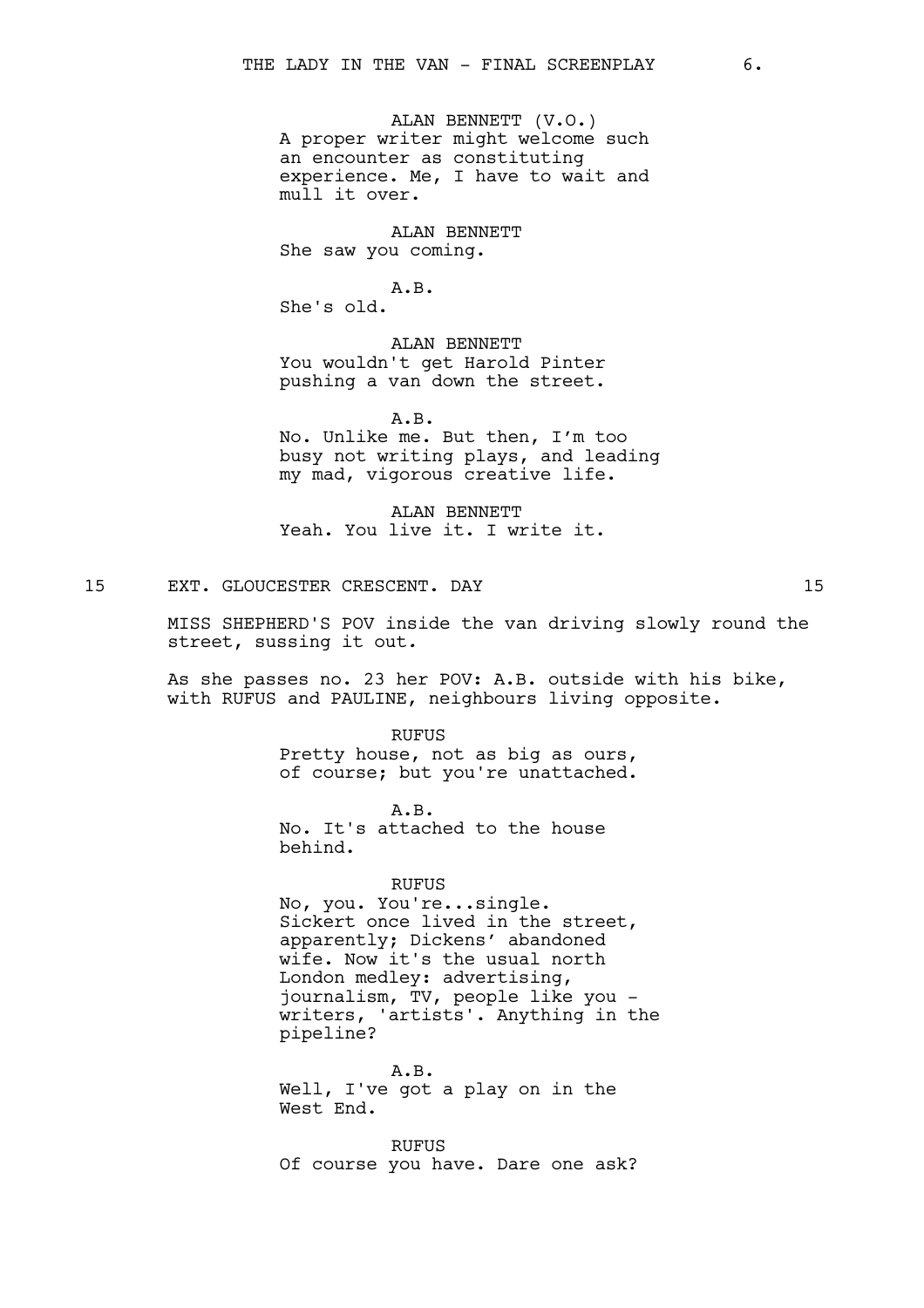A.B. Thirteen five. RUFUS Oh my God!

A.B.

I know.

PAULINE And we're twice as big, so what does that make ours worth?

RUFUS Mind you, our new neighbour won't help the prices.

Shot of the van now parked at the top of the street.

A.B. Yes, we've met.

RUFUS Last year it was Gloucester Avenue. Now it's our turn.

PAULINE She seems to have settled at 66.

A.B. Will they mind?

PAULINE I hope not. We like to think we're a community.

A.B. rides off on his bike.

PAULINE (CONT'D) What play has he got on?

RUFUS We saw it. That domestic thing.

PAULINE (thinks, then shakes her head) Gone.

# 16 EXT. 42 GLOUCESTER CRESCENT. DAY 16

Later. Plastic bags being hurled under the van by MISS SHEPHERD. Through the open window of No.42 we hear the sound of children playing *London's Burning* on their recorders, As this scene goes on, another small child arrives, lugging his cello home. FIONA PERRY comes out of the house.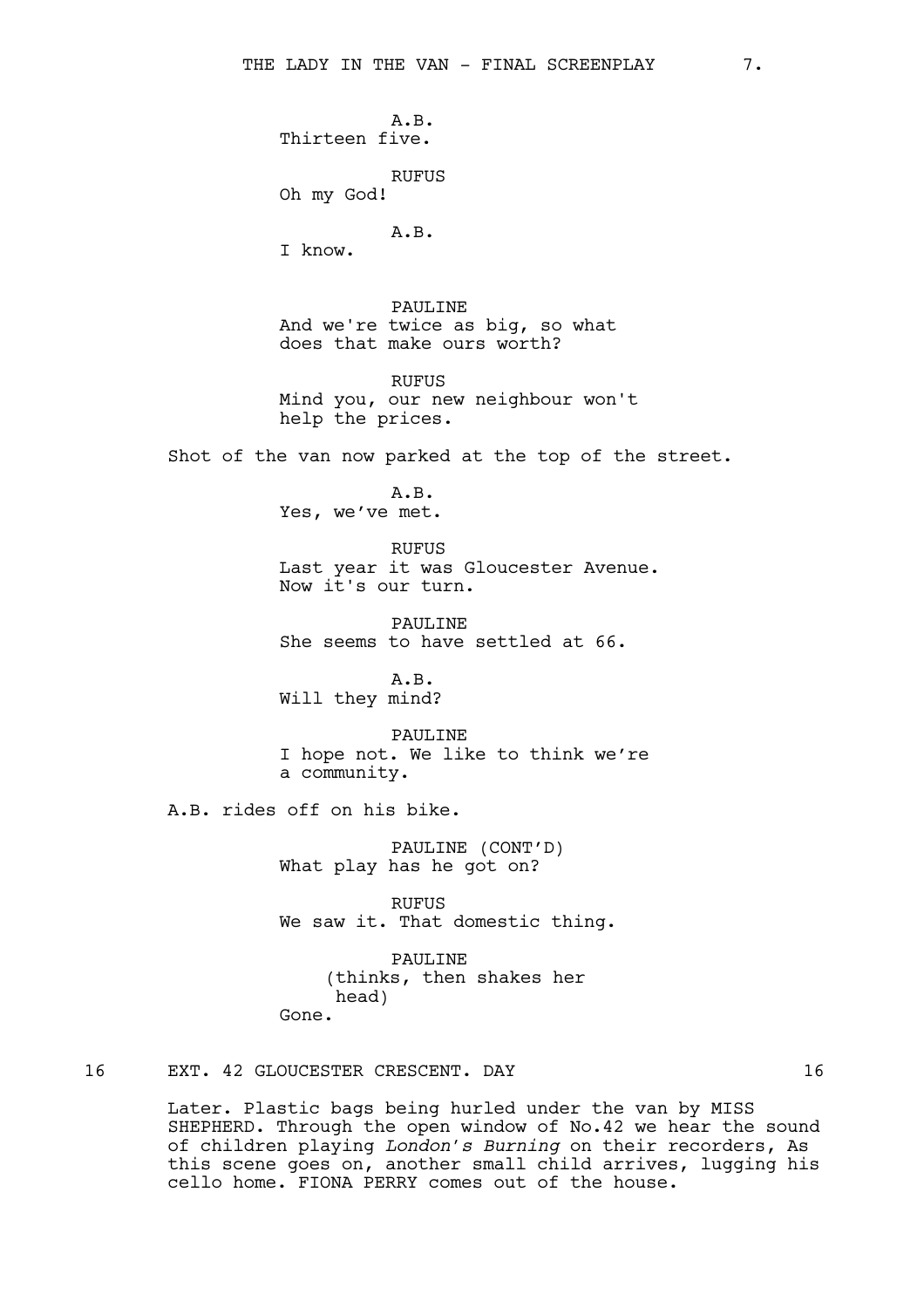FIONA (to Miss Shepherd) We thought you might like some pears. They're from our garden in Suffolk.

MISS SHEPHERD Pears repeat on me.

She goes on hurling bags.

FIONA Were you planning on staying long?

MISS SHEPHERD Not with that din going on.

MISS SHEPHERD gets in the van, and closes the door. FIONA goes back into her garden where her husband is waiting.

> FIONA I know what you're thinking. Still, it's nice to feel we're doing our bit for the homeless.

GILES PERRY, her husband, says nothing.

17 INT. 23 GLOUCESTER CRESCENT. STAIRS AND BEDROOM. DAY 17

A.B. showing a young ACTOR round. The house is nearly empty.

A.B. I'd like to keep it like this. Simple.

ACTOR

Monastic.

A.B. Quite. (moving into the bedroom) This is my bedroom.

ACTOR

Nice.

A.B. So do you like being in the play?

ACTOR Love it. Love it. So English. Just what people want. Bed looks comfortable..

A.B. Well maybe you could come round and give me a hand with the decorating.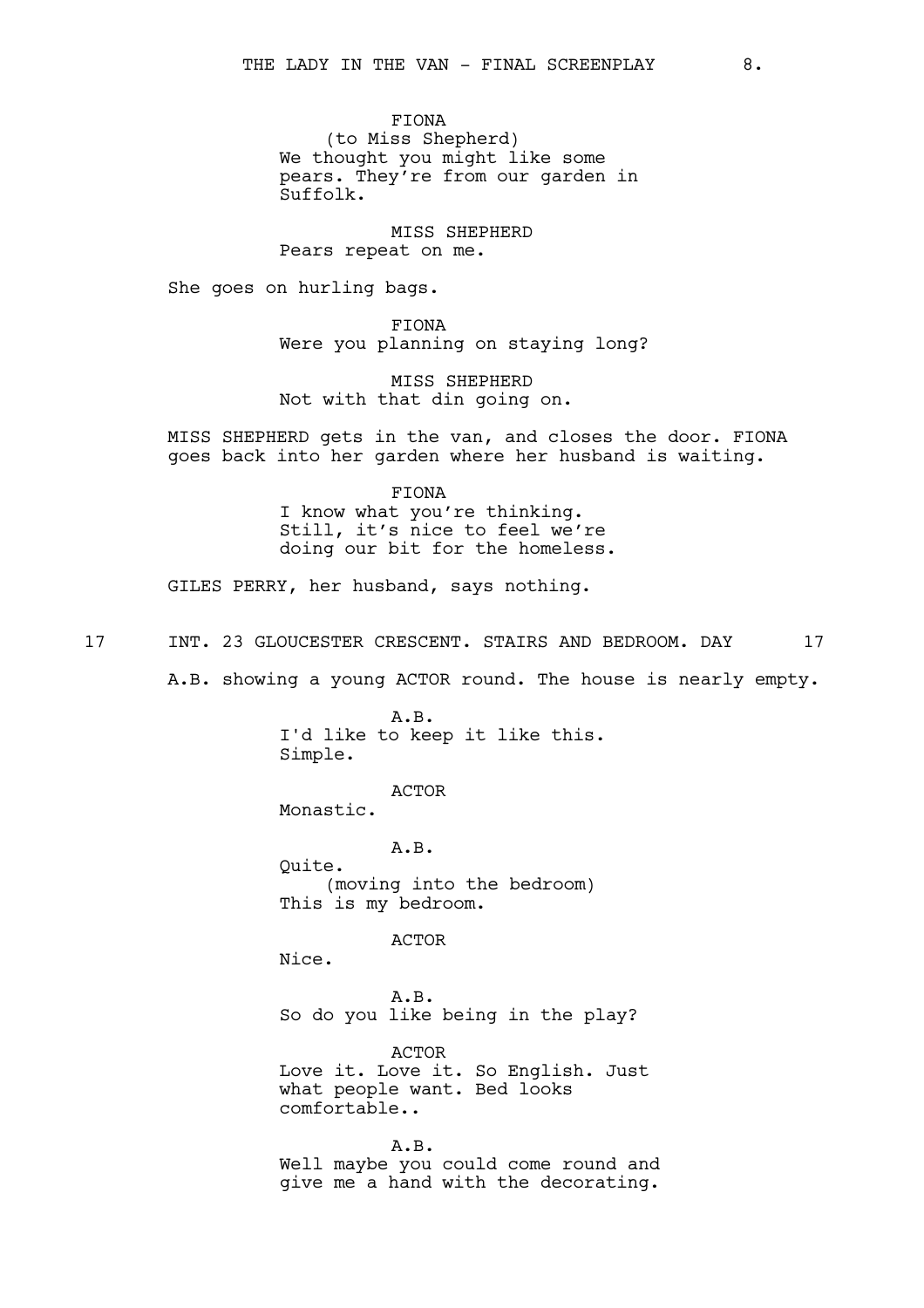ACTOR Sure. My girlfriend's a dab hand at the painting.

The ACTOR looks out of the window and sees MISS SHEPHERD pushing her wheelie past.

> ACTOR (CONT'D) On hello darling. You look a character.

A.B. Well yes this is Camden Town.

During the course of the film the house should gradually fill up with stuff so that at the finish there's as much clutter (of a superior kind) as the van.

CUT TO:

18 EXT. CAMDEN HIGH STREET. DAY 18

A.B. gives sixpence to MISS SHEPHERD, who is sitting on the pavement which is covered with messages she has chalked up like 'St. Francis hurled money from him' and 'Say No to the Common Market'.

There is also a pile of pamphlets, one of which A.B. takes. She is just chalking in some rudimentary birds.

> MISS SHEPHERD Yes I'm here most days, I teach... and the pavement is my blackboard. I also sell pencils. A gentlemen came by the other day and said that the pencil he had bought from me was the best pencil on the market at the present time.

> A.B. (reading leaflet) You're against the Common Market, I see.

MISS SHEPHERD Me? Who said it was me?

A.B. You're not the writer?

MISS SHEPHERD Not necessarily. I'll go so far as to say this. They are anonymous. And they are a shilling. You've only given me sixpence.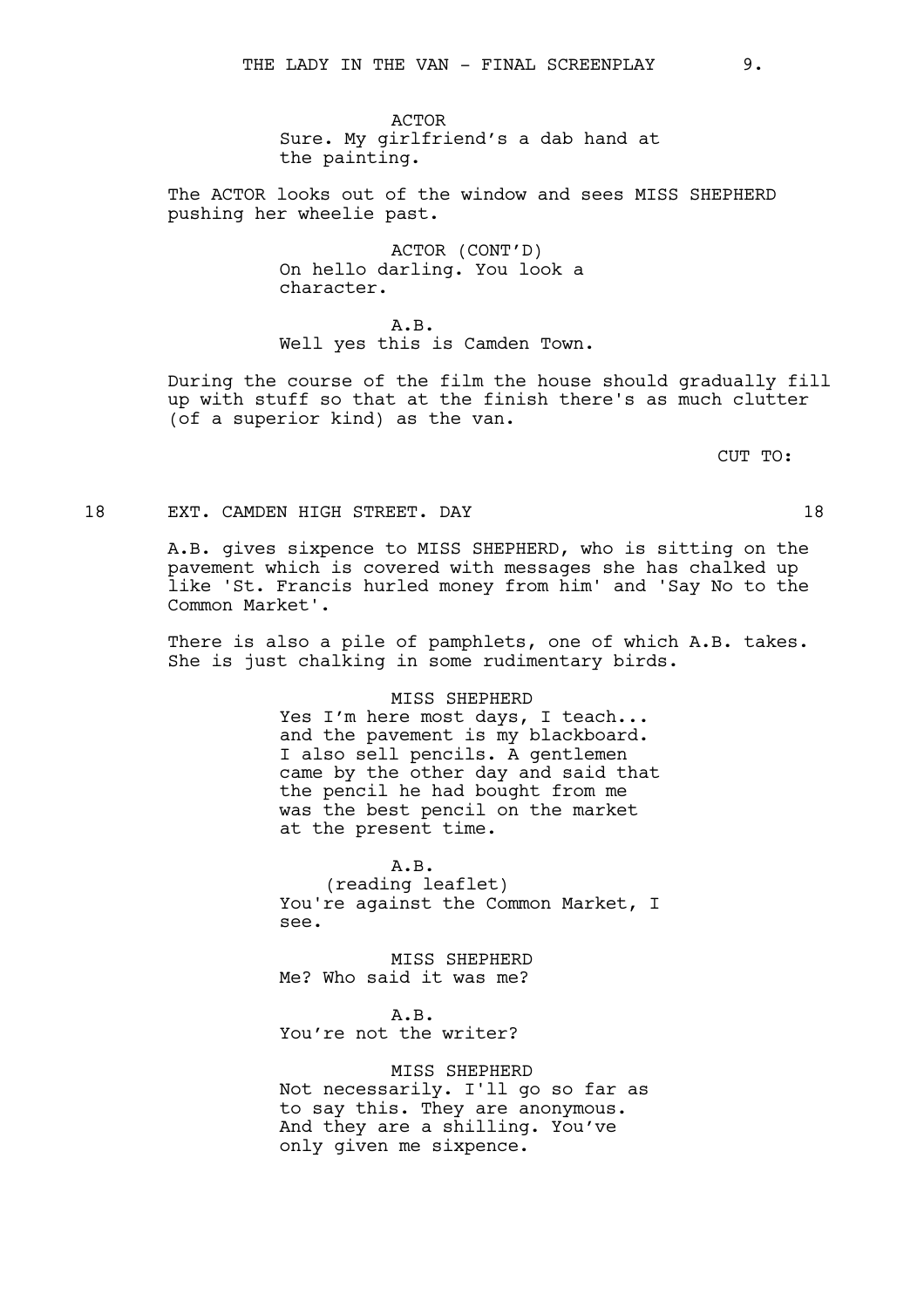A.B. (pointing to the pavement) It says there St Francis hurled money from him.

MISS SHEPHERD Yes, only he was a saint. He could afford to.

PASSER-BY (coming out of the bank and tripping over her) Sodding beggars.

MISS SHEPHERD I am not a beggar. I am selfemployed. And this gentleman is my neighbour.

20 EXT. 42 GLOUCESTER CRESCENT. DAY 20

MISS SHEPHERD is putting her bags back in the van.

FIONA

Oh. On the move again? You didn't stay long.

MISS SHEPHERD No. Because it was non-stop music.

FIONA Lucy is doing her O levels.

MISS SHEPHERD It's the noise levels I'm worried about.

She prepares to move off.

21 EXT. GLOUCESTER CRESCENT. DAY 21

RUFUS and PAULINE in evening dress, with a picnic hamper and blankets, about to get into a cab. They wave to A.B.

> RUFUS Sorry about all this. Glyndebourne.

> > PAULTNE

'Cosi'.

A.B.

Lucky you. Have fun.

As the cab goes up the street we see MISS SHEPHERD in her van, doing her elaborate hand signals and slowly moving down the Crescent.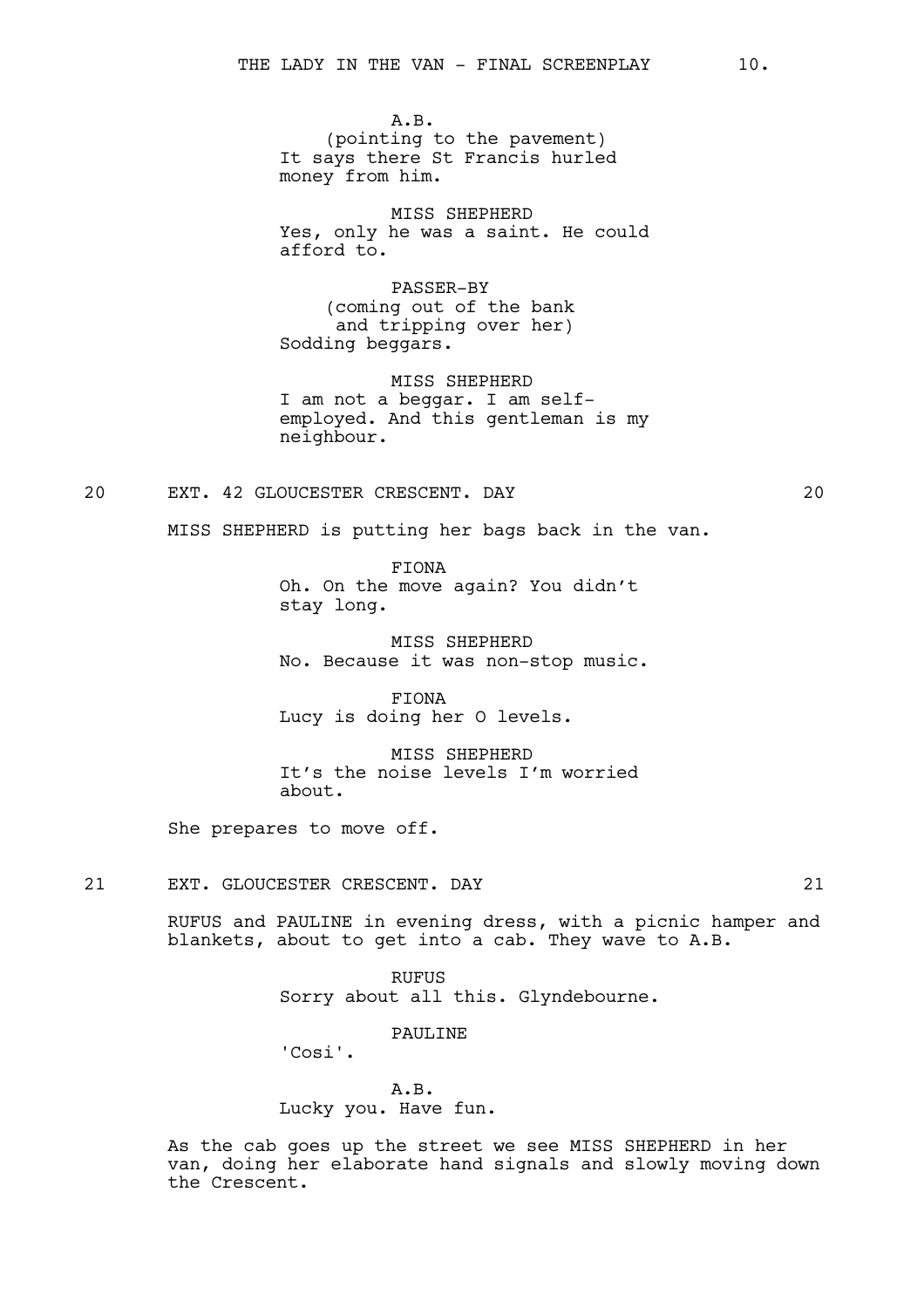RUFUS Oh, look out. Madam's on the move.

PAULINE So whose turn will it be now? (To the cab driver.) Slow down.

RUFUS (looking at his watch) We don't want to miss the curtain.

PAULINE Mrs Vaughan Williams?

RUFUS No. The Birts.

PAULINE

62?

Elaborate signing from MISS SHEPHERD that she is coming to a halt.

> PAULINE (CONT'D) No. No. No. Darling, that's us.

> > RUFUS

Stop the cab.

He runs back down the street.

RUFUS (CONT'D) Sorry! You can't park here.

MISS SHEPHERD I've had guidance this is where it should go.

RUFUS Guidance? Who from?

MISS SHEPHERD The Virgin Mary. I spoke to her yesterday. She was outside the post office in Parkway.

RUFUS What does she know about parking?

PAULINE (also having emerged from the cab) Rufus! Tell her, we're going to Glyndebourne.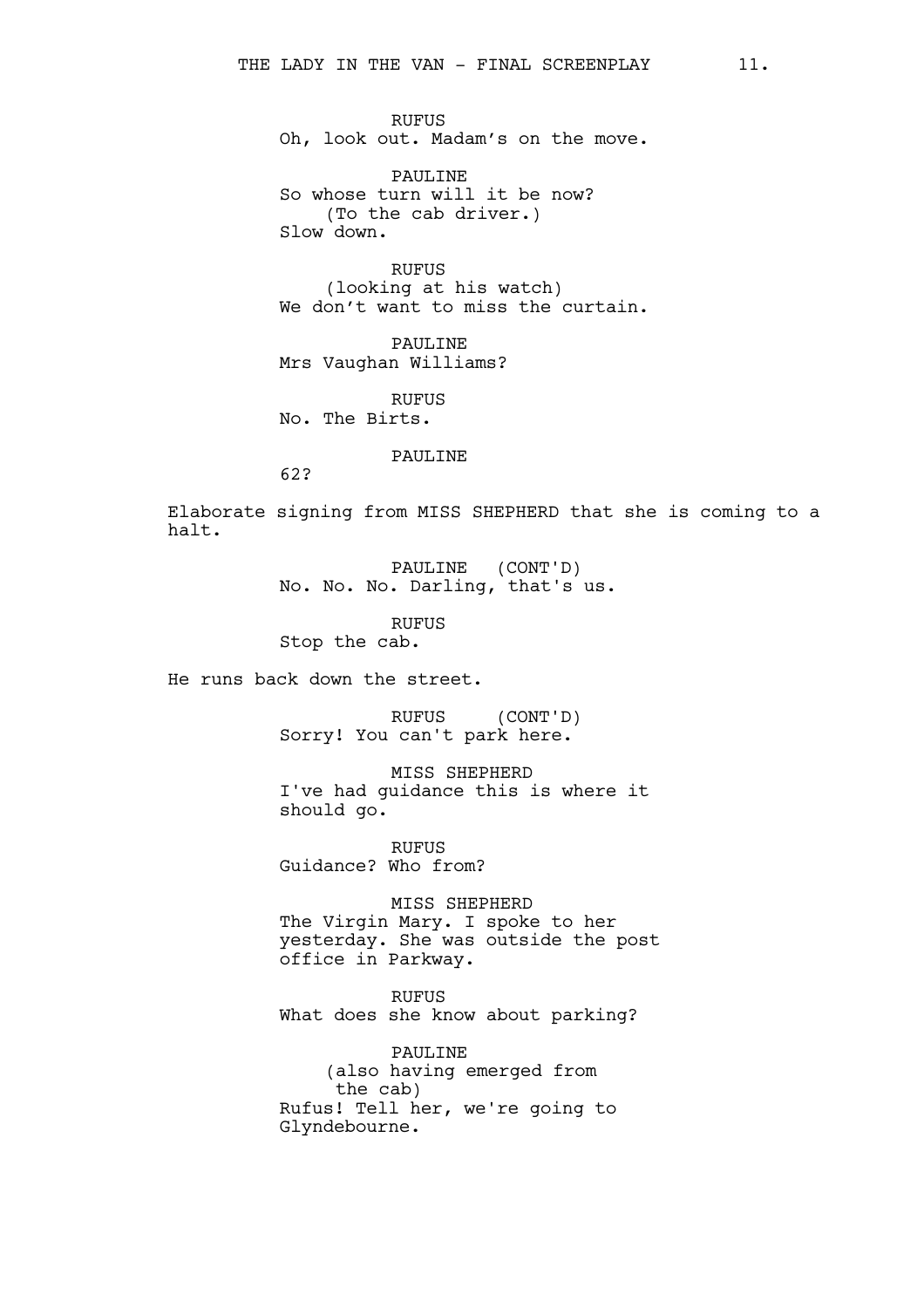MISS SHEPHERD

I need a ruler. I must measure the distance between the tyres and the kerb. One and a half inches is the ideal gap. I came across that in a Catholic motoring magazine under tips on Christian parking.

RUFUS This isn't Christian parking. It's a fucking liberty.

They head back up towards the cab.

They get back into the cab and drive off, some of this encounter having been seen by A.B.

22 EXT. 23 GLOUCESTER CRESCENT. DAY 22

A.B. calls over to the van, now directly opposite his house.

A.B. You didn't stay long outside 66.

MISS SHEPHERD comes over the road to A.B., worried.

MISS SHEPHERD Not with all that din. They're not musical, are they?

A.B.

Who?

MISS SHEPHERD

61.

A.B. No. Though they go to the opera. Are you alright?

MISS SHEPHERD What with all this to-do, I think I'm about to be taken short. Can I use your lavatory?

She is already on her way into the house.

A.B. No. The flush is on the blink.

MISS SHEPHERD I don't mind.

She is in the house. We hear her calling 'Where is it? Where is it?' before the door bangs and we see A.B.'s agonised face?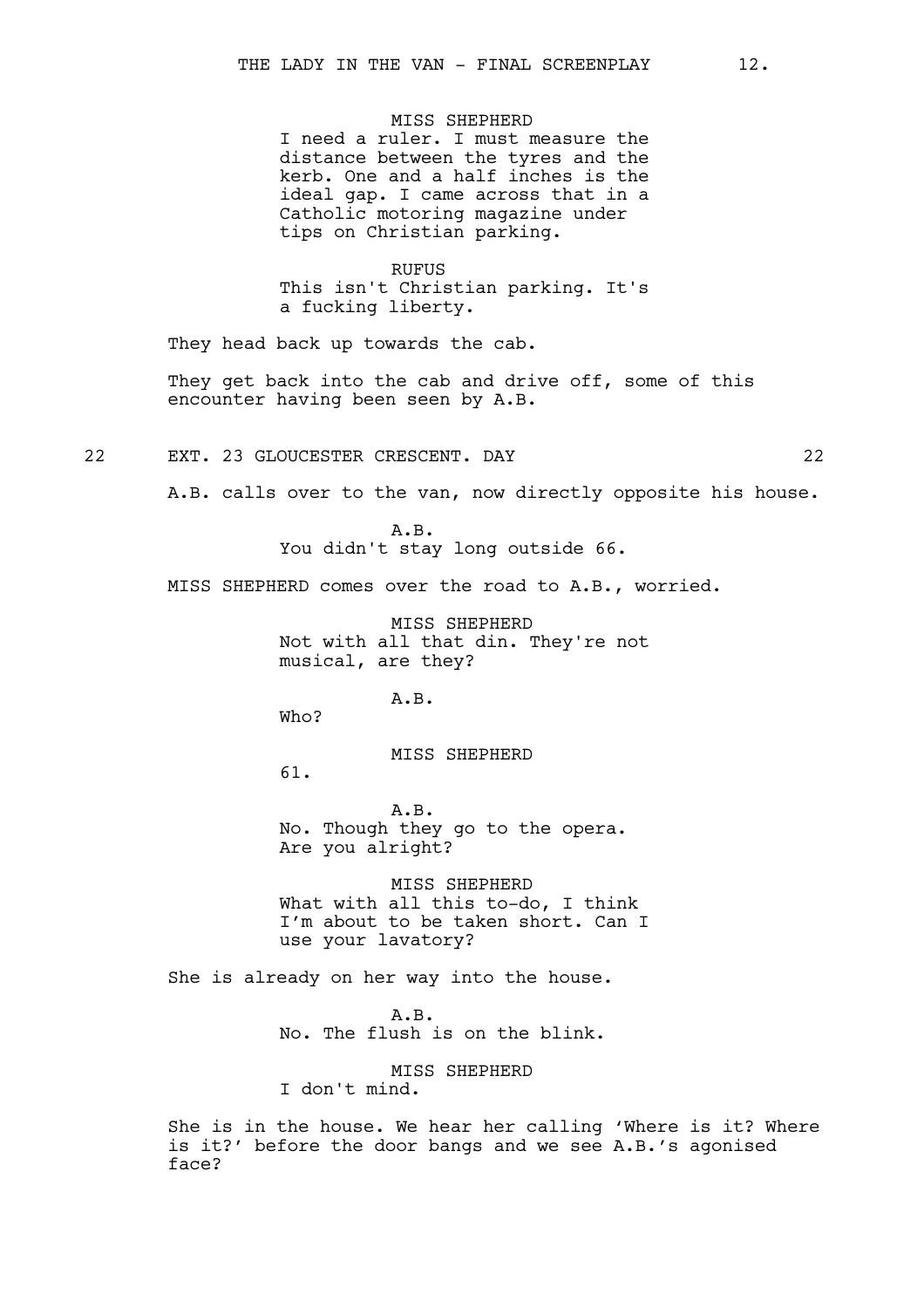23 INT. 23 GLOUCESTER CRESCENT. DAY 23

Later. The toilet flushes and MISS SHEPHERD comes out past him saying nothing. Furious, A.B. calls after her.

> A.B. 'Thank you?'

She ignores him.

23b INT. 23 GLOUCESTER CRESCENT - LAVATORY. DAY 23b

A.B. scrubs out the lavatory.

24 EXT. YORKSHIRE COTTAGE. DUSK 24

A.B's mother's cottage, in a village in the Yorkshire dales. Lights are on downstairs. We can see A.B's MAM through the window, on the phone.

> A.B. (V.O.) (On telephone) I've got a meeting at the BBC.

MAM What about?

A.B. (V.0.) It's just something I'm writing.

MAM I thought you were coming up.

A.B. (V.0.) In a week or two.

25 INT. 23 GLOUCESTER CRESCENT/INT. YORKSHIRE COTTAGE. DUSK 25

A.B. on the phone to his mother. ALAN BENNETT at the desk.

MAM I'm on my own.

A.B. I know you're on your own.

ALAN BENNETT We're all on our own.

MAM Can I come down there for a bit? Is it a big house?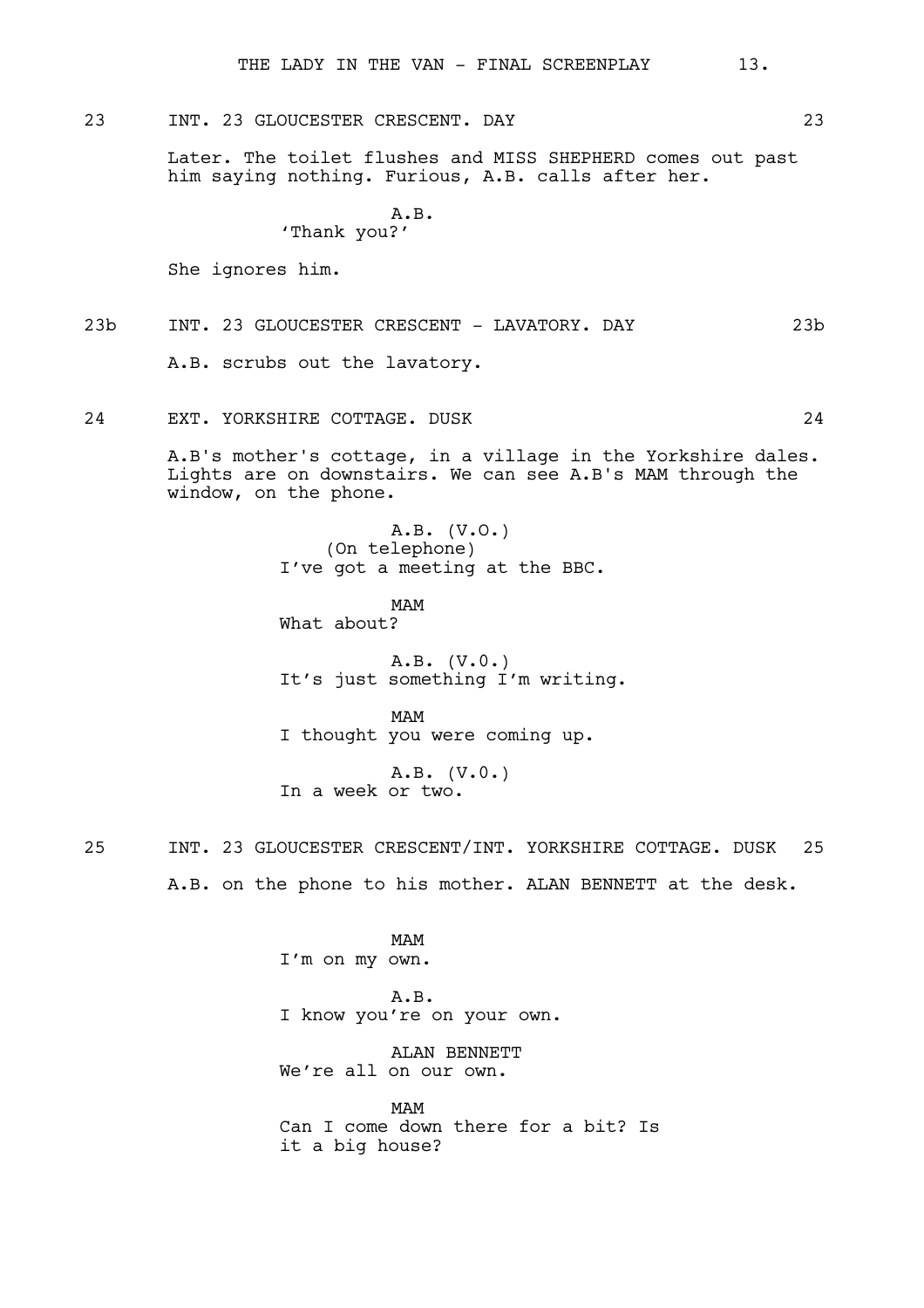A.B. Not really. You wouldn't like it. Too many stairs.

MAM They have these chair lift things now. (Pause) Are you still there?

A.B.

Yes.

 $Wh<sub>0</sub>$ ?

MAM The foot feller came today.

A.B.

ALAN BENNETT begins to write this exchange down, sat at his writing desk.

> MAM The foot feller.

A.B. Do you mean the chiropodist?

MAM You've written that down.

ALAN BENNETT

I haven't (He has.)

MAM I've given you some script. I'm just raw material.

A.B. No, you're not. (Pause) Mam.

# 26 EXT. GLOUCESTER CRESCENT. DAY 26

MRS. VAUGHAN WILLIAMS rides her bike down the Crescent. MISS SHEPHERD has her door open, having just got up. She is fanning herself with a fan she has picked up somewhere.

> MRS VAUGHAN WILLIAMS Are you alright?

MISS SHEPHERD Yes. It's the van. Gets very close.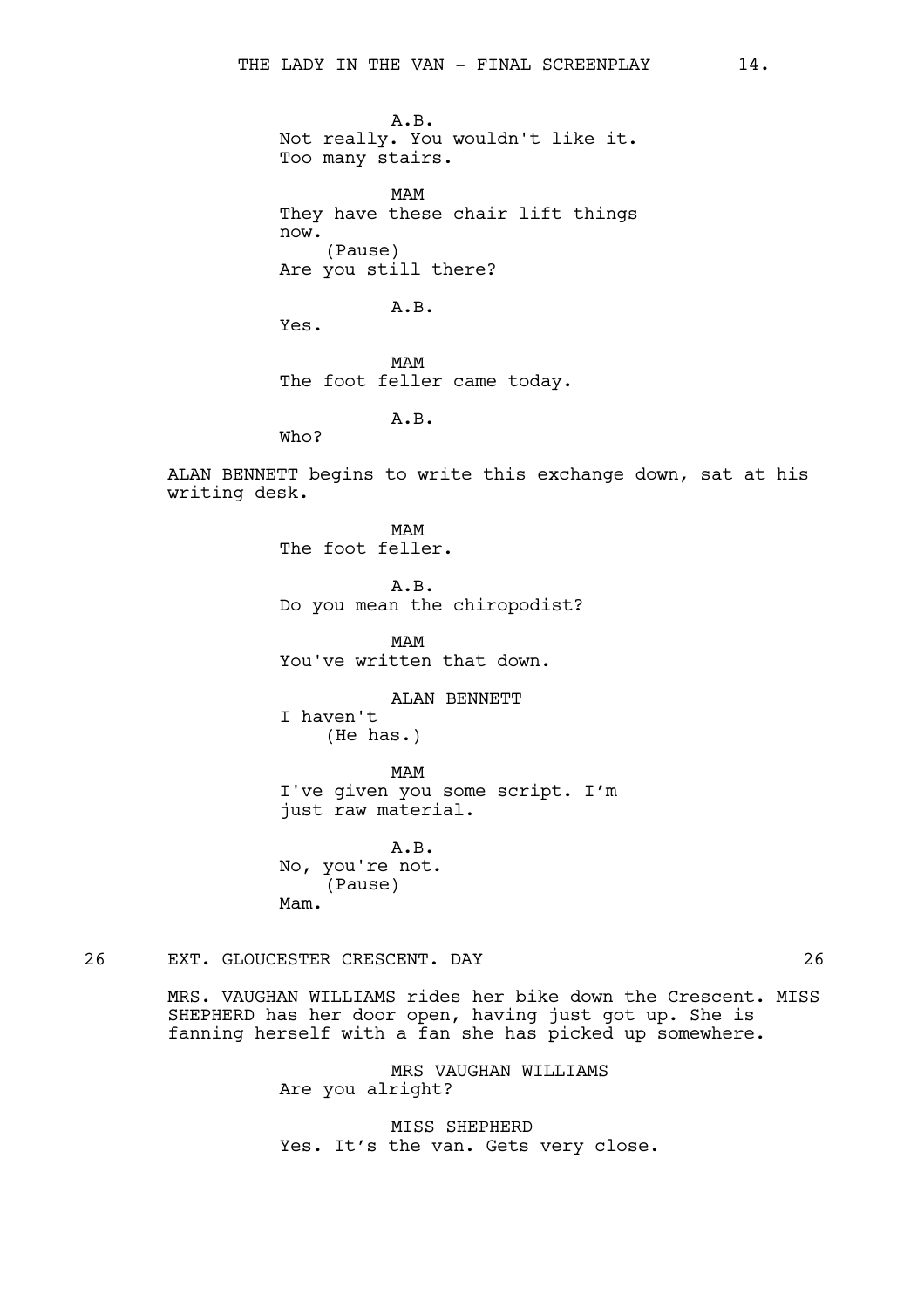MRS. VAUGHAN WILLIAMS I imagine.

MISS SHEPHERD You're tall.

MRS. VAUGHAN WILLIAMS My husband was tall. I'm Mrs. Vaughan Williams. I won't shake hands. Gardening.

MISS SHEPHERD The composer? Greensleeves?

MRS. VAUGHAN WILLIAMS Among other things. Why? Are you musical? I don't even know your name.

MISS SHEPHERD It's Miss Shepherd, but I wouldn't want it bandied about. I'm in an incognito position, possibly.

MRS. VAUGHAN WILLIAMS Safe with me.

27 EXT. 23 GLOUCESTER CRESCENT. DAY. 27

Later. MRS VAUGHAN WILLIAMS talking to A.B. MISS SHEPHERD in the background, sorting the plastic bags under the van.

> MRS. VAUGHAN WILLIAMS Shepherd. Drove ambulances in the war, apparently.

A.B. So where did she spring from?

MRS. VAUGHAN WILLIAMS And a nun once.

A.B.

A nun?

MRS VAUGHAN WILLIAMS In the convent up the street. Still, everybody's got something to hide. My brother in law's a policeman. That's Camden. People wash up here. Like me. She'd be a good subject.

A.B. What for?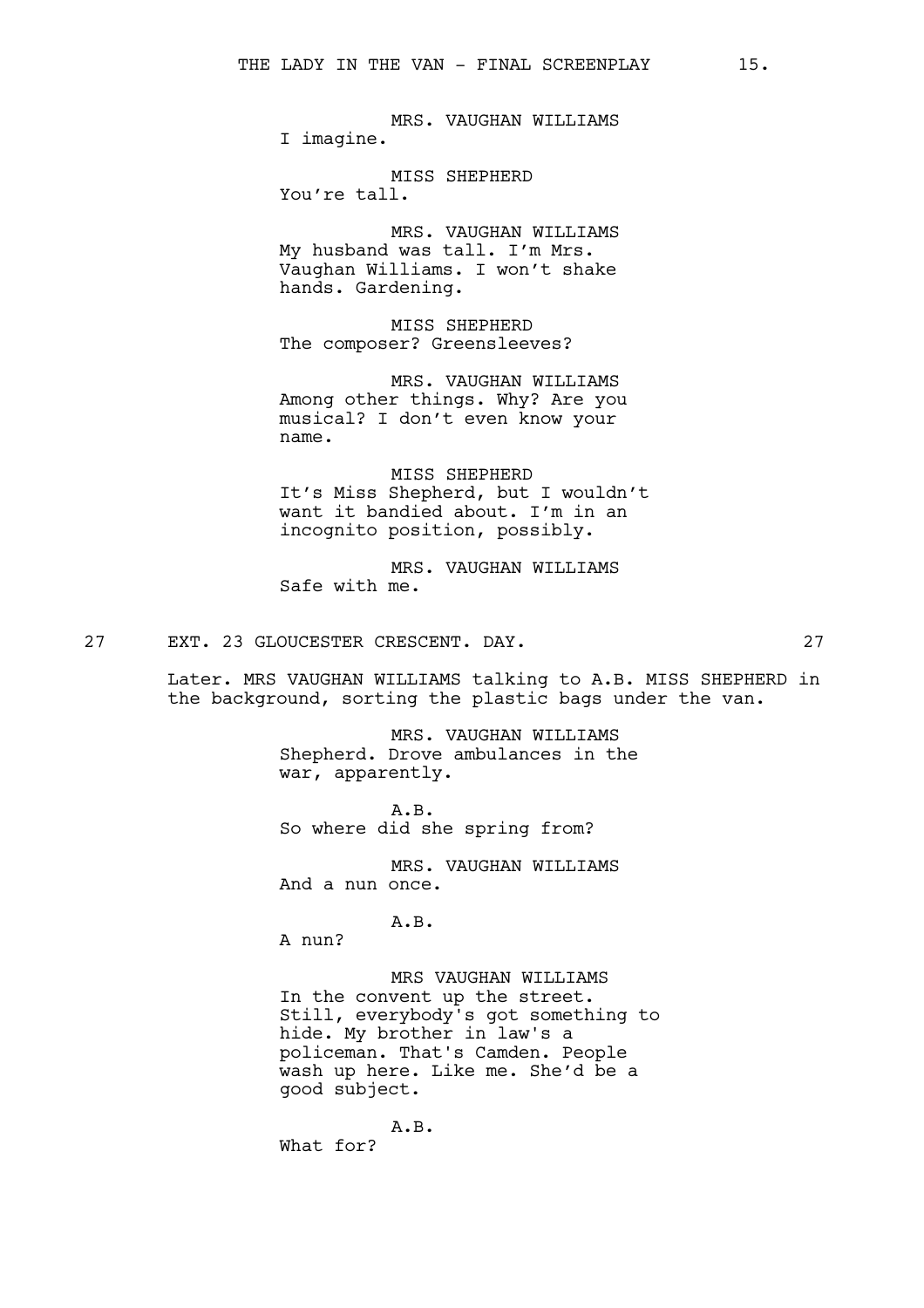MRS VAUGHAN WILLIAMS You. One of your little plays. (She goes off saying  $-$ ) Remember! I planted the seed!

28 INT. GLOUCESTER CRESCENT. STUDY. DAY 28

ALAN BENNETT is at the desk, his notebook open in front of him.

> ALAN BENNETT No, no. I'm writing about Mam half the time as it is. One old lady's enough.

A.B. I live. You write. That's how it works.

ALAN BENNETT Except you don't much.

A.B. Don't what?

ALAN BENNETT Live. "Put yourself into what you write." How? We're both so fucking tame.

34 EXT. GLOUCESTER CRESCENT. DAY 34

MISS SHEPHERD is clambering into the van when LOIS approaches. In the van, a battered portable radio is tuned to Radio 4.

> LOIS Miss Shepherd. I'm Lois, the social worker.

> MISS SHEPHERD I don't want the social worker. I'm about to listen to the repeat of Any Answers.

**LOTS** I've brought you some clothes. You wrote asking for a coat.

MISS SHEPHERD Not during Any Answers. I'm a busy woman. I only asked for one coat.

LOIS I brought three, in case you fancied a change.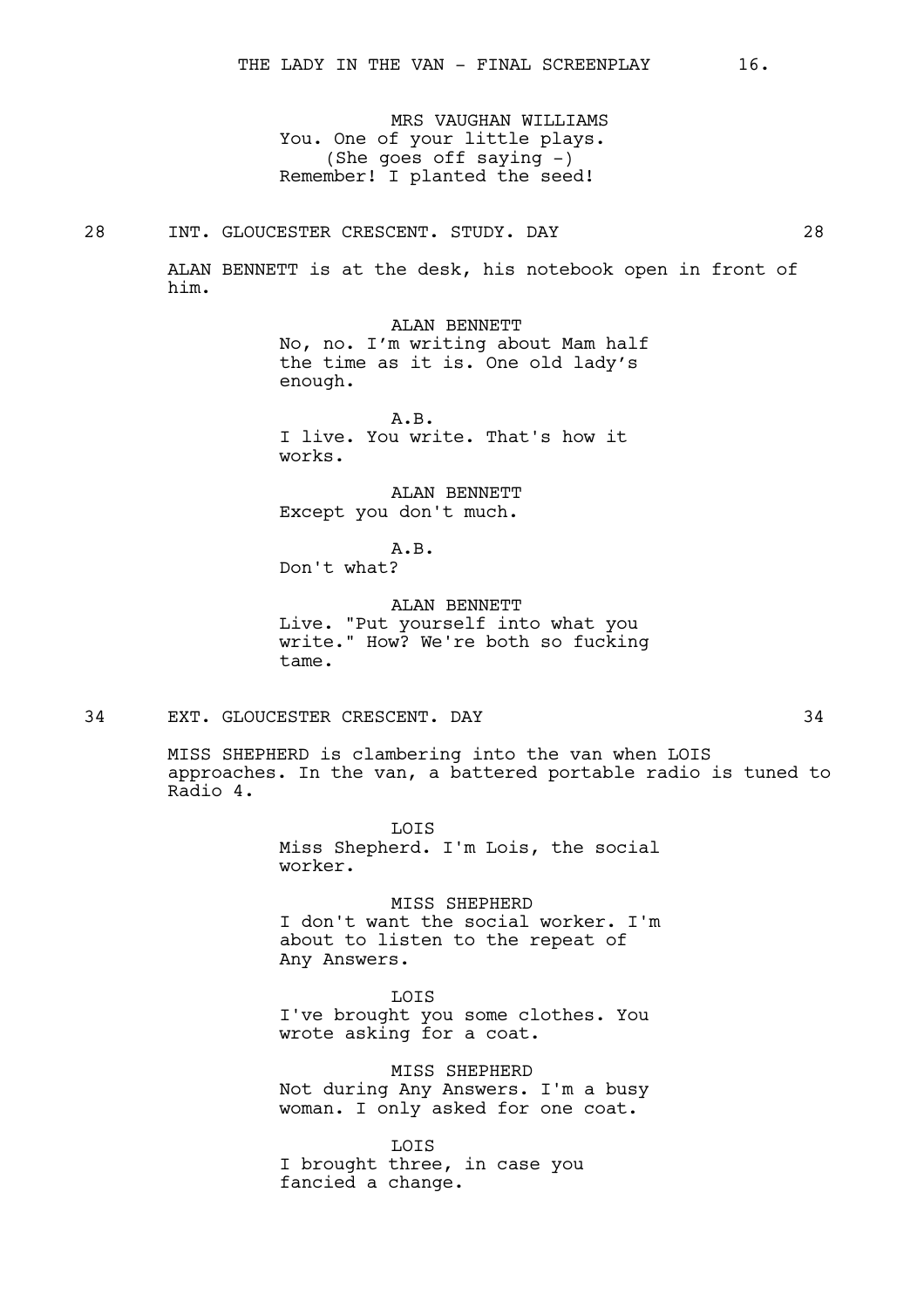MISS SHEPHERD Where am I supposed to put three coats? Besides, green isn't my colour.

She throws the green coat out the van on to the ground.

MISS SHEPHERD (CONT'D) Have you got a stick?

LOIS The council have that in hand. It's been precepted for.

MISS SHEPHERD Will it be long enough?

LOIS Yes. It's one of our special sticks.

MISS SHEPHERD I don't want a special stick. I want an ordinary stick. Only longer. Shut the door.

LOIS If I should want to get in touch with you whom should I call?

MISS SHEPHERD is closing the van doors.

MISS SHEPHERD You can try Mr Bennett at 23 only don't take any notice of what he says. He's a communist, possibly.

A.B. Have you tried the people opposite, they're nearer?

CUT TO:

35 EXT. 23 GLOUCESTER CRESCENT. DAY 35

A.B. on doorstep of 23 Gloucester Crescent.

A.B. Have you tried the people opposite, they're nearer?

LOIS They said they don't relate to her. You were the one she related to.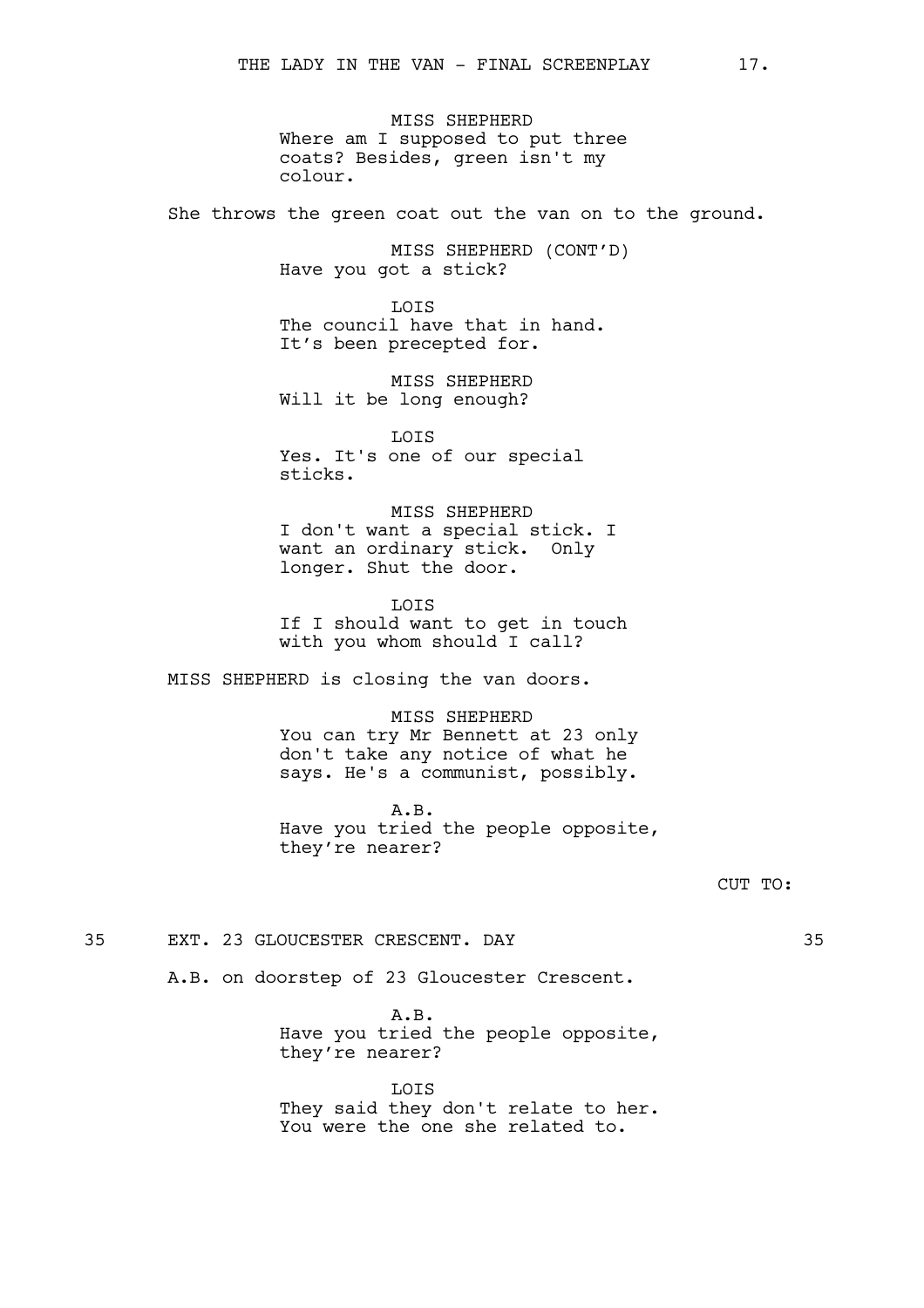A.B. Is that what they said, 'related to'?

LOIS No. That's me. They said you were her pal. She was your girlfriend.

A.B. Jesus.

LOIS Does she use your lavatory?

A.B. Only in an emergency.

LOIS That might give her squatter's rights. We'd be much happier if she moved on.

A.B.

We?

# LOIS

Camden.

36 EXT. CAMDEN HIGH STREET. DAY 36

Later. MISS SHEPHERD watches TV though Curry's window: Edward Heath arriving in Downing Street 1970.

A.B. arrives with her shopping.

A.B. I've got everything - sherbet lemons, Cup-a-Soup, the miniature whisky.

MISS SHEPHERD That's medicinal.

They walk together up the High Street, MISS SHEPHERD pushing her child's push-chair.

> A.B. She seemed very understanding, the social worker.

MISS SHEPHERD Not understanding enough. I ask for a wheelchair and what does she get me? A walking stick. (and she looks at him meaningfully) (MORE)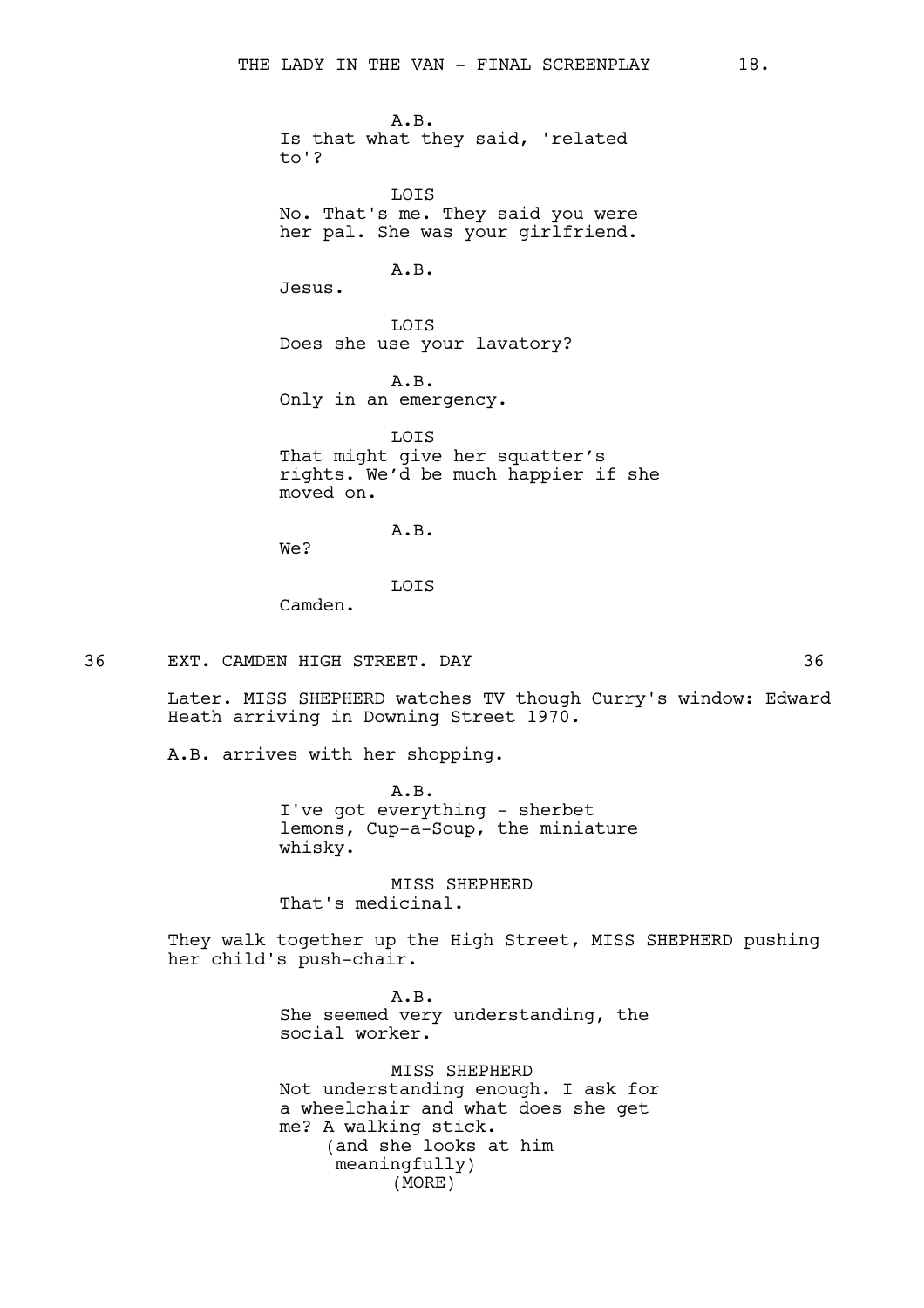And she says I don't get an allowance unless I get an address. MISS SHEPHERD (CONT'D)

A.B. 'The Van, Gloucester Crescent' isn't that an address?

MISS SHEPHERD No it needs to be a house. A residence. Still, I may be going away soon, possibly.

A.B. How long for?

MISS SHEPHERD Broadstairs, possibly.

A.B. Why Broadstairs? Have you family there?

MISS SHEPHERD No. NO.

A.B. Have you got any family?

MISS SHEPHERD I just need the air.

36a EXT. INVERNESS STREET MARKET. DAY 36a

MISS SHEPHERD I saw a snake this afternoon. It was coming up Parkway. It was a long grey snake. It was a boa constrictor, possibly.

A.B.

No...

MISS SHEPHERD It looked poisonous. It was keeping close to the wall. I have a feeling it may have been heading for the van.

A.B. No, Miss Shepherd...

MISS SHEPHERD I thought I'd better warn you just to be on the safe side. I've had some close shaves with snakes.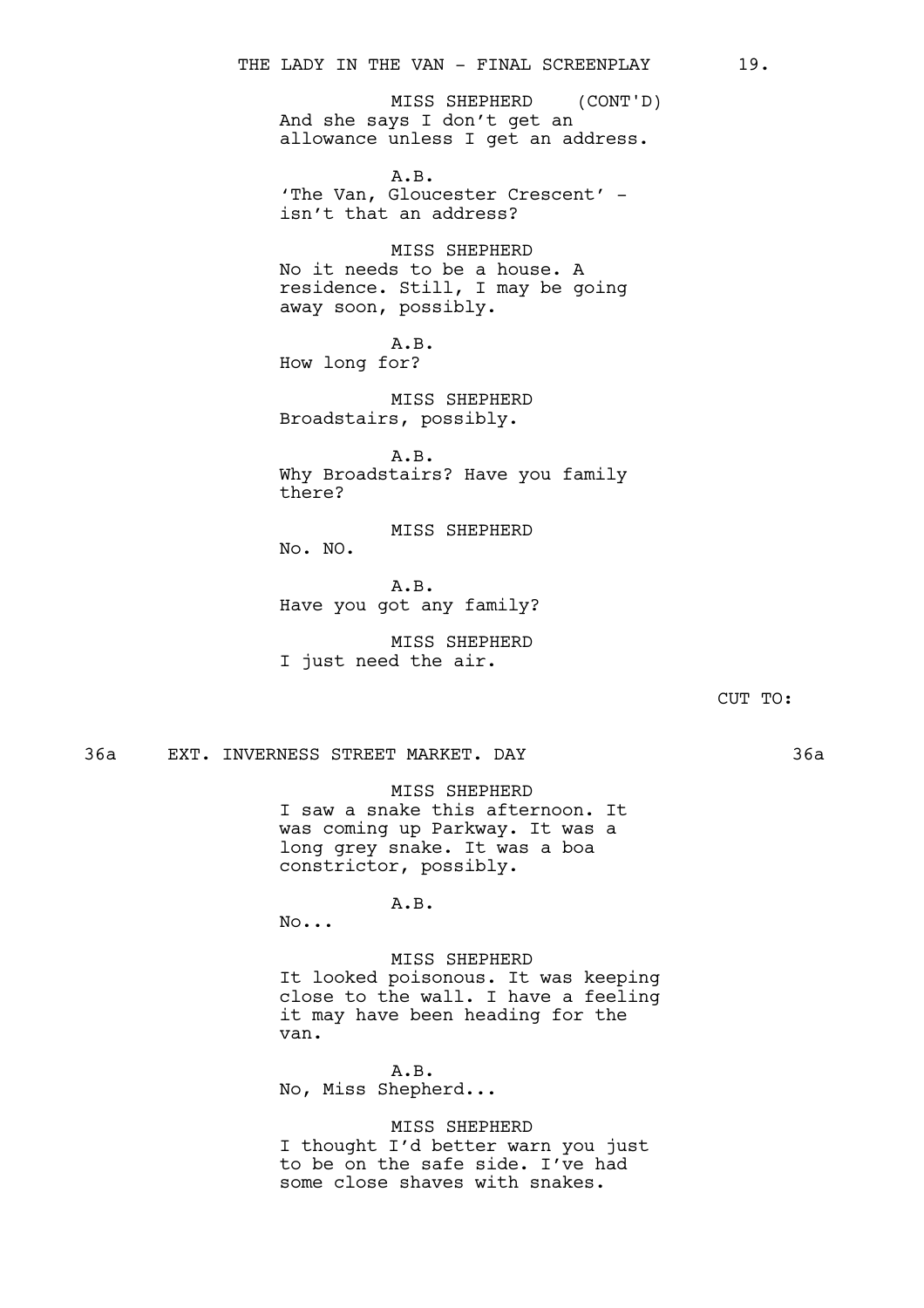A.B. Listen to me Miss Shepherd. There are no boa constrictors in Camden Town.

MISS SHEPHERD Are you calling me a liar? I know a boa constrictor when I see one.

Pitying smile from A.B. A street trader calls over.

STREET TRADER All right, my love? You're looking especially lovely today, sweetheart.

MISS SHEPHERD Don't sweetheart me. I'm a sick woman. Dying possibly.

STREET TRADER Well chin up love, we all got to go some time. Smells like you already have.

ALAN BENNETT (V.O.) I do not believe in the snake, still less that it was en route for the van.

CUT TO

### 37 EXT. 42 GLOUCESTER CRESCENT. DAY 37

The PERRY CHILDREN playing in their garden. Piercing scream. Fiona comes up.

> CHILD (SAM) Mummy! Mummy! There's a snake!

ALAN BENNETT (V.O.) Only next day I find there has been a break in at the local pet shop, so there may have been a snake on the run...

A boa constrictor slithers through the flower bed.

ALAN BENNETT (V.O.) So of course I feel guilty.

The CHILDREN and FIONA run into the house shouting 'A snake! A snake!'

CUT TO: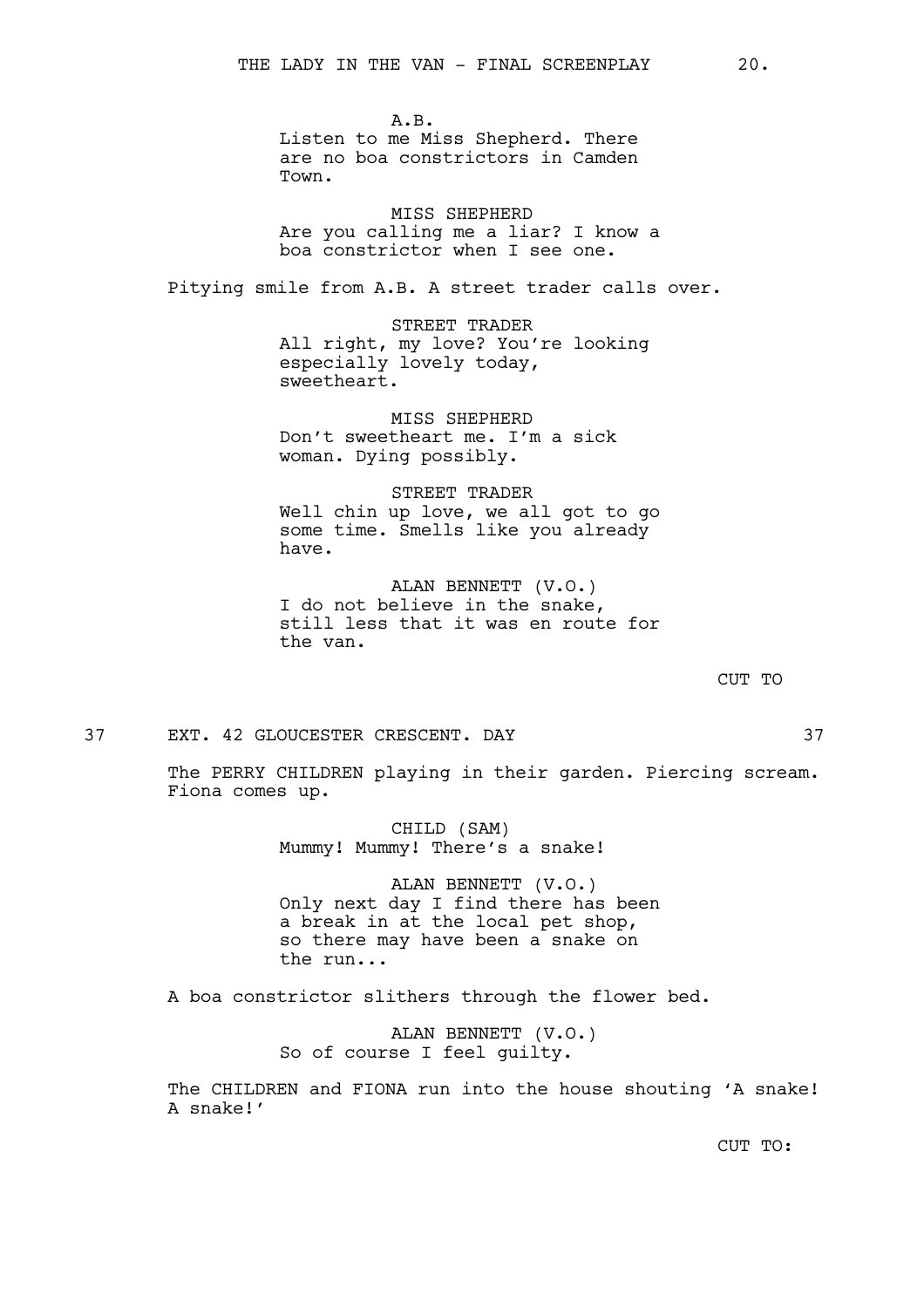37b INT. 23 GLOUCESTER CRESCENT. DAY. 37b

Alan Bennett sits at his desk, writing.

ALAN BENNETT (V.O.) A real writer would have asked her about her close shaves with snakes.

Only she seems to have cleared off.

39 EXT. BROADSTAIRS ESPLANADE. DAY 39

A bus pulls in. MISS SHEPHERD gets out.

40 EXT. BROADSTAIRS STREET. DAY 40

A POLICEMAN has stopped MISS SHEPHERD, who is in her usual long skirt etc.

> MISS SHEPHERD A nightie? This isn't a night dress. This style can't have got to Broadstairs yet. And I know the law. You can't be arrested for wearing a nightie.

POLICEMAN What're you doing in Broadstairs?

MISS SHEPHERD I am minding my own business!

- 40a EXT. BROADSTAIRS RESIDENTIAL ROAD. DAY. 40a MISS SHEPHERD is on her way up the hill.
- 41 EXT. BROADSTAIRS HOUSING ESTATE. DAY 41

A suburban housing estate of modest bungalows, backing onto fields.

MISS SHEPHERD approaches the end bungalow warily. She rings the bell. A solid, respectable man (MR FAIRCHILD) opens the door. He looks anxiously over his shoulder, shuts the door behind him, and takes MISS SHEPHERD down the side of the house towards the garden shed.

43 EXT. YORKSHIRE COTTAGE. DAY 43

MAM is at the back-door.

MAM Alan! Come out here.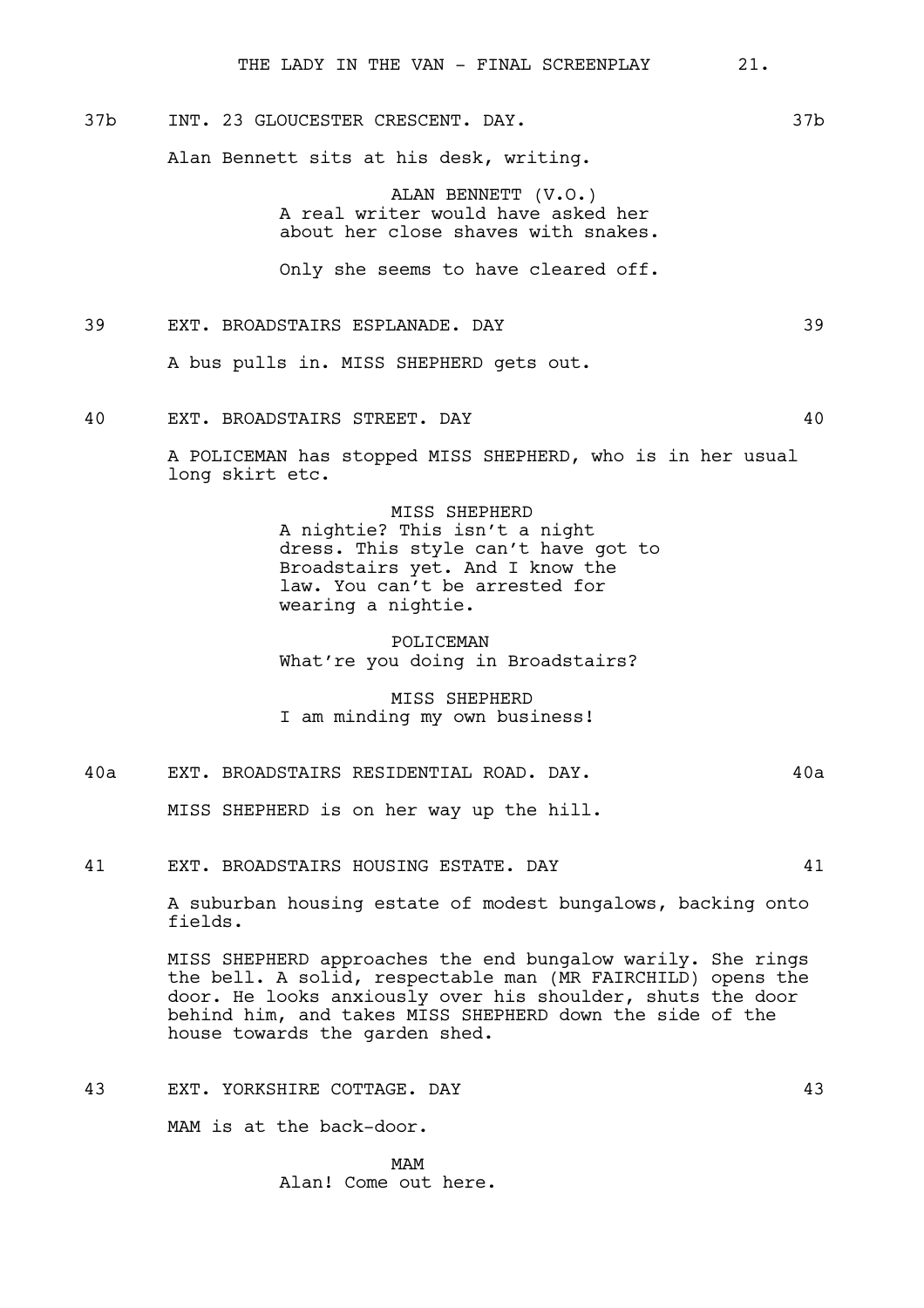A.B. (inside) What for?

MAM There's some massive birds on the wall.

A.B. There never are. There's nothing on the wall. You're imagining things.

MAM

There are.

A.B. comes to the door. There are four peacocks on the garden wall.

> ALAN BENNETT (V.O.) And there were, lined up on the garden wall, four peacocks from the Hall. So, boa constrictors in the street, peacocks on the wall, it seems that both at the northern and southern gates of my life stands a deluded woman.

44 INT. 23 GLOUCESTER CRESCENT, STUDY. DAY 44

A.B. is back from Yorkshire. ALAN BENNETT is at the desk.

A.B. Except you just said they aren't.

ALAN BENNETT Aren't what?

A.B.

Deluded.

ALAN BENNETT Well, not in this particular instance.

A.B. And they're not the same Alan, Mam and Miss Shepherd.

ALAN BENNETT No, Alan, they are not. But they are both old ladies. That appears to be my niche, apparently. (MORE)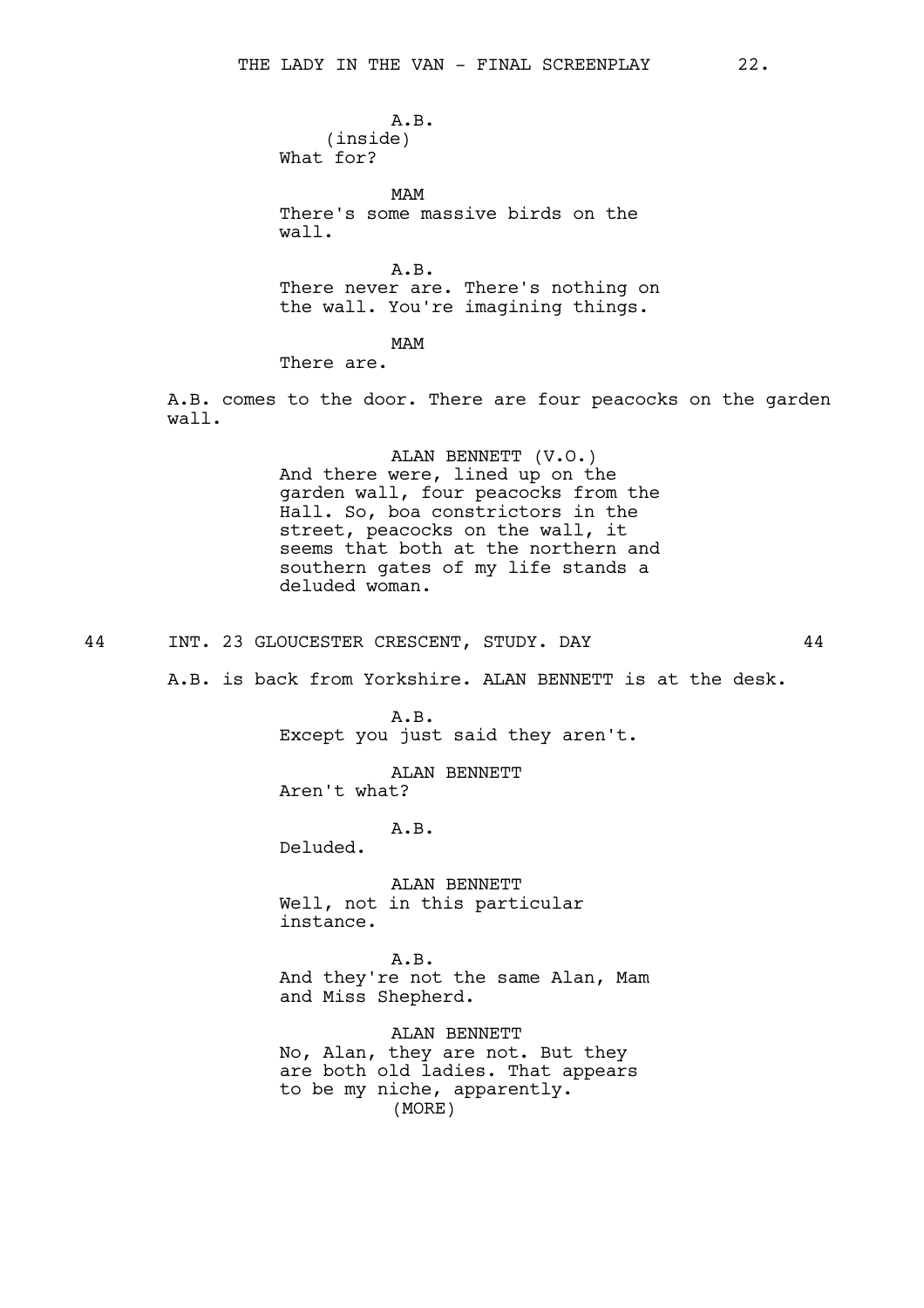And whereas my contemporaries lovingly chronicle their first tentative investigations of the opposite sex, or their adventures in the world of journalism, I'm stuck with old ladies. ALAN BENNETT (CONT'D)

He throws his notebook at A.B.

ALAN BENNETT (CONT'D) All right - I am keeping a sodding notebook, but only on the offchance. She's not a project. She's not in the pipeline. I don't want to write about her. She's just something that's happening.

A.B. So what do you want to write about?

ALAN BENNETT I want to write about spies.

A.B.

Spies?

ALAN BENNETT There you are, you see. You think that's barmy. Spies. Russia. I can't always be writing about the North. (mimicking himself) 'I was born and brought up in Leeds where my father was a butcher, and as a boy I would often go out on the bike with the orders.' It's not

Proust. It's not even J.B.<br>Priestley.

### 45 INT./EXT. 23 GLOUCESTER CRESCENT. BATHROOM. DAY 45

A.B. in bathroom brushing his teeth watches: PAULINE takes delivery of a carpet or other upmarket item.

> ALAN BENNETT (V.O.) The houses in the crescent were built as villas for the Victorian middle class and their basements are now being enlarged by couples who are liberal in outlook but not easy with their new found prosperity.

Meanwhile, RUFUS leaves home for work with his briefcase etc, passes MISS SHEPHERD who is struggling to unscrew a bottle top.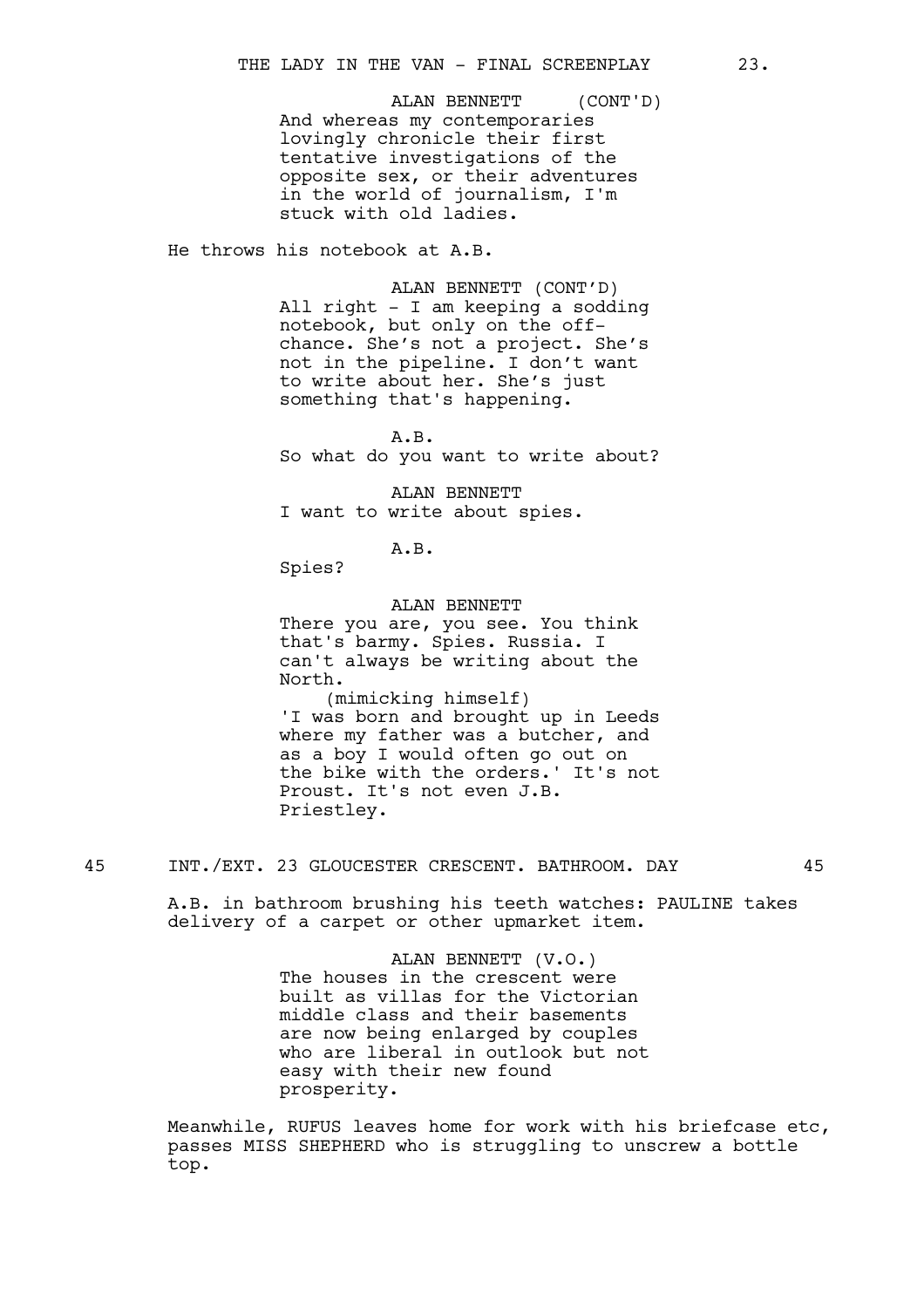ALAN BENNETT (V.O.) Guilt, in a word, which means that in varying degrees they tolerate Miss Shepherd, their consciences absolved by her presence.

He stops and with an ill grace turns back and puts his hand out for the bottle. He unscrews it and hands it back. All done slightly furtively lest anyone observe his good turn.

47 EXT. GLOUCESTER CRESCENT. DAY 47

Snow. The two youngest PERRY CHILDREN come with FIONA and a reluctant GILES and knock on the van door. They have Christmas presents for MISS SHEPHERD.

# PERRY FAMILY Merry Christmas!

She takes the presents.

MISS SHEPHERD Shut the door. Shut the door! I'm a busy woman.

They close the van door.

46 EXT. GLOUCESTER CRESCENT. DAY 46

PAULINE approaches the van with a plate of leftovers, mouthing "creme brûlée".

MISS SHEPHERD takes it gracelessly.

CUT TO:

30 INT. 23 GLOUCESTER CRESCENT. KITCHEN. DAY 30

A.B. and an INTERVIEWER (American) sit at the kitchen table with a tape recorder.

> INTERVIEWER What was your first play about?

A.B. Public school - which, more accurately, is what you Americans call private school.

INTERVIEWER But you didn't go to public school.

A.B. No, but I read about it.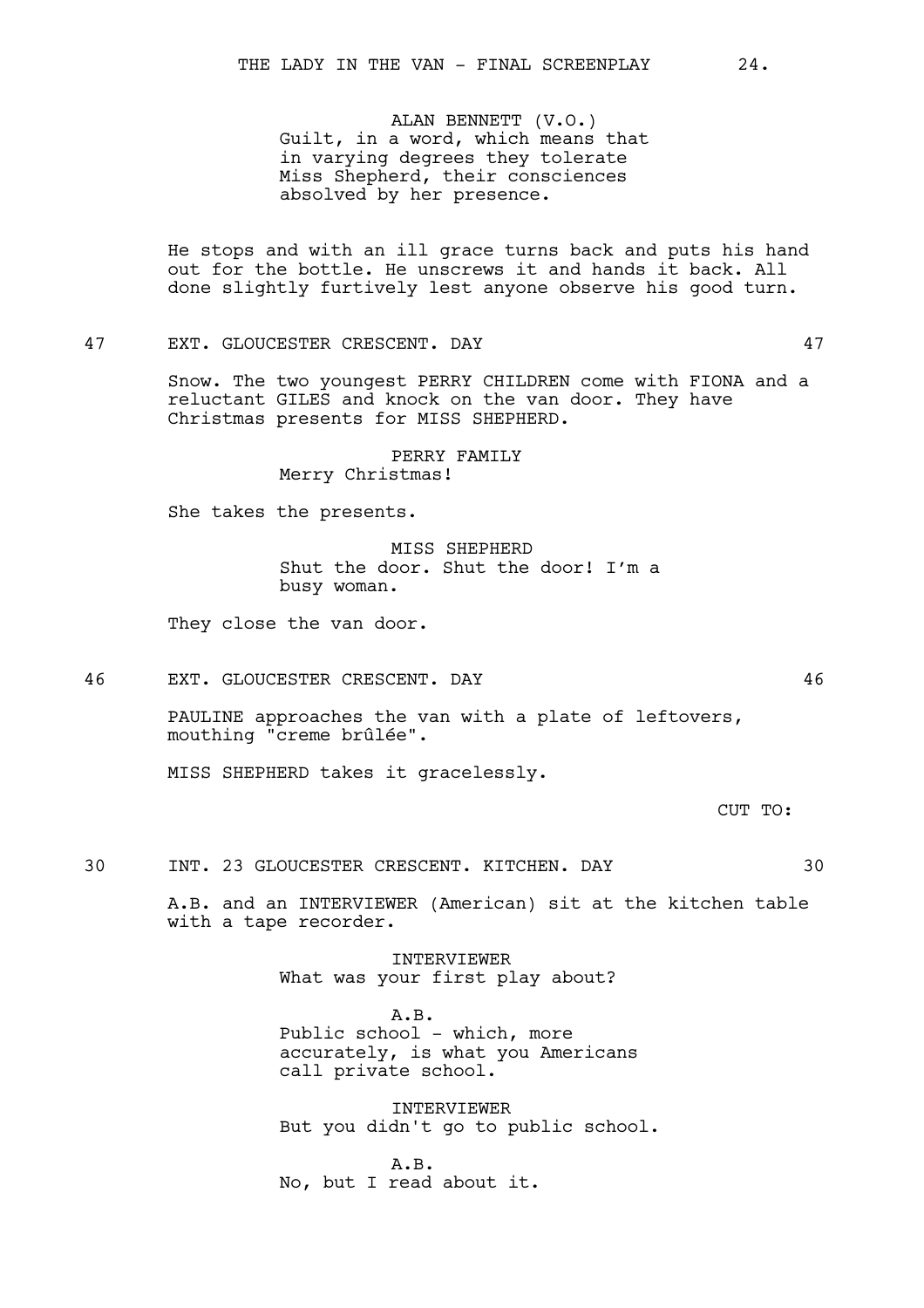INTERVIEWER And what was your next play about?

A.B. Sex. I read about that too.

29 EXT. 42 GLOUCESTER CRESCENT. DAY 29

The PERRY CHILDREN are giving a concert on the pavement, a cap for contributions. MISS SHEPHERD strides up the street.

> MISS SHEPHERD Stop it! Stop it! Stop it this minute! Stop it!

The children flee. GILES comes out of the house.

GILES Do you have a problem?

MISS SHEPHERD They were making a noise.

GILES They're children.

MISS SHEPHERD I am a sick woman.

GILES You certainly are.

A car beeps its horn to get MISS SHEPHERD out of the road.

50/51 EXT./INT. 23 GLOUCESTER CRESCENT. DAY 50/51

MISS SHEPHERD ringing the bell. A.B. opens the door.

MISS SHEPHERD Mr Bennett. I've worked out a way of getting on the wireless.

A.B.

What?

MISS SHEPHERD I want to do one of those phone-in programmes. It's something someone like you could get put on in a jiffy.

She pushes past him and goes into the study. A.B. gets in front of her and manages to get some paper on the seat before she sits down. (There is a TV in the corner of the study.)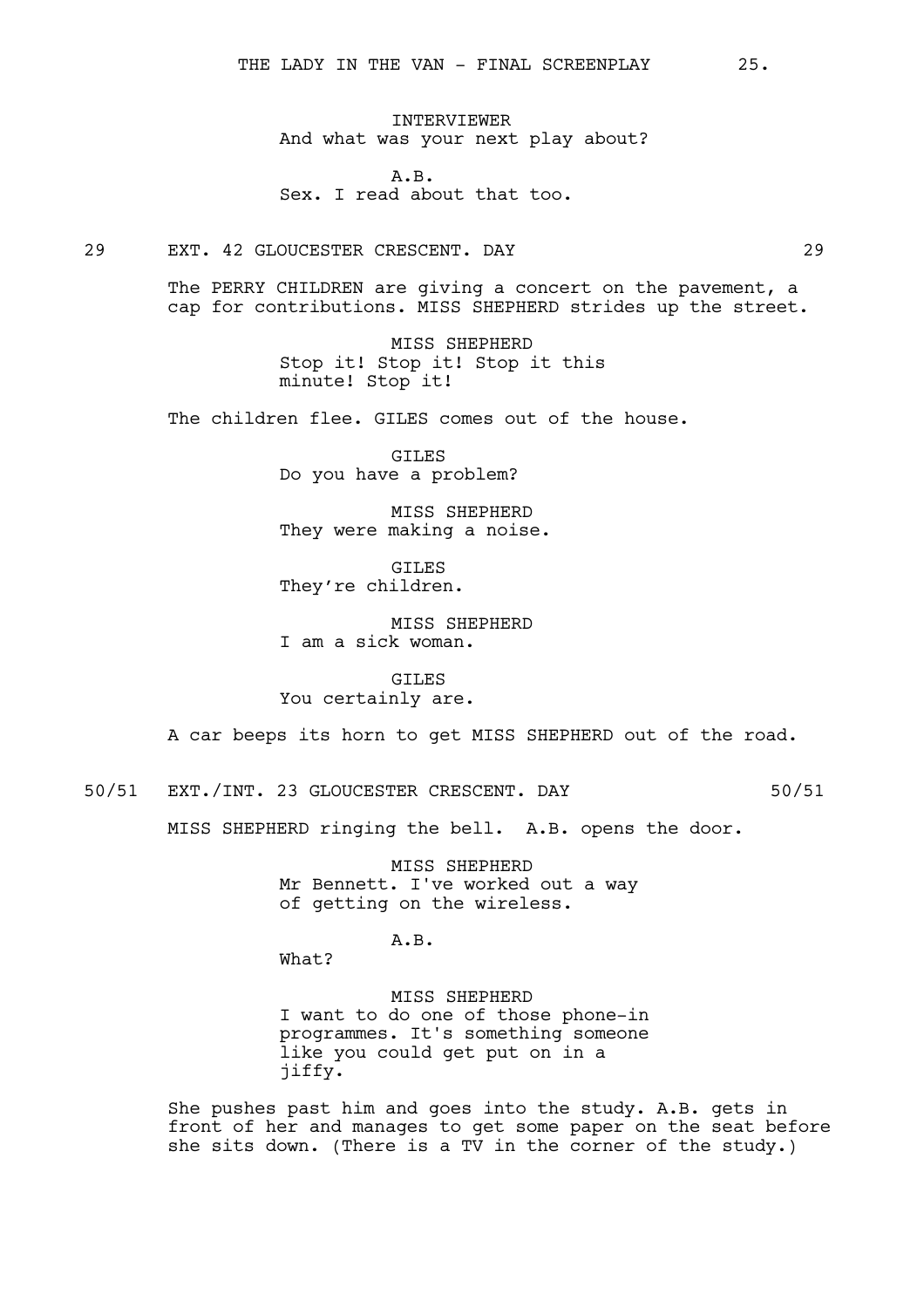MISS SHEPHERD (CONT'D) I could be called the Lady Behind the Curtain. Or A Woman of Britain, you see. You could take a nom de plume view of it. I see the curtain as being here, possibly. Some greeny material would do.

A.B. I thought this was a phone-in.

MISS SHEPHERD

Well?

A.B. It's the radio. There's no need for a curtain at all.

MISS SHEPHERD Yes, well we can iron out these hiccups when the time comes. And if I come in I could catch up with some civilisation.

A.B. Civilisation, what you mean the television?

MISS SHEPHERD Wild life. Famines. Sheep dog trials, possibly. I watch it in Curry's window but it's not ideal.

A look between A.B. And ALAN BENNETT, who is at the desk.

MISS SHEPHERD (CONT'D) Je crois que vous passez les vacances en France.

A.B. Yes. Er, oui.

MISS SHEPHERD J'ai étudié en France il y a trentecinq ans.

A.B. Avant la guerre?

MISS SHEPHERD What guerre?

A.B. La guerre mondiale numéro deux.

MISS SHEPHERD Oui. La deuxieme guerre mondiale.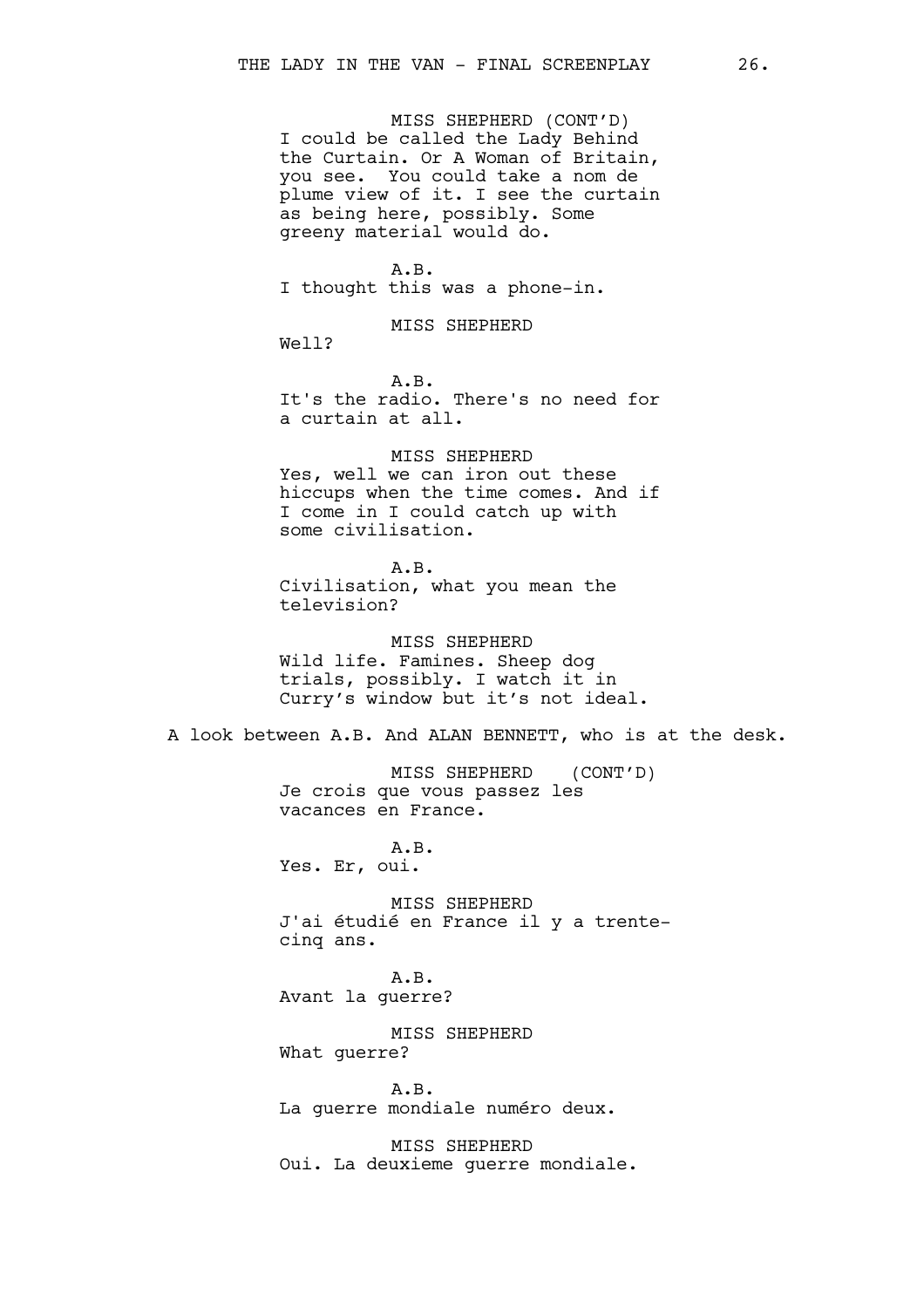A.B. Qu'est ce que vous étudiez?

MISS SHEPHERD I was studying incognito à Paris.

A.B.

But what? What were you studying?

MISS SHEPHERD Music. The pianoforte, possibly. Have you got an old pan scrub? I'm thinking of painting the van. One of those little mop things they use to wash dishes with would do.

She heads off down the corridor.

A.B. How about a brush?

MISS SHEPHERD I've got a brush. It's just for the first coat.

ALAN BENNETT (V.O.) OK, she's been a nun. Only now it turns out she's been a musician besides, and seemingly with fluent French.

CUT TO:

53 EXT. GLOUCESTER CRESCENT. DAY 53

Later. MISS SHEPHERD is painting the van.

ALAN BENNETT (V.O.) She's certainly no painter. Because today, rain notwithstanding, she moves slowly round her mobile home, thoughtfully touching up the rust patches, with crushed mimosa always a favourite shade.

FIONA passes with a CHILD.

CHILD She's using the wrong paint. Cars have special paint.

MISS SHEPHERD (viciously) Not this one. It's Catholic paint.

The CHILD is dragged away.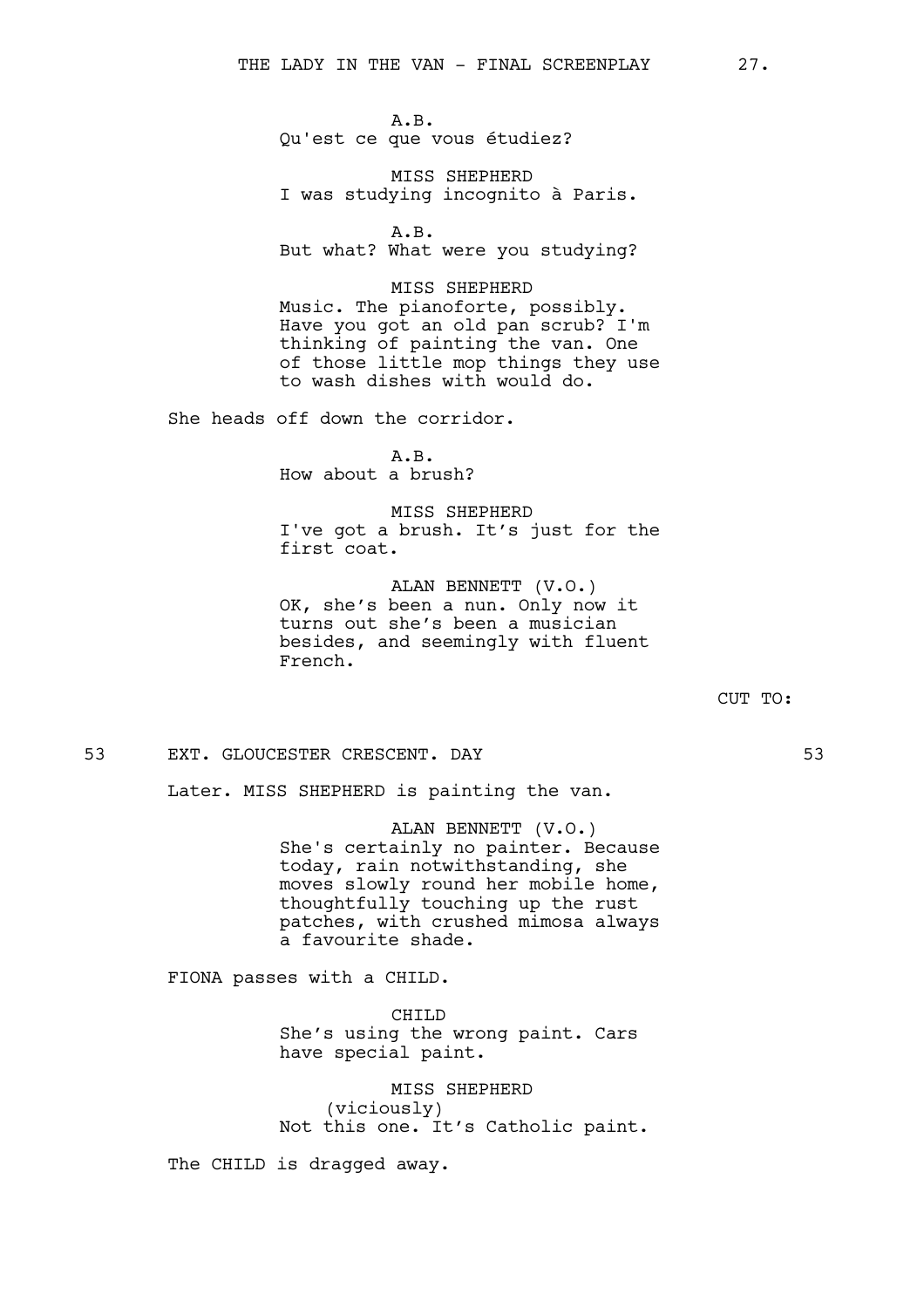CHILD And she smells.

FIONA That's because she's poor. You'd smell if we were poor.

They pass MRS VAUGHAN WILLIAMS on the corner of Gloucester Crescent. MRS VAUGHAN WILLIAMS stands next to A.B.

> MRS VAUGHAN WILLIAMS (looking at the van) Oh...

MISS SHEPHERD Telling me about paint. I was in the infants' school. I won a prize for painting.

A.B. But it's all lumps. You've got to mix it.

MISS SHEPHERD I have mixed it, only I've got some Madeira cake in it.

ALAN BENNETT (V.O.) Cake or no cake, all Miss Shepherd's vehicles ended up looking as if they'd been given a coat of badly made custard or plastered with scrambled eggs.

MRS VAUGHAN WILLIAMS

ALAN BENNETT (V.O.) Still, there were few occasions on which one saw her genuinely happy and one of these was when she was putting paint on.

MRS VAUGHAN-WILLIAMS Jackson Pollock himself could not have done it better. Even with a pan scrub.

An altercation across the street. An official is trying to post a removal order on the windscreen.

A.B. looks up the crescent where council workers are painting yellow lines.

> A.B. Yellow lines.

Divine!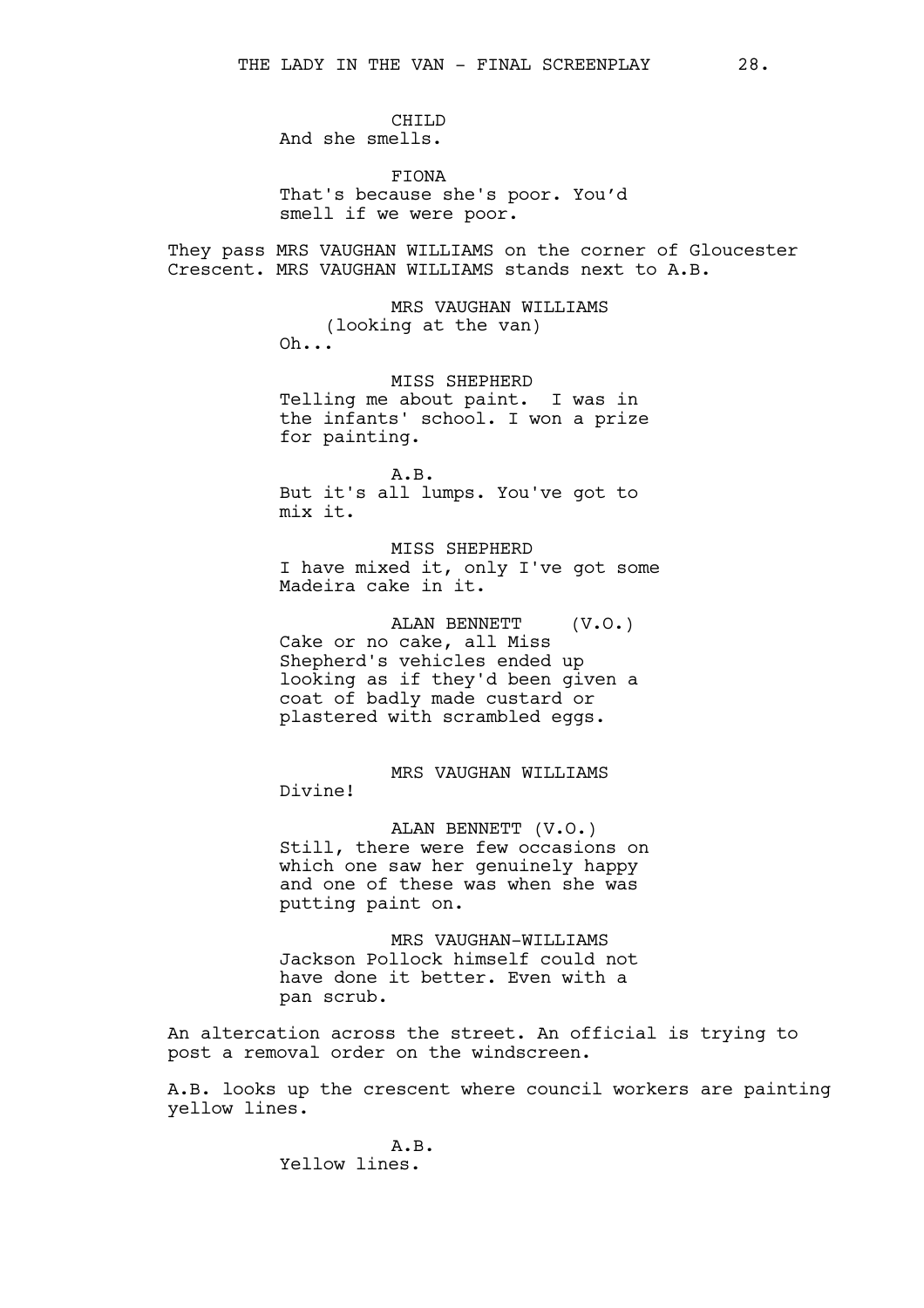MRS VAUGHAN WILLIAMS Sorry? A.B.

Parking restrictions.

MRS VAUGHAN WILLIAMS Oh what a bore.

A.B. She'll be illegally parked. She'll have to move on.

MISS SHEPHERD is crossing the road with a removal order.

54 INT. 23 GLOUCESTER CRESCENT. KITCHEN. DAY 54

A.B. studies the form MISS SHEPHERD has brought over.

A.B. It's a removal order.

MISS SHEPHERD I know it's a removal order.

A.B. It means you'll have to drive on somewhere else.

# MISS SHEPHERD

But I'm disabled. I don't always use a walking stick and that pulls the wool over people's eyes. But I am a bona fide resident of Camden and I had rheumatic fever as a child. And mumps.

A.B. I still think you'll have to move on. Go somewhere else.

MISS SHEPHERD Well it won't move. There's not enough juice.

A.B. Well I'll get you some up the road.

MISS SHEPHERD I don't like their petrol. It could go, it just needs a bit of coaxing. What I'm worried about particularly are the wheels. They're under divine protection. If I do get this other vehicle I'd like the wheels transferred.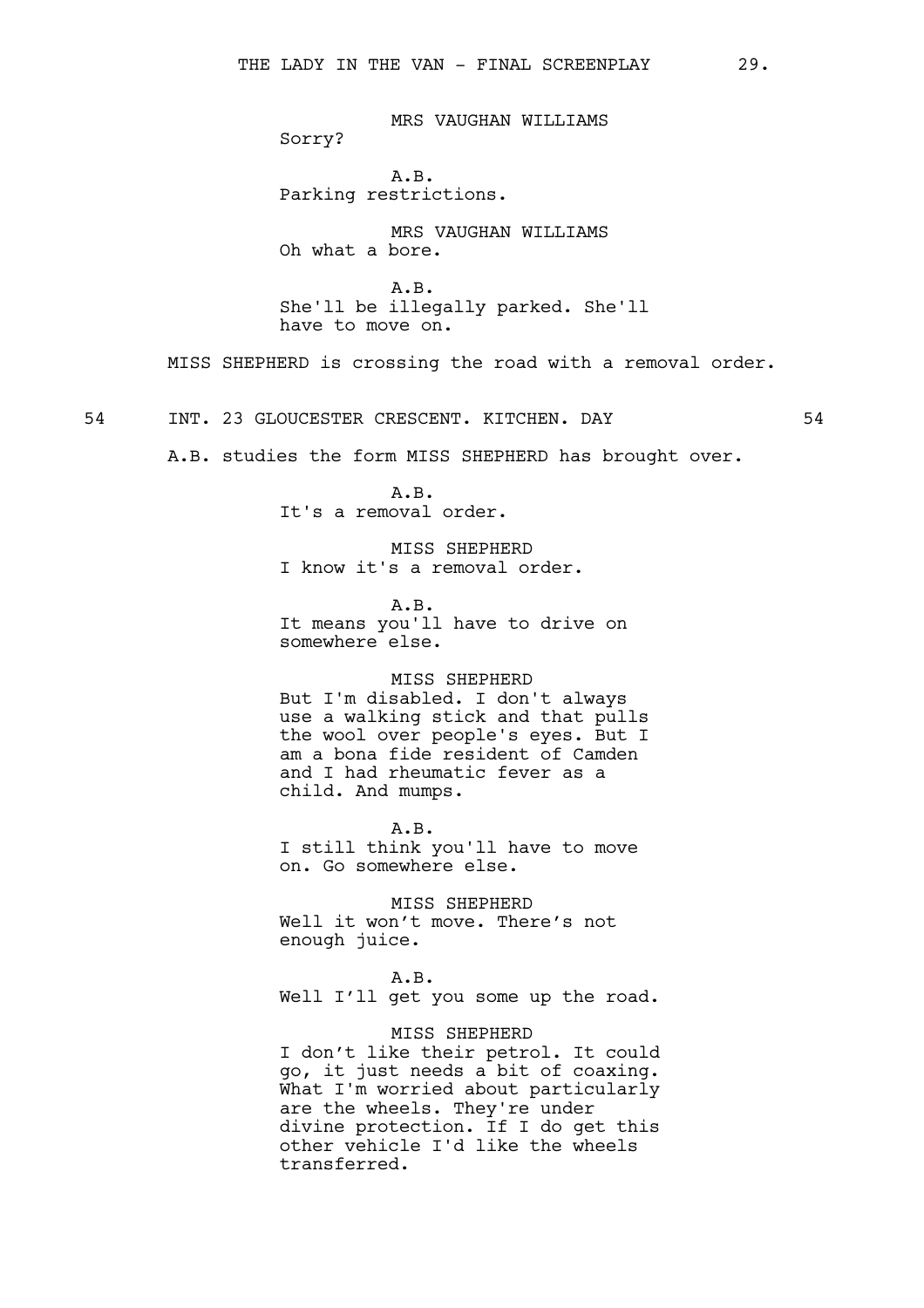A.B. What other vehicle?

MISS SHEPHERD They may be miraculous, the tyres. They've only had to be pumped up once since 1964.

A.B. What 'other vehicle'?

MISS SHEPHERD They only cost me a fiver.

A.B. Miss Shepherd, you said about another vehicle.

MISS SHEPHERD

A van.

A.B. Another van?

MISS SHEPHERD A newer model. A titled Catholic lady says she may get me one as an act of charity. It's Lady Wiggin only she'd prefer to remain anonymous.

A.B. I bet she would. So why don't you park it outside her house?

55 EXT. 12 GLOUCESTER CRESCENT. LADY WIGGIN'S HOUSE. DAY 55

A.B. at Lady Wiggin's front door.

LADY WIGGIN It's out of the question.

A.B. There's plenty of room.

LADY WIGGIN I have neighbours.

A.B. So have I.

LADY WIGGIN So should I not buy her another van?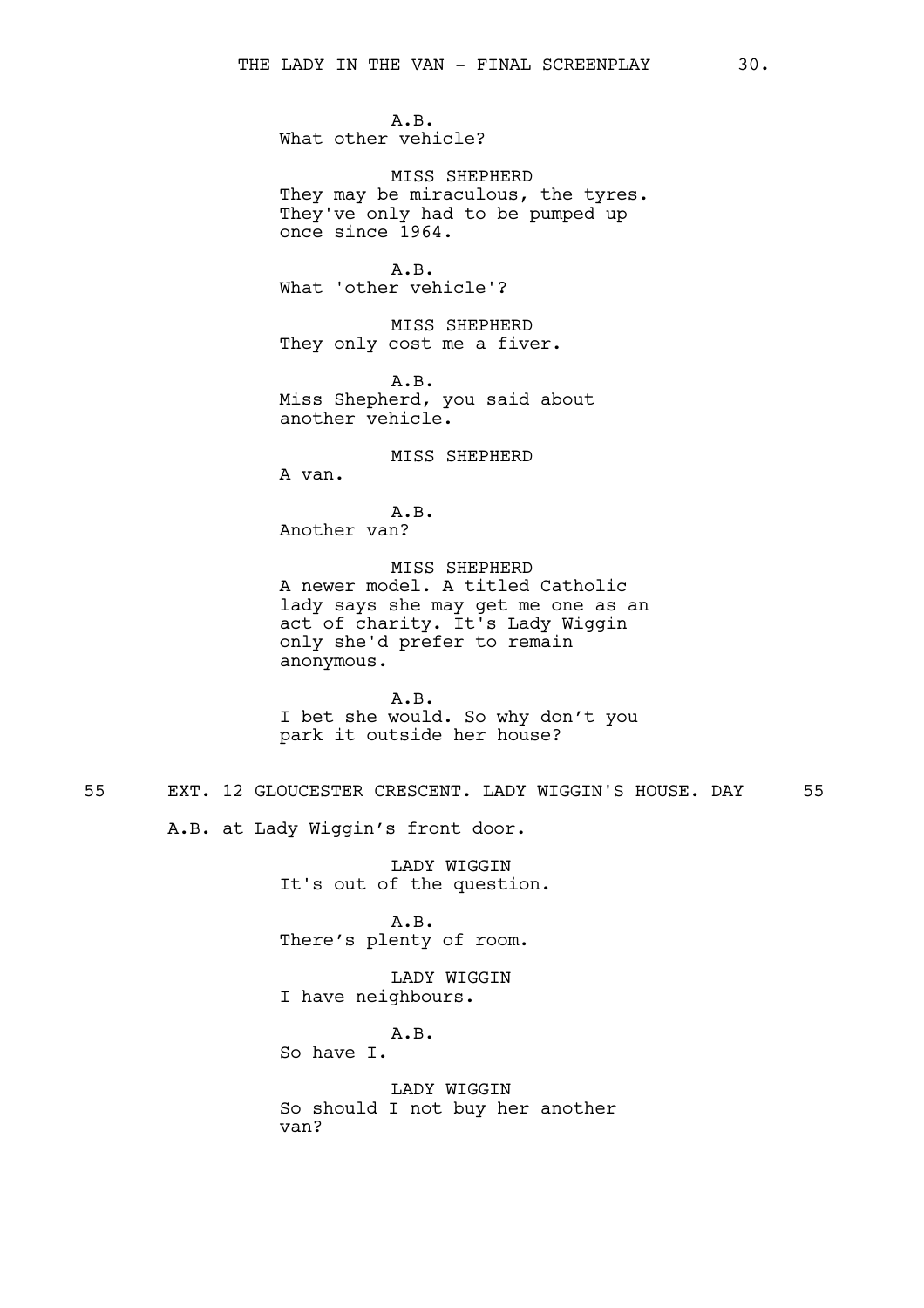A.B. (under his breath ) Please your fucking self.

LADY WIGGIN

What?

56 EXT. 23 GLOUCESTER CRESCENT. DAY. 56

A.B. returning to the house. MISS SHEPHERD calls him over.

MISS SHEPHERD Mr Bennett...The ideal solution would be off-street parking. You know a driveway, possibly.

A.B. So what are you going to do?

MISS SHEPHERD Play it by ear.

59 EXT. 23 GLOUCESTER CRESCENT. NIGHT 59

A man in his mid sixties (UNDERWOOD), tall and sinister, approaches the van.

UNDERWOOD

Lady. (tapping lightly on the side of the van.) Are you there.

Her side window is open a little and he slips his fingers inside.

> UNDERWOOD (CONT'D) Is this a bad moment? Have you got something for me?

MISS SHEPHERD (unseen) bangs his fingers with a hammer or a brick.

> UNDERWOOD (CONT'D) You bad bitch! You dirty lying bitch!

He gives the van a great bang. A.B. opens the bathroom window and calls across the road.

> A.B. Can I help you?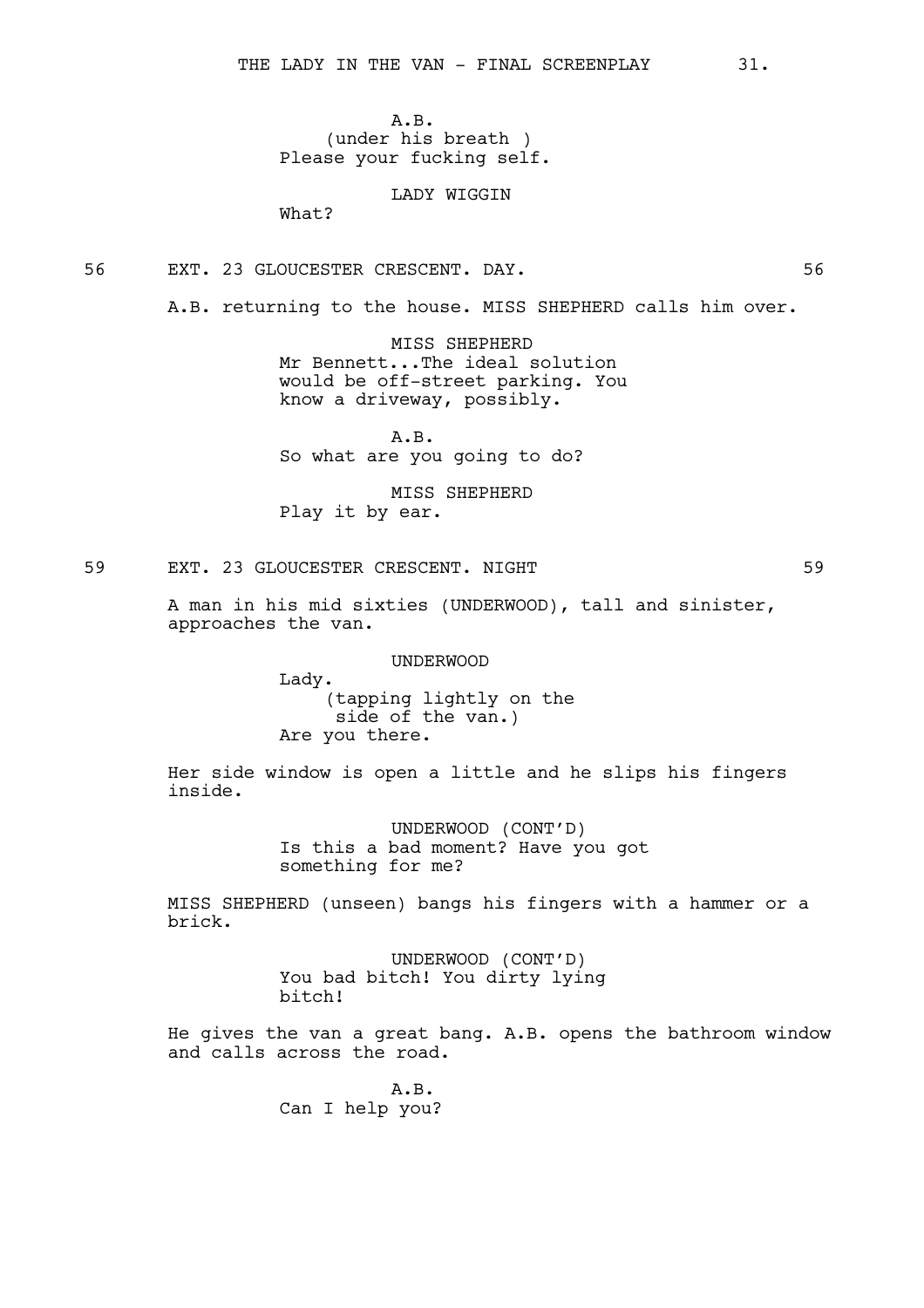UNDERWOOD Good evening to you, sir. Finding myself in the vicinity, I am taking this opportunity to pay my compliments to Margaret.

A.B.

Margaret?

UNDERWOOD An old friend from way back. I've been out of the game for a while...you know how it is.

A.B. You mean Miss Shepherd.

UNDERWOOD Shepherd, is it? Very good.

A.B. She'll be asleep

UNDERWOOD Of course. I will bid you good night, sir. I will call again when my schedule permits.

A.B. goes inside. UNDERWOOD lingers, and taps lightly on the van. Two £20 notes are slid through the window. He taps again. Then another £20 note.

> UNDERWOOD (CONT'D) Thank you..

61 INT. VAN. EARLY MORNING 61

scene.

MISS SHEPHERD being shaken around - a fairly frightening

62 INT. 23 GLOUCESTER CRESCENT, STUDY. EARLY MORNING 62

A.B. looks out of the window and sees a commotion outside.

60 EXT. GLOUCESTER CRESCENT. EARLY MORNING 60

A workman's van, with two young men in their twenties, who get either side of the van and start shaking it and shouting at MISS SHEPHERD.

63 EXT. 23 GLOUCESTER CRESCENT. EARLY MORNING 63 A.B., comes out as - jeering - the two quys drive off.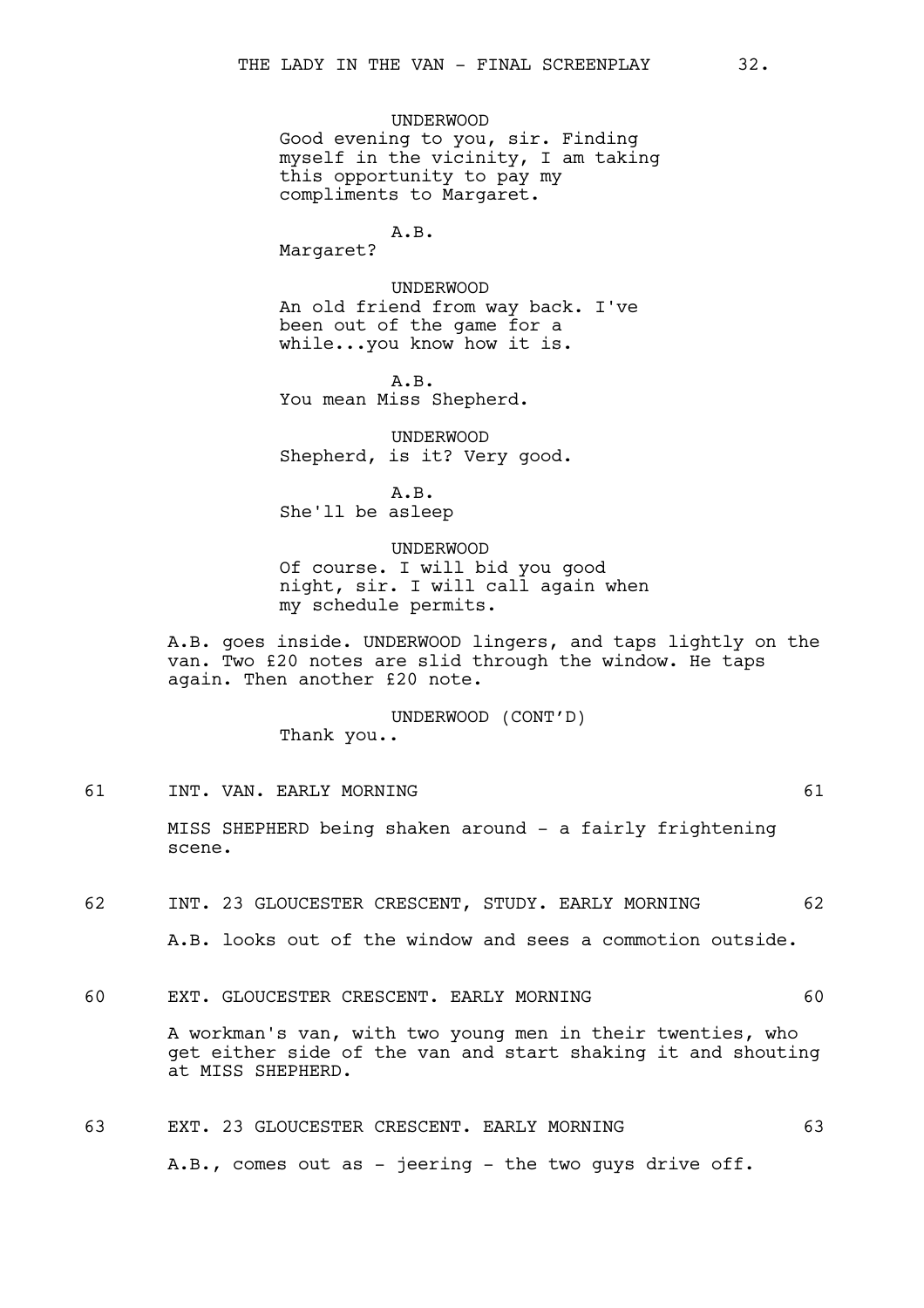A.B. Approaches the back of the van.

A.B. Miss Shepherd.

No answer.

A.B. (CONT'D) Miss Shepherd. Are you alright?

MISS SHEPHERD (from within the van) I think so. What was it about? It wasn't the police, was it?

A.B. No. They were louts. But if you choose to live like this it's what you must expect.

MISS SHEPHERD I didn't choose. I was chosen.

64 INT. 23 GLOUCESTER CRESCENT, STUDY. DAY 64

A.B. is still in his dressing gown.

A.B. Well that settles it.

ALAN BENNETT

You think?

A.B.

I can't always be looking out for her. I'm not her keeper. I mean, what happens to work? I think she should either go...or...

ALAN BENNETT

Or what?

A.B.

Or bring the van into the drive where we can forget about her. Actually, that's why some men marry...so they don't have to think any more about their wives.

ALAN BENNETT That's not bad. (He is writing it down)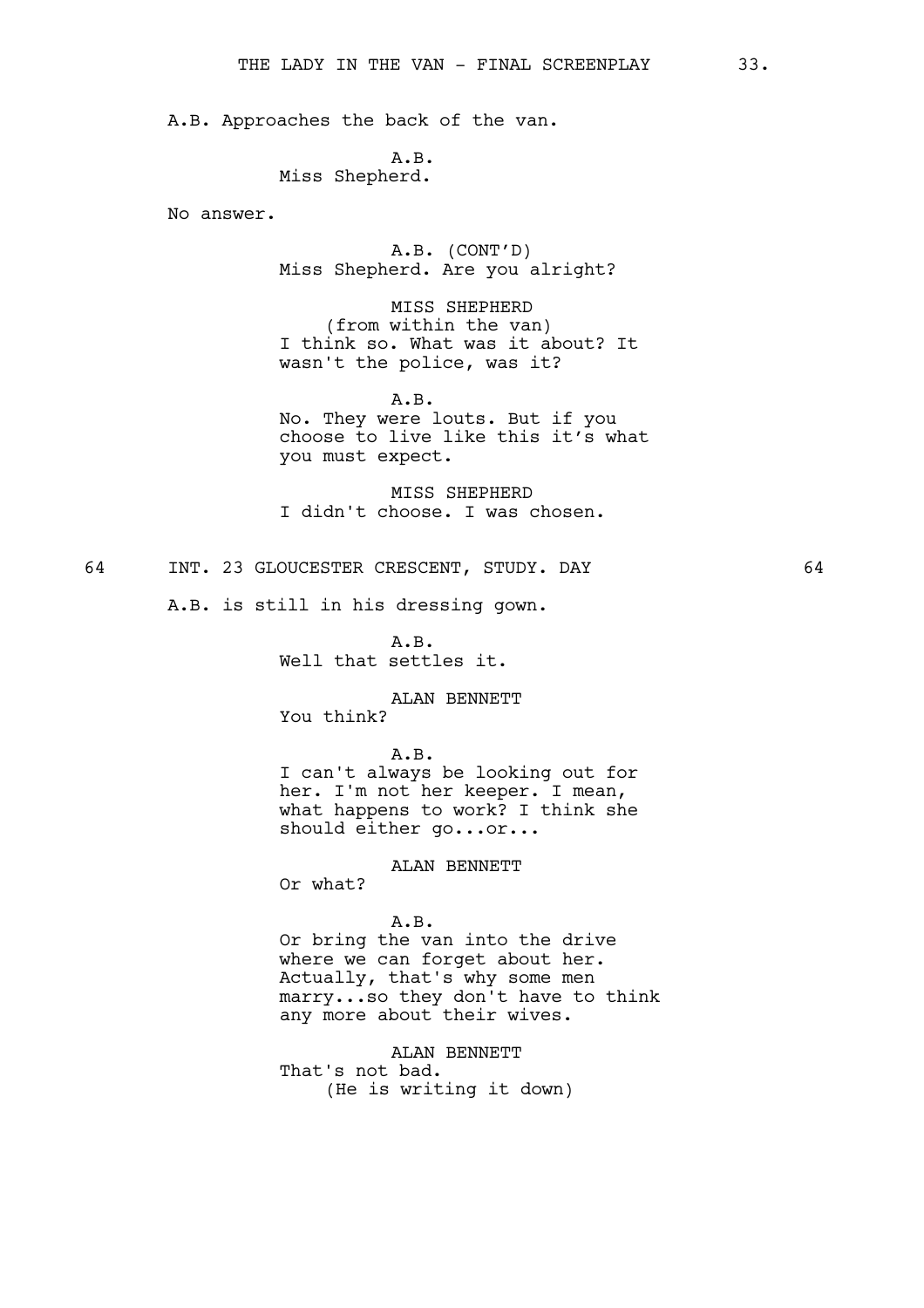A.B. Yes. Except it's Proust. And it'll only be for a few months until she decides where she's going. It'll be easier. But it's not kindness.

### ALAN BENNETT

No. (He reads from one of his notebooks) 'Good nature, or what is often considered as such, is the most selfish of all virtues: it is nine times out of ten mere indolence of disposition.'

A.B. That's not you?

ALAN BENNETT Hazlitt. And it's will. Pure will. She's known what she's wanted all along.

74 INT. OUR LADY OF HAL R.C. CHURCH, CAMDEN. DAY 74

MISS SHEPHERD is in the confessional with someone on the outside waiting his turn.

> MISS SHEPHERD The soul in question did confess, though in guarded terms, in Rome, in Holy Year, though I'm not sure the priest understood English. Do I look like a joy rider?

# PRIEST

(patiently) My child. You have already been given absolution for this particular sin. I have given you it myself on several occasions. Have faith. Absolution is not like a bus pass. It does not run out.

We see MISS SHEPHERD come out of the box as the next person take her place and recoils.

MAN

Christ.

PRIEST (from behind the grille) There is air freshener behind the virgin.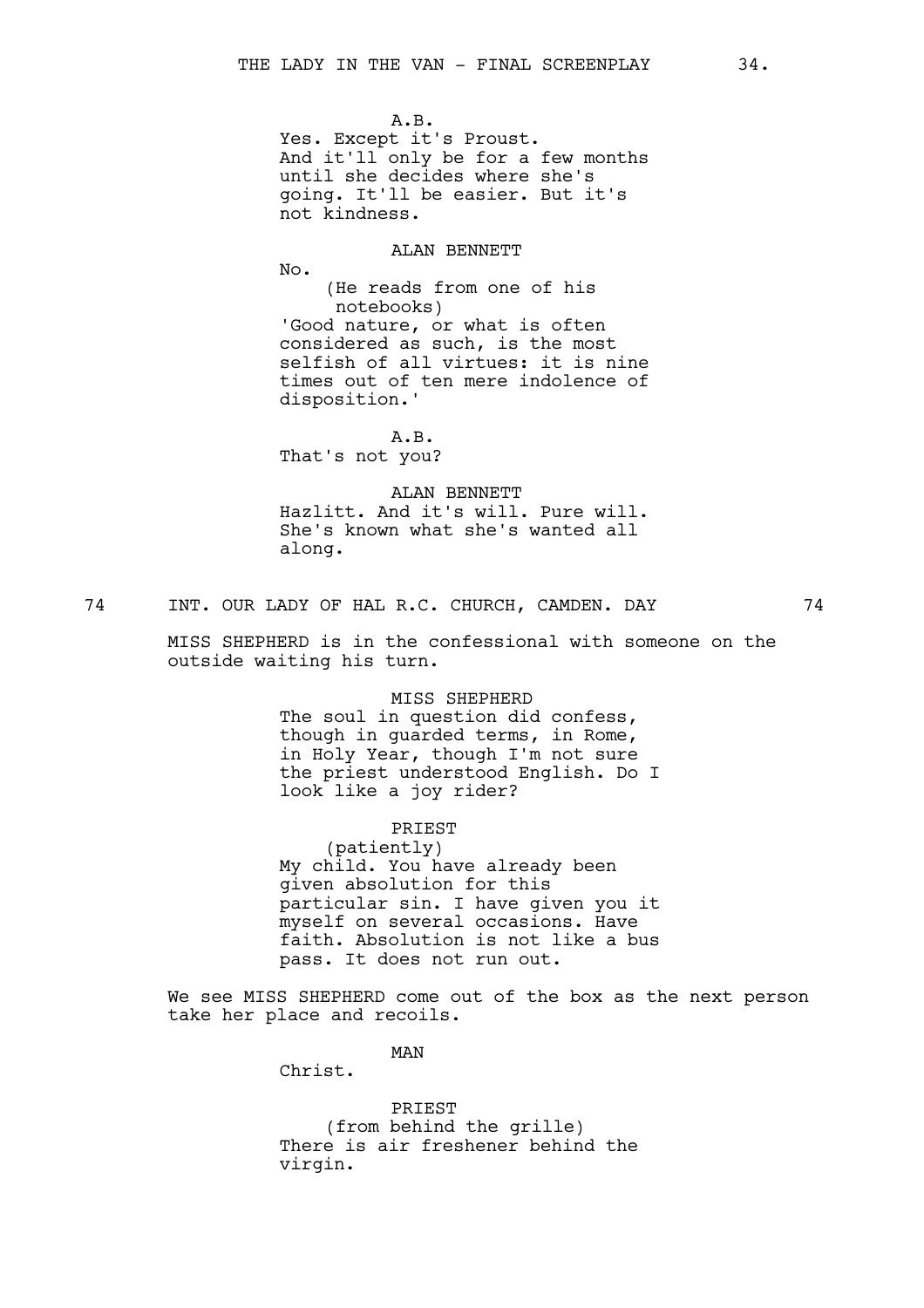The man picks up a can of air freshener.

#### 65 INT. 23 GLOUCESTER CRESCENT. KITCHEN. NIGHT 65

A dinner party in progress: the neighbours and Donald, a young actor, discuss A.B. who is currently not in the room.

> MRS VAUGHAN WILLIAMS He's a saint. Ralph was the same. Some people are just kind.

RUFUS Kind? This is London, Ursula. Nobody is kind.

GILES And now the old cow's got a foot in the door. He's a fool.

MRS VAUGHAN WILLIAMS Who else would do it?

PAULINE Well, we might... it's just the girls...

DONALD I'm just an unemployed actor and I don't know the lady but can I ask something? What makes her Alan's problem?

A silence.

MRS VAUGHAN WILLIAMS Darling. She is a human being.

RUFUS

Only just.

FIONA (to Donald) Changing the subject. When are we going to find Alan a girl?

Silence. GILES rolls his eyes. FIONA tries again.

FIONA (CONT'D) Josephine's pregnant again.

DONALD Oh no! Actually, I'm just trying to think who Josephine is.

FIONA The hamster.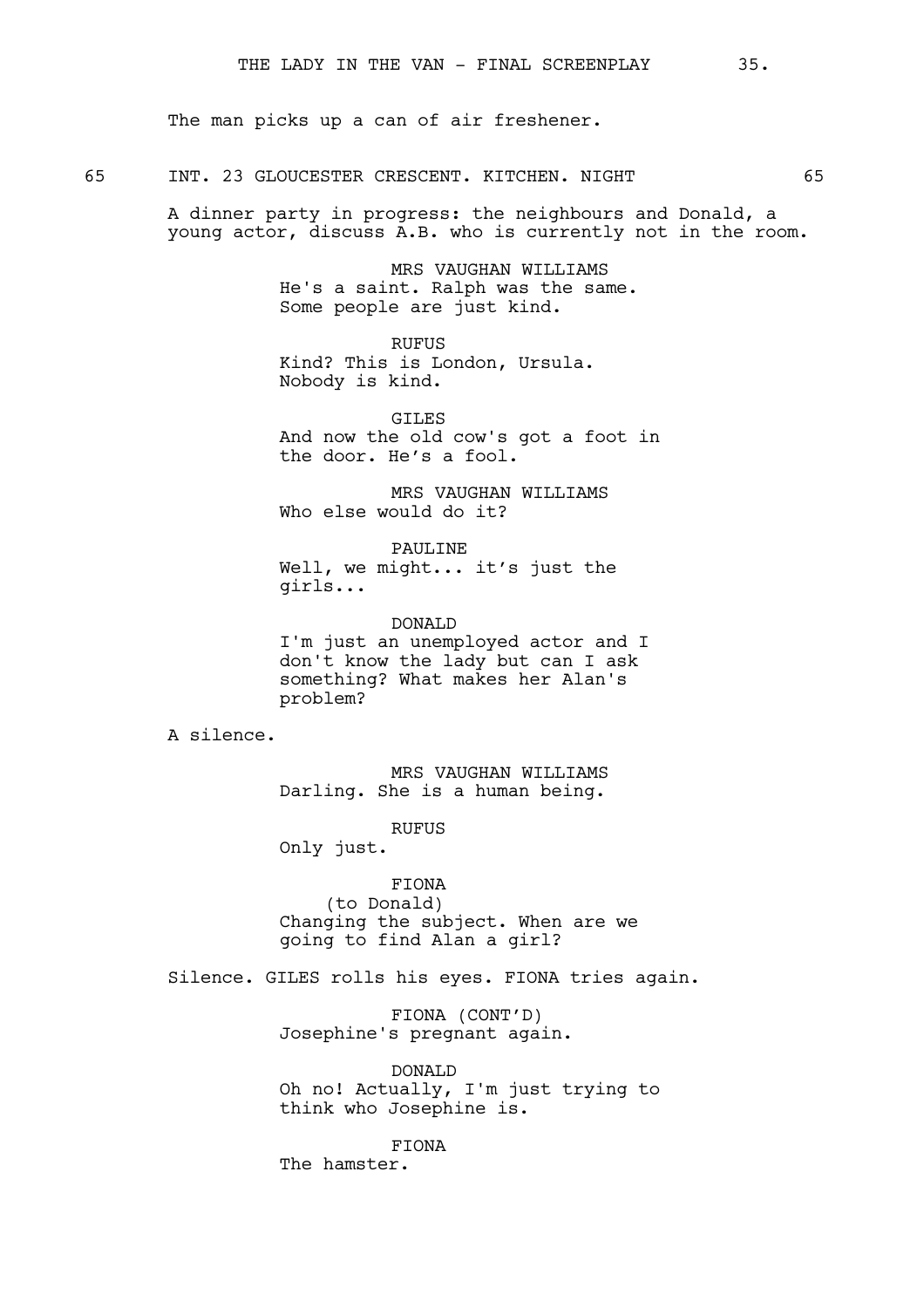A.B. returns carrying a fresh bottle of wine.

A.B.

Here we are.

MRS VAUGHAN WILLIAMS We were just saying how grateful she'll be.

66 EXT. GLOUCESTER CRESCENT. DAY 66

At the van.

MISS SHEPHERD Put the van in your drive? That hadn't occurred to me. I don't know. It might not be convenient.

A.B. No. I've thought it over. Believe me, Miss Shepherd. It's all right. Just till you sort yourself out.

MISS SHEPHERD Not convenient for you. Convenient for me. You're not doing me a favour, you know. I have got other fish to fry. A man on the pavement told me if I went south of the river I'd be welcomed with open arms.

A.B. watches her as she goes back to the van and starts to sort through her clothes.

> ALAN BENNETT (V.O.) I was about to do her a good turn but, as ever, it was not without thoughts of strangulation. She would come into the garden, yes...but only as favour to me.

#### 68 EXT. 23 GLOUCESTER CRESCENT. DAY 68

MISS SHEPHERD walks round the old van for the last time. On the broken windscreen she paints a cross. Her belongings have been piled on the pavement outside No. 23.

We see the council truck towing away the now empty van as the new (though second-hand) van driven by MISS SHEPHERD with the usual battery of hand signals comes down the Crescent.

ALAN BENNETT watches from the study window. The neighbours watch from the street.

Van being slowly driven into drive, comes to a stop (almost).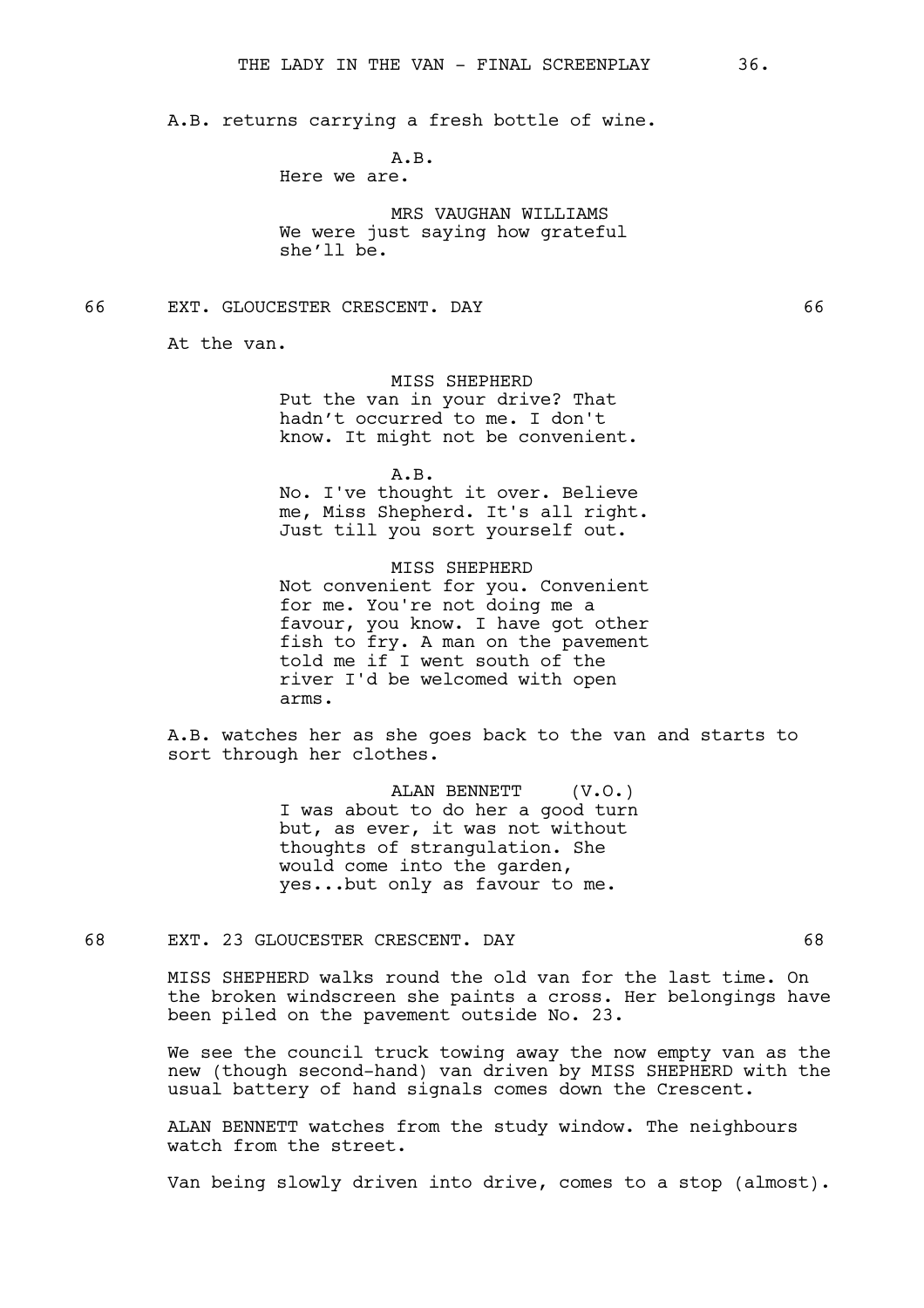A.B. Have you put on the handbrake?

MISS SHEPHERD I am about to do so.

ALAN BENNETT (V.O.) Whereupon she applies the handbrake with such determination that, like Excalibur, it can never afterwards be released.

### 69 INT/EXT. 23 GLOUCESTER CRESCENT. STUDY. NIGHT 69

A.B. coming into the study, and going to the living room window. Behind him, a young man comes in, pulling on a shirt or T-shirt. He has a small overnight bag. A.B.'s POV of the van, MISS SHEPHERD inside praying, her paraffin light on.

> ALAN BENNETT (V.O.) Now she is on the premises, I sometimes get a glimpse of Miss Shepherd praying and it is seldom a tranquil or a meditative process, the fervour of her intercessions rocking her to and fro. What is it she's wanting forgiveness for? I used to pray myself when I was young. But never like this. I'd never done anything. But what has she done?

70 INT. VAN. NIGHT 70

Inside the van, MISS SHEPHERD prays, a reproduction Assumption of the Virgin among her possessions.

> MISS SHEPHERD O Virgo Fidelis, first leader of all creatures, intercede on my behalf. I hunger and thirst for the fulfilment of a just era and utterly trust in possible light received.

71 INT. 23 GLOUCESTER CRESCENT. STUDY. NIGHT 71

A.B. turns back to the young man on the sofa.

YOUNG MAN Who's the old bat?

A.B. Oh, she's...a friend.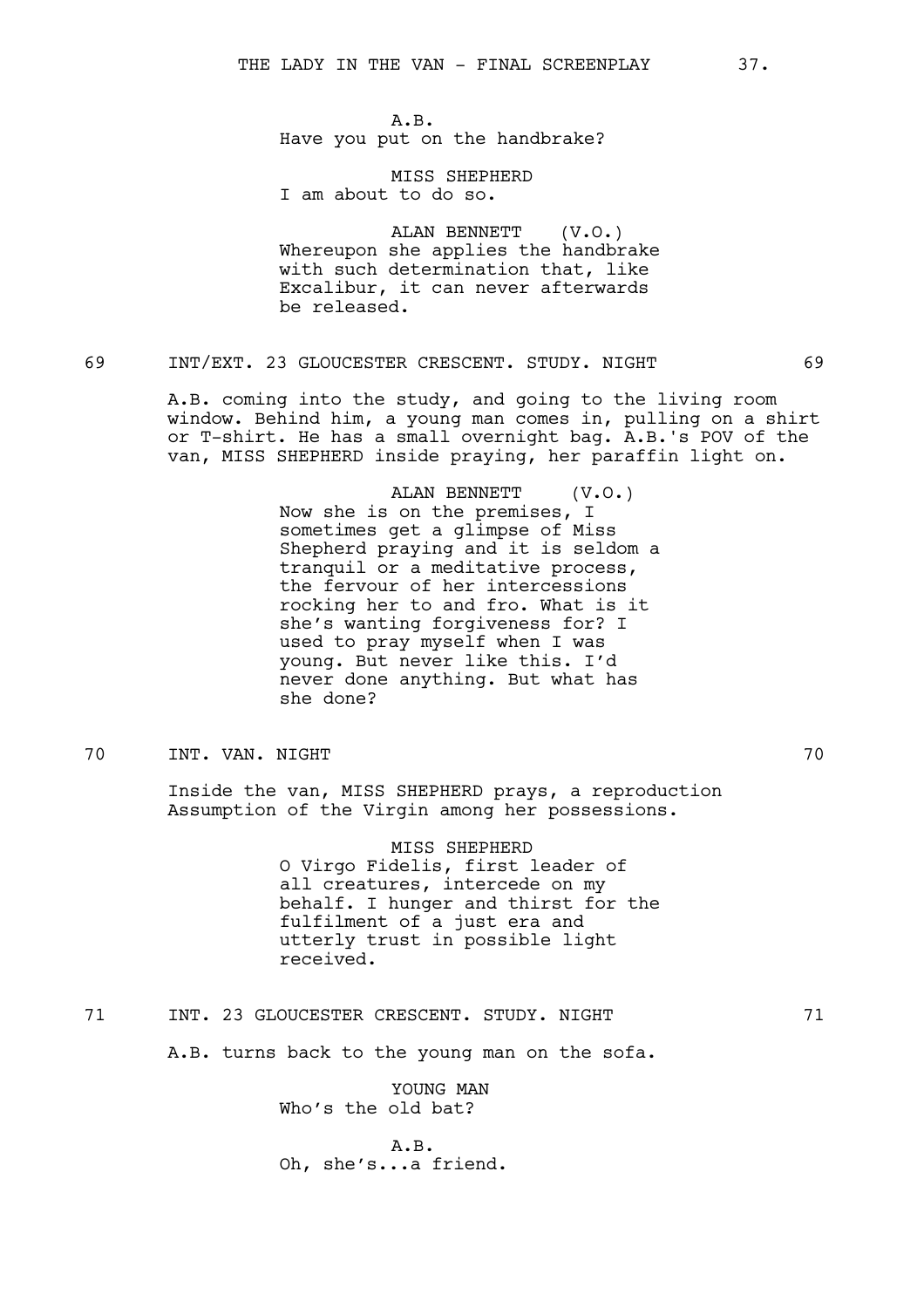YOUNG MAN A friend? A.B. Someone I know. YOUNG MAN Weird. A.B. Maybe. YOUNG MAN Actually I think I better be off. A.B. Yeah? You don't want to stay for coffee or anything? YOUNG MAN Nah.

72 EXT. 23 GLOUCESTER CRESCENT. NIGHT 72

From Miss Shepherd's POV we see A.B. saying goodbye to the YOUNG MAN leaving. The YOUNG MAN waves at the gate.

A.B. Is about to go back inside when MISS SHEPHERD'S hand comes through the window of the van.

> MISS SHEPHERD Mr Bennett. That young man. Did he have an earring?

> > A.B.

He did.

MISS SHEPHERD You want to be careful.

CUT TO:

75 INT. 23 GLOUCESTER CRESCENT. KITCHEN. DAY 75

MAM and A.B. having tea, preparing to leave.

MAM

She'll be wanting to move in next.

ALAN BENNETT (V.O) Said my mother, who has been in London on a state visit.

MAM Why didn't you tell me she was in the drive?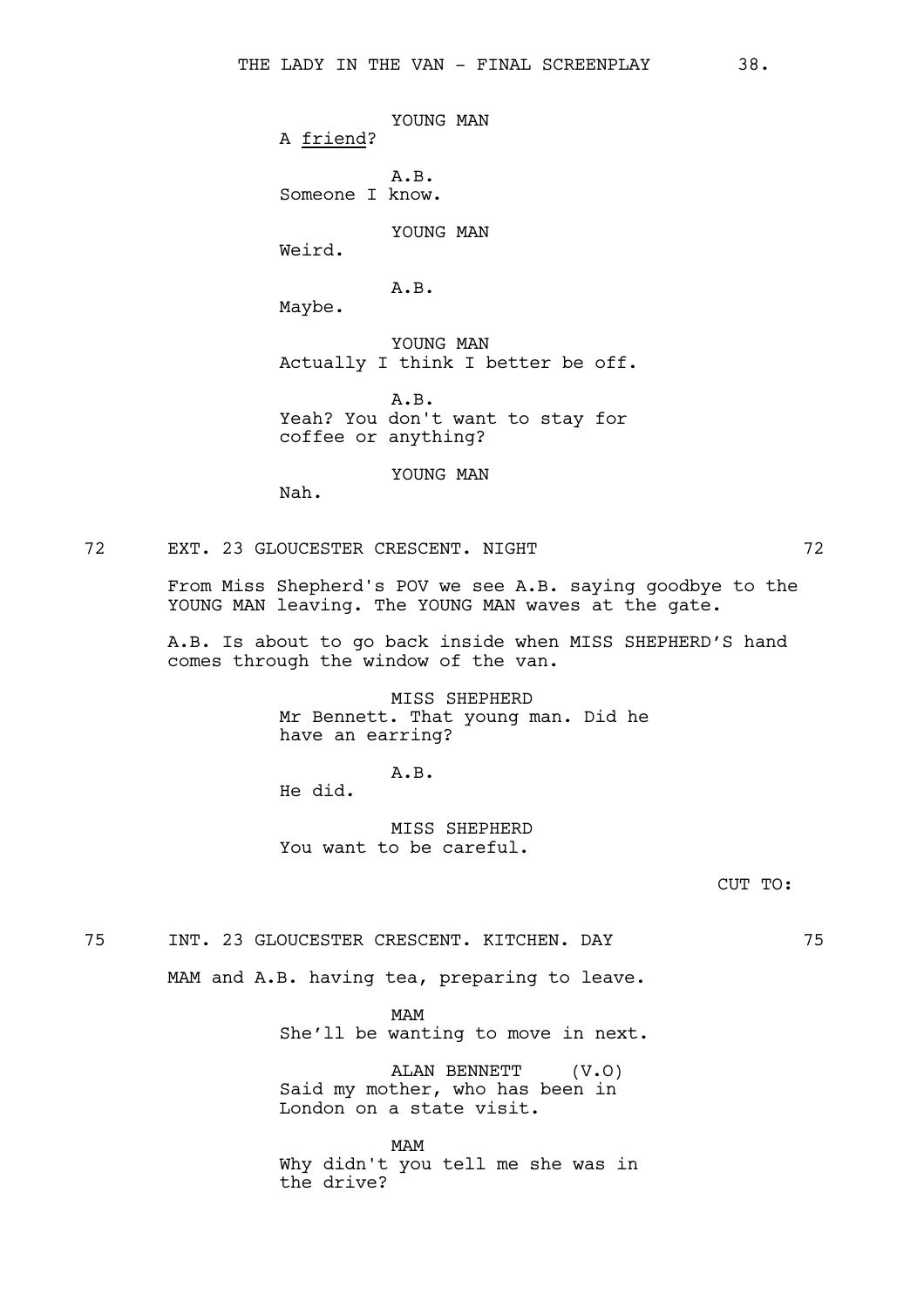# A.B.

I forgot.

MAM

I got a whiff of her when I first came. A right nasty bad dishcloth smell. Well, she's in the garden. Next it'll be the house. What will folks think?

A.B. This is London. Nobody thinks anything.

MAM

It's with her being a nun, not having got off. They get thwarted. An educated woman and living like that. Mind you, you're going down the same road.

A.B.

Me?

MAM No cloth on the table. No holder for the toilet roll. Given time I could have this place spotless.

A.B. You've got a home. You wouldn't want to live here.

MAM looks at A.B. It is plain she would like to do just that.

76 INT/EXT. 23 GLOUCESTER CRESCENT, STAIRS/HALL. DAY 76

They are climbing the stairs to the hall.

MAM Where does she go to the lav?

A.B. It's something to do with plastic bags.

MAM What sort of plastic bags?

A.B. Stout ones, I hope. You've not met her, do you want to?

MAM No. With her being educated I wouldn't know what to say.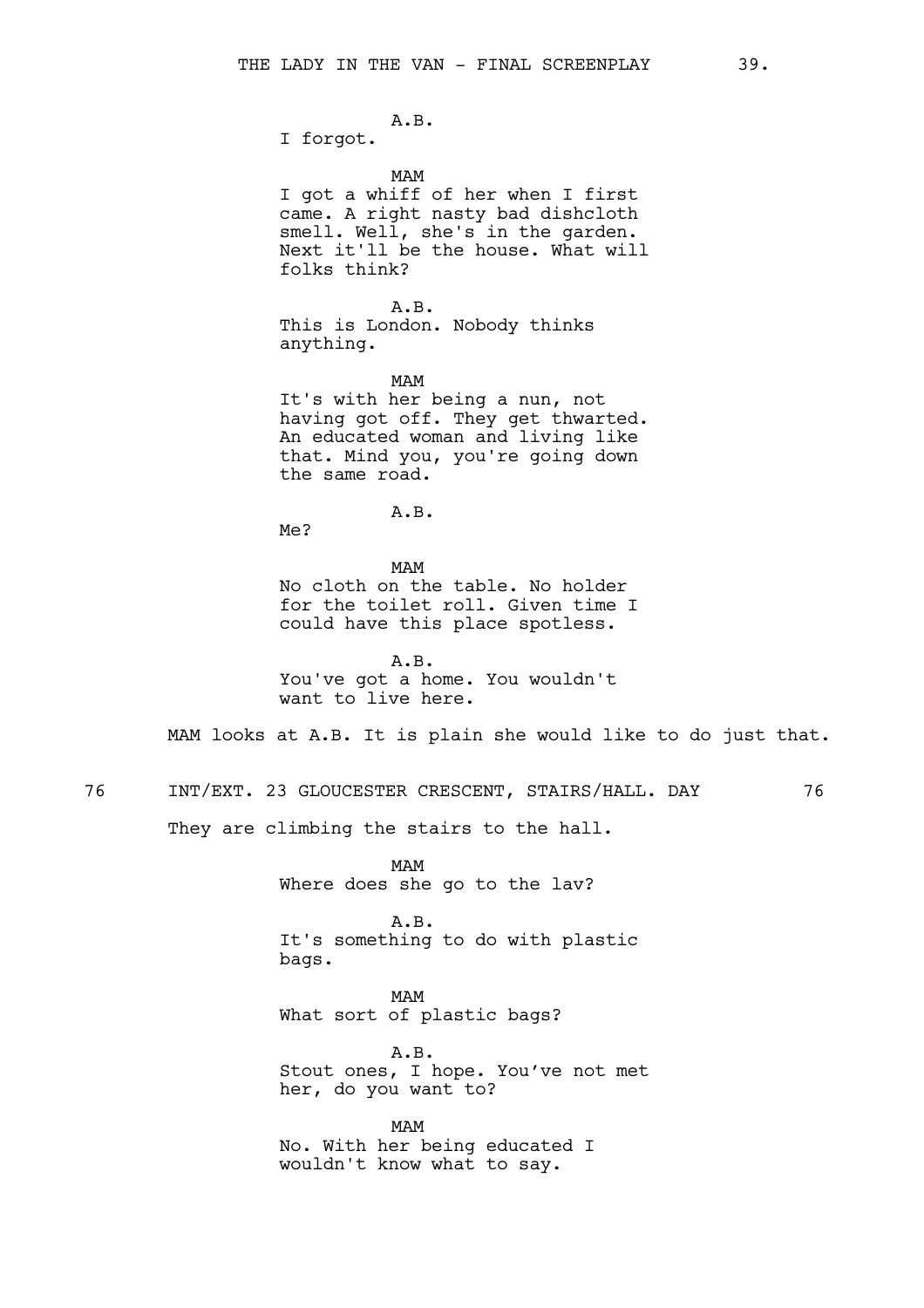A.B. opening the door, the van visible in the doorway. A cab waiting.

> MAM (CONT'D) Give us a kiss. When will you be coming up next?

> > A.B.

Soon.

MAM The thing is, I keep seeing a car in the car park.

A.B. That's slightly to be expected, isn't it?

MAM At night. Watching.

A.B. Are you taking your tablets?

MAM

When I remember.

She looks out at the van, and MISS SHEPHERD going about her business.

> MAM (CONT'D) She should be in a home. Where does she go to the lav?

> > A.B.

I told you.

MAM Looked after. A place where they'll wash her and make her presentable. I'm surprised they let her roam the streets.

Mam walks to the back of the van where MISS SHEPHERD is sitting.

> MAM (CONT'D) Good morning.

No response from Miss Shepard.

ALAN BENNETT (V.O.) It's like a fairy story. A Parable, in which the guilty is gulled in to devising a sentence for someone innocent only to find it is their own doom they have pronounced.

(MORE)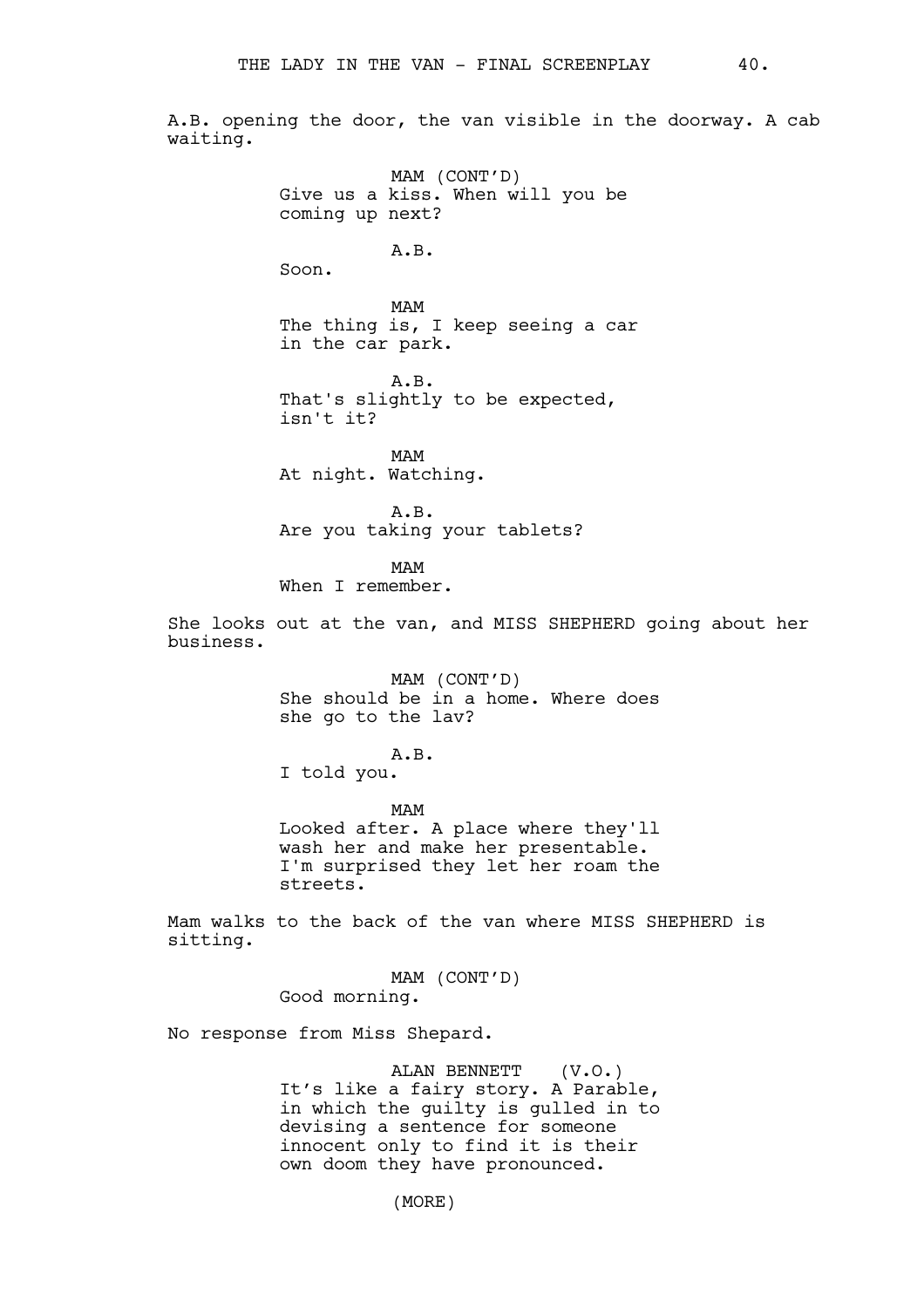Because my mother is much closer to being put in a home than Miss Shepherd Mam gets into the taxi. A.B. (to Mam) You got your purse? MAM Yes...I do miss your Dad. Give us a kiss. I asked our Gordon when he was a pilot did he go behind the clouds? A.B. And did he? MAM I can't remember. He's a love, though. I know that. CUT TO: 78a EXT. 23 GLOUCESTER CRESCENT. DAY 78a MISS SHEPHERD paints the new van yellow. 78b EXT. 23 GLOUCESTER CRESCENT. DAY 78b Later, she festoons the van with Union Jacks and other silver jubilee paraphernalia. 81 EXT. YORKSHIRE COTTAGE. DAY 61 MAM arrives at the front door with her shopping, alone. 82 INT. VAN. DAY 82 Two Jehovah's Witnesses come up the drive and ring the front door bell. A.B. comes to the door. JEHOVAH'S WITNESS Good afternoon. Does Jesus Christ dwell in this house? A.B. No. Try the van. 98 EXT. CAMDEN HIGH STREET. DAY 98 MISS SHEPHERD at Curry's window watching Mrs Thatcher on TV. ALAN BENNETT (V.O.) (CONT'D) THE LADY IN THE VAN - FINAL SCREENPLAY 41.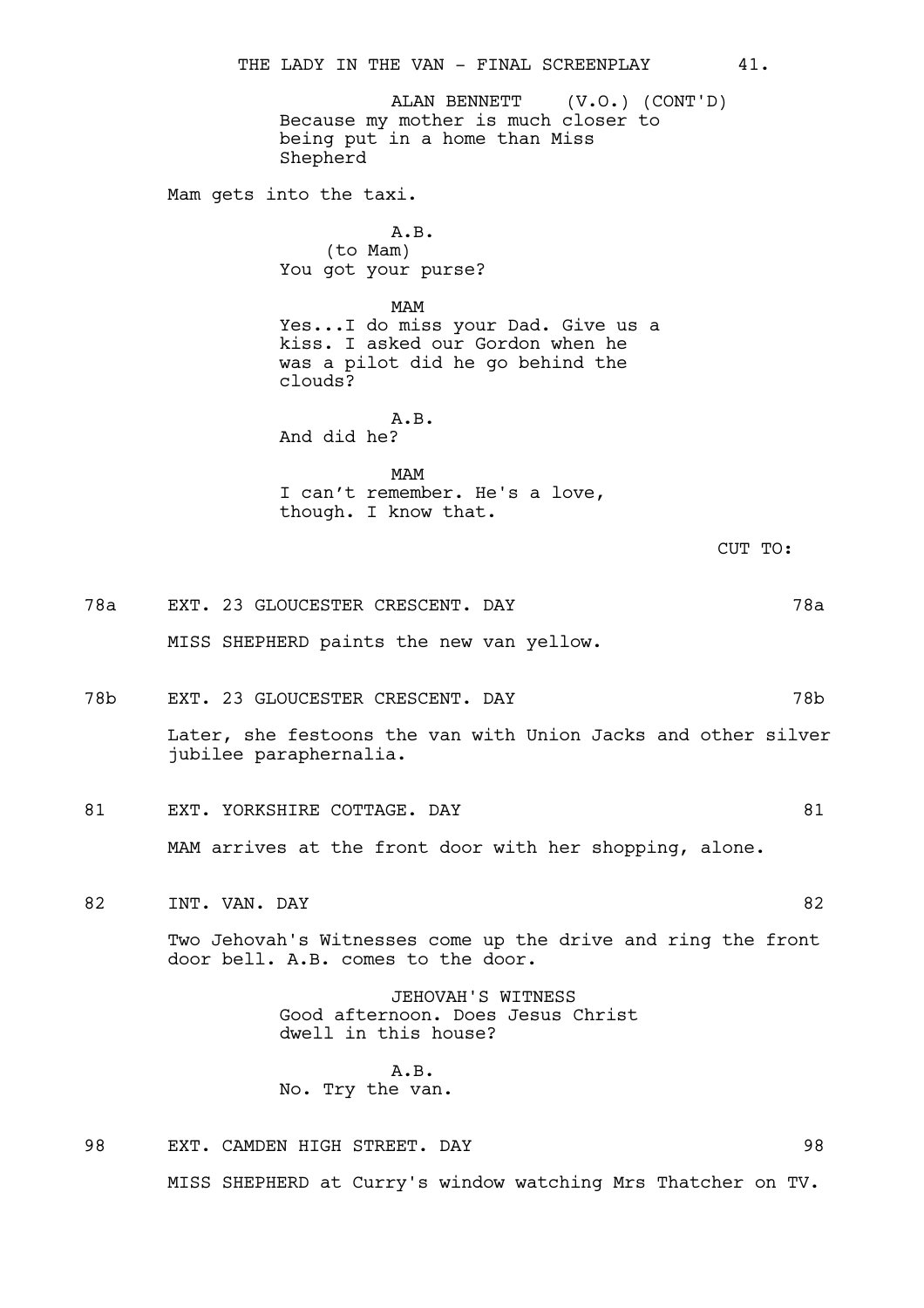- 80 EXT. 23 GLOUCESTER CRESCENT. DAY 80 Miss Shepherd arrives home with an old TV in her push chair. Later: A.B. running an electric cable from the house to the
- 86 EXT. 23 GLOUCESTER CRESCENT. NIGHT 86

van.

A.B. watches as another young man leaves the house. The young man looks into the van where MISS SHEPHERD is watching news coverage of the Falklands War. She sees him peering in.

> MISS SHEPHERD (in the van) Clear off, you nosey blighter!

90 EXT. GLOUCESTER CRESCENT. DAY 90

They come round the corner of Inverness Street and reach no. 23. MISS SHEPHERD goes towards the van.

> MISS SHEPHERD Mr Bennett.

> > A.B.

Yes?

MISS SHEPHERD These men. Who come late at night. I know what they are.

A.B. (under his breath) Jesus.

MISS SHEPHERD They're communists. Else why would they come at night?

104 EXT. 23 GLOUCESTER CRESCENT, GARDEN. DUSK. 104

MISS SHEPHERD in the van watching television.

UNDERWOOD comes into the drive and taps on the van.

UNDERWOOD (calling, menacingly) I like the new vehicle. Not a mark on it. (giving the van a great bang) Not a bloody scratch. What's your name now, Margaret?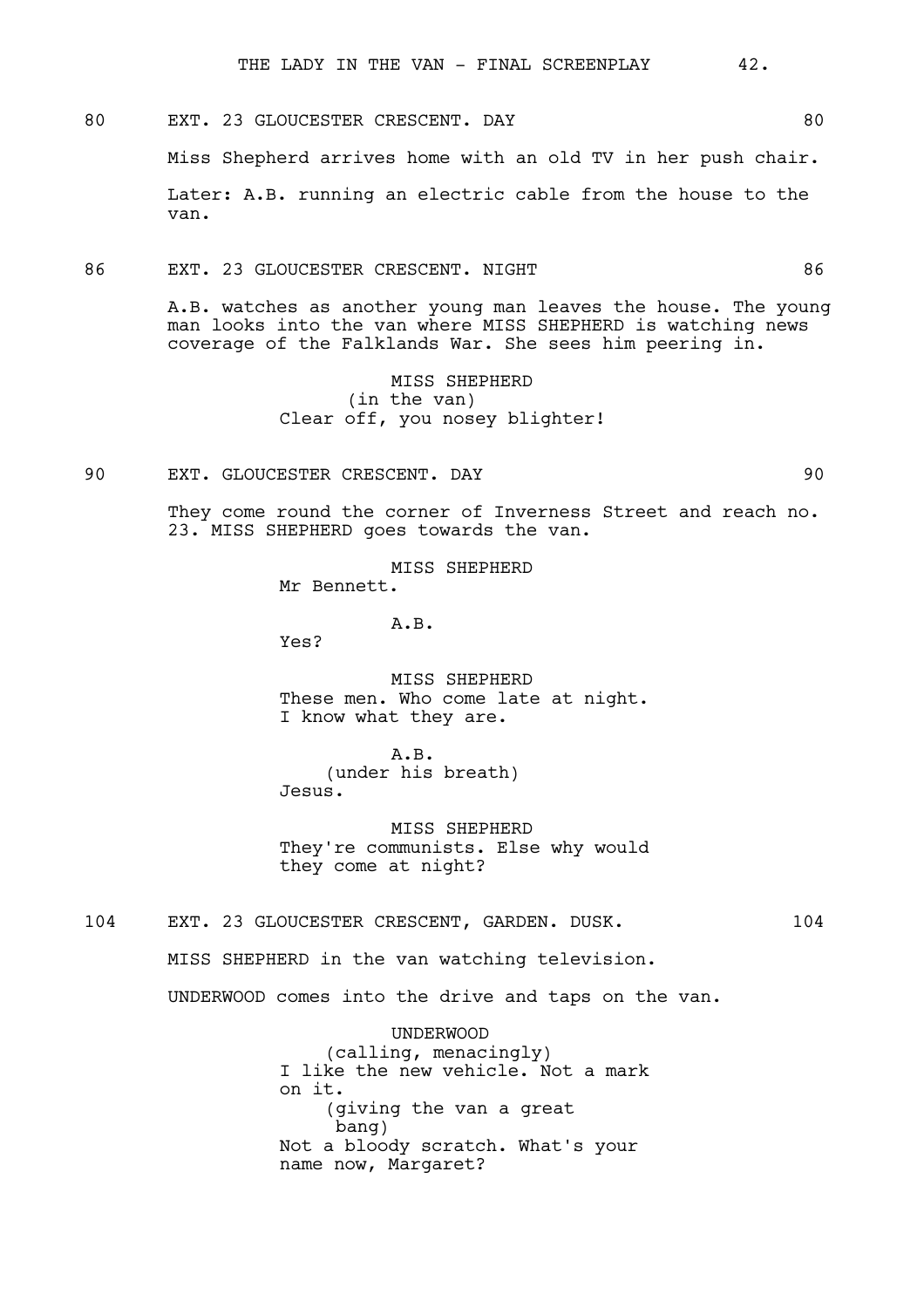MISS SHEPHERD (from van) My name's Mary. Go away.

UNDERWOOD Mary is it now? Mary what?

Pause.

UNDERWOOD (CONT'D) Mary what?

He gives a great bang on the side of the van.

MISS SHEPHERD I'll call the police.

UNDERWOOD pulls the van door open. She is cowering inside.

UNDERWOOD Call the police? I don't think you will, you two-faced pisshole. Because calling the police is just what you didn't do. Apropos of which I think another contribution is due.

Front door opens and A.B. comes out

A.B. Can I help you? What's all this din?

UNDERWOOD No din, sir. Margaret and I were just taking a stroll down memory lane.

MISS SHEPHERD Don't Margaret me. That name is buried to sin.

A.B. You came before.

UNDERWOOD Of course, this isn't *the* van, is it?

A.B. She had another one.

### UNDERWOOD

That is kind of you. A homeless woman. A thankless soul and not over-salubrious. Goodbye Margaret.

Beat.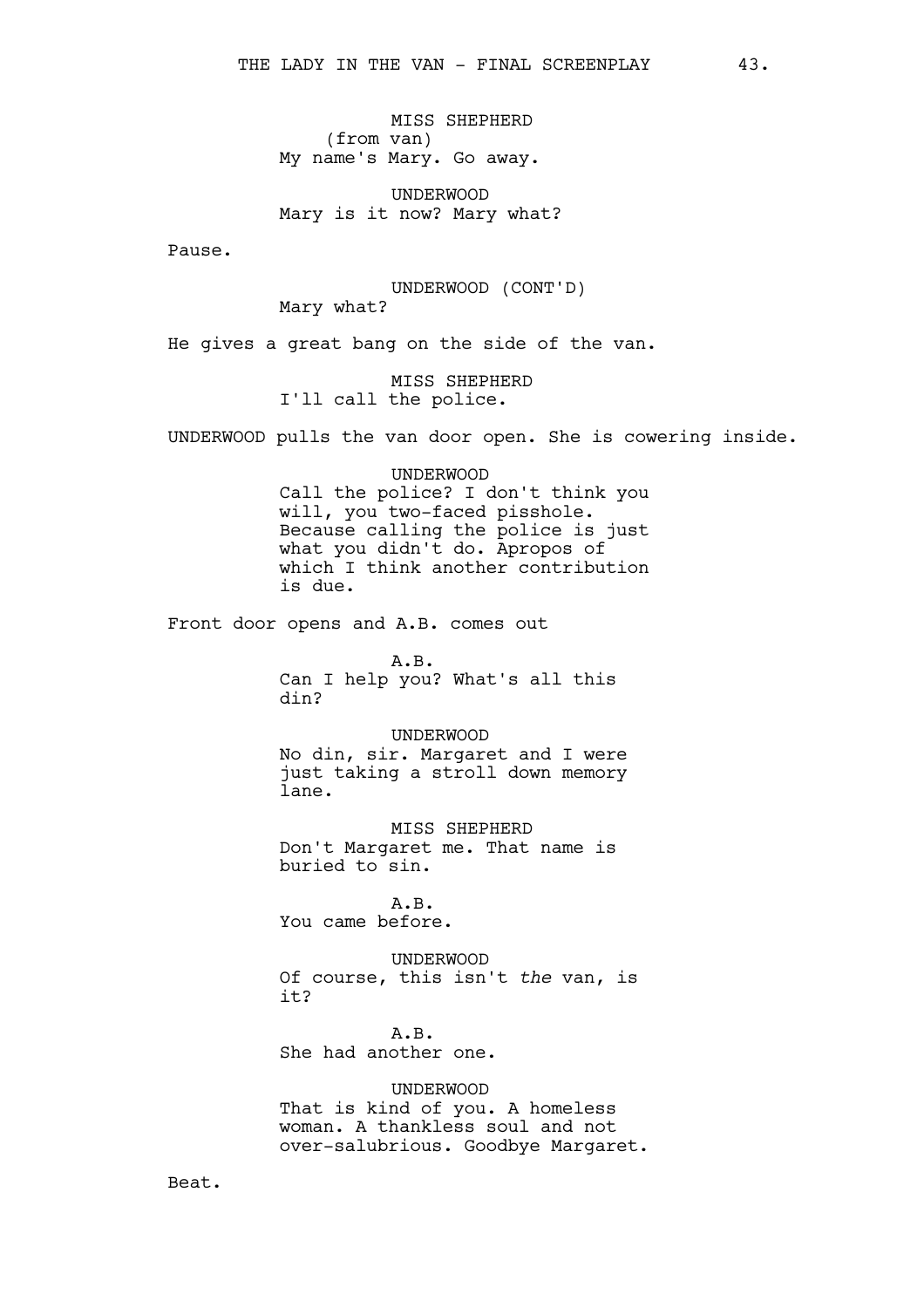A.B. I thought you said your name was Mary.

MISS SHEPHERD

It is.

A.B. Why does he call you Margaret?

MISS SHEPHERD He's taken too much to drink, on an empty stomach, possibly.

A.B. It is your name: Mary Shepherd?

MISS SHEPHERD Subject to the Roman Catholic Church in her rights and to amendment, yes.

ALAN BENNETT (V.O.) It's obviously not her name, and though it's long enough since she drove the van into the garden, I'm still too polite to ask who she is; let alone what this fellow wants who materialises at regular intervals and comes braying on the side of the van. Music has something to do with it..

CUT TO:

### 105 INT/EXT. 23 GLOUCESTER CRESCENT, STUDY. NIGHT 105

ALAN BENNETT at the desk. Both looking out towards the van. The doors at the back are still open.

> ALAN BENNETT (V.O.) (CONT'D) But is it just the noise, or music itself?

A.B. puts some music on.

Through the window they watch MISS SHEPHERD come out of the van and hurry to the front door.

> MISS SHEPHERD (shouting) I can hear the music. I can hear it. Why must you play that? I can hear it!

A.B. goes to the door.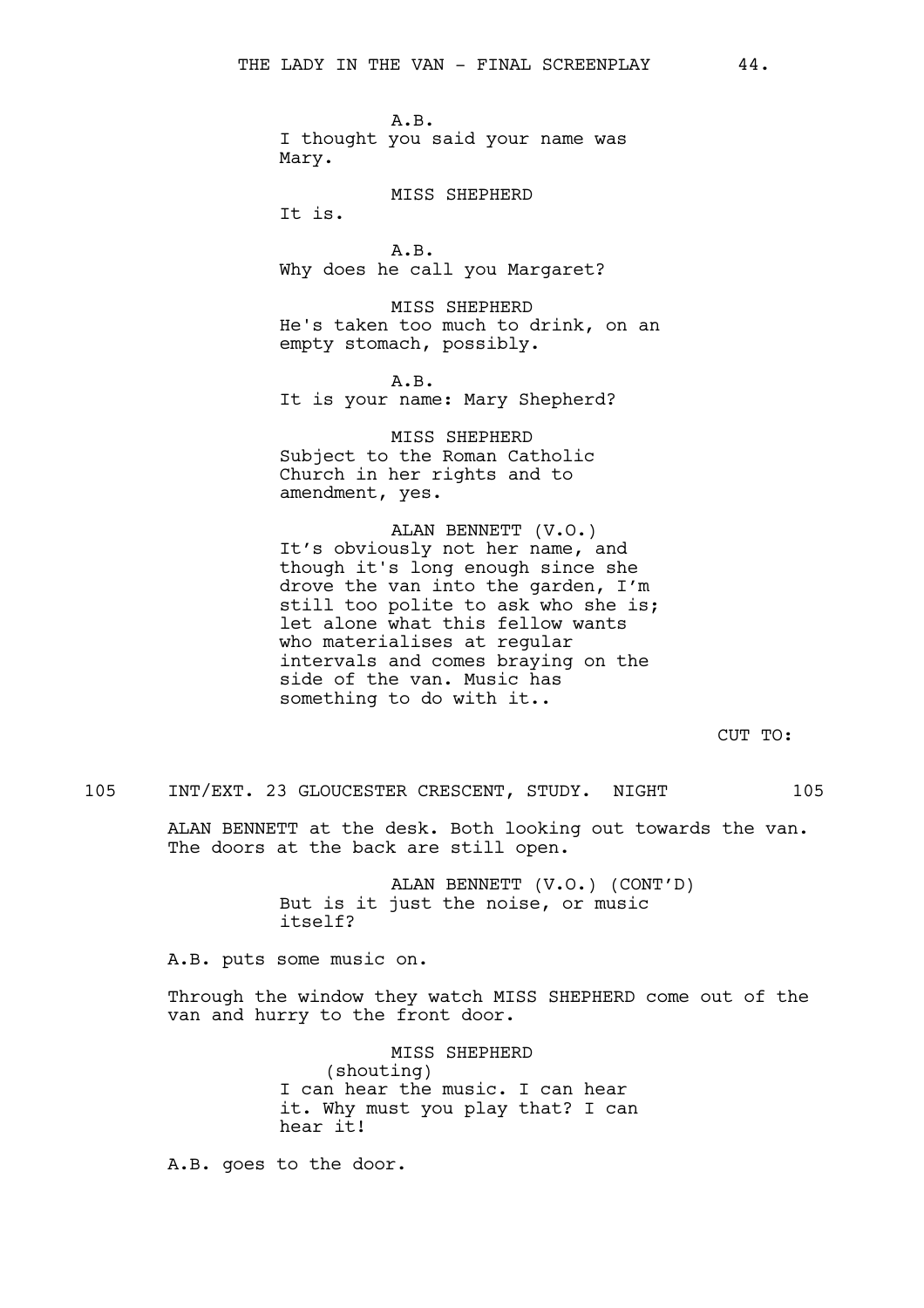# 106 INT./EXT. 23 GLOUCESTER CRESCENT. NIGHT 106

MISS SHEPHERD at the door. The music still playing.

A.B. How can you dislike music? You used to play the piano.

MISS SHEPHERD How do you know that?

A.B. You told me.

MISS SHEPHERD I didn't say I didn't like it. I don't want to hear it, that's all.

A.B. returns to the study.

ALAN BENNETT Should she speak now? Should she explain?

A.B. She never lets on. Never explains.

ALAN BENNETT Well maybe she should.

MISS SHEPHERD I was once left alone in a room in the convent.

### 107 INT. CONVENT. DAY 107

We see YOUNG MISS SHEPHERD, a novice.

MISS SHEPHERD (V.O.) They didn't leave novices alone normally. And there was a piano there. I tried it and it was open.

YOUNG MISS SHEPHERD starts to play. An OLD NUN comes in quietly.

> MISS SHEPHERD (V.O.) It needed tuning and some of the notes were dead but it sounded more beautiful to me than any of the pianos I'd ever played. Then suddenly the mistress of the novices came in … crept in possibly, because I didn't hear her. She said:

MISTRESS slams the piano cover.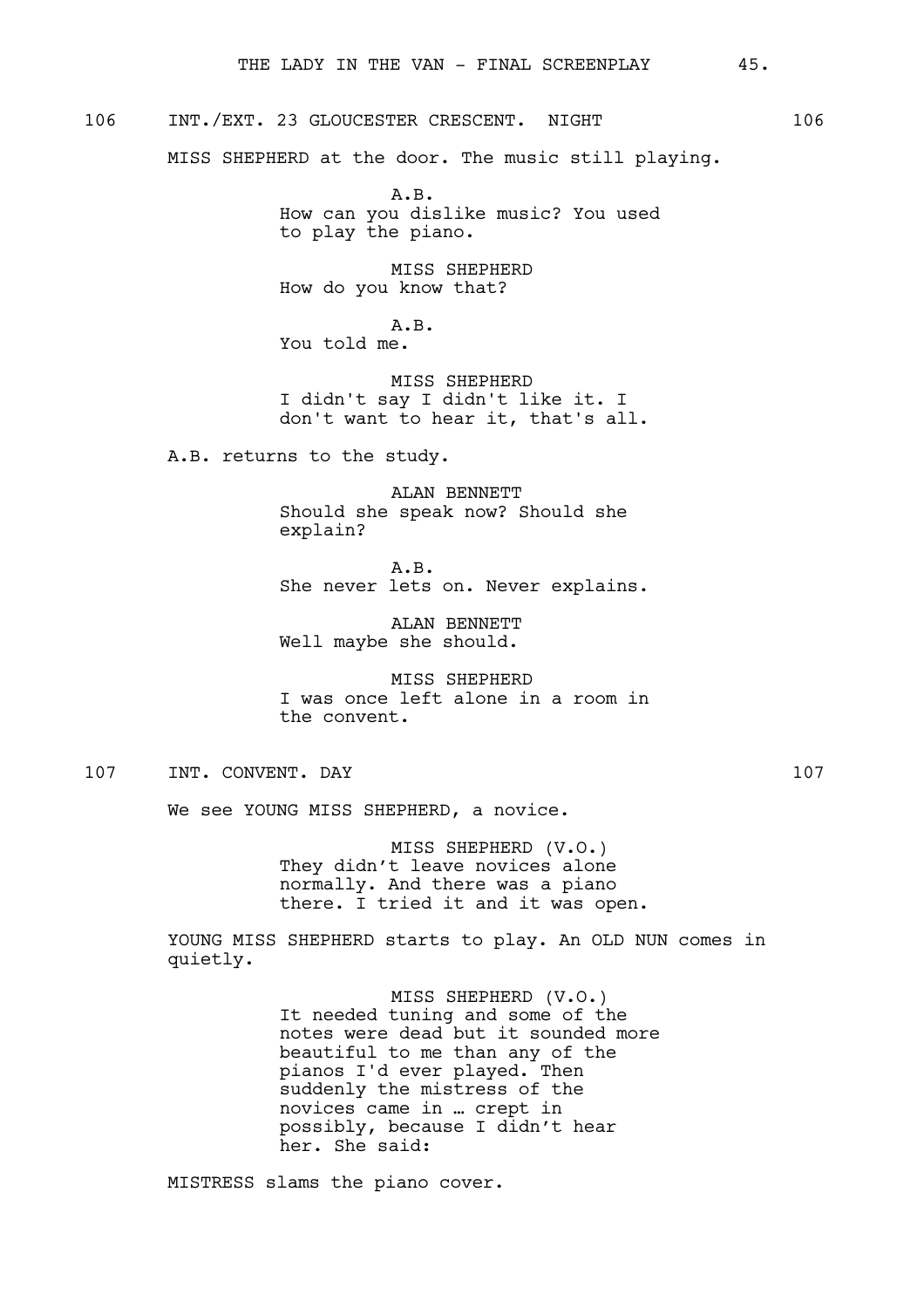# 108 EXT. 23 GLOUCESTER CRESCENT. NIGHT 108

MISS SHEPHERD That was what God wanted. And that I'd been told before. I said –

Couldn't I just play some hymns for us to sing to? She said that was arguing, and I'd never make a nun if I argued.

# 109 EXT. OLD PEOPLES HOME. DAY 109 An Old Peoples Home overlooking the sea at Weston Super Mare. A.B. arrives in a taxi.

110 EXT. OLD PEOPLES HOME. DAY 110

A.B. sitting beside his MOTHER, on a bench in the garden.

ALAN BENNETT (V.O.) (CONT'D) So with painful symmetry my mother ends up in a home in Western Super Mare, while her derelict counterpart now resides in my garden. Putting my mother in a home I see as some sort of failure. And giving the other a home, that's a failure too.

# 114 INT/EXT. 23 GLOUCESTER CRESCENT. BATHROOM. DAY 114

A.B. is upstairs. There is a distant sound getting nearer all the time. Suddenly (and possibly with a bang) we see through the window a three-wheeler Robin Reliant draw up.

> A.B. Oh Jesus. She's got herself a three wheeler.

115 EXT. 23 GLOUCESTER CRESCENT. DAY. 115

A.B. walking round the Reliant now parked outside the house. ALAN BENNETT watching from the window.

> A.B. Where will you park it?

MISS SHEPHERD In the residents' parking.

A.B. You haven't got a permit.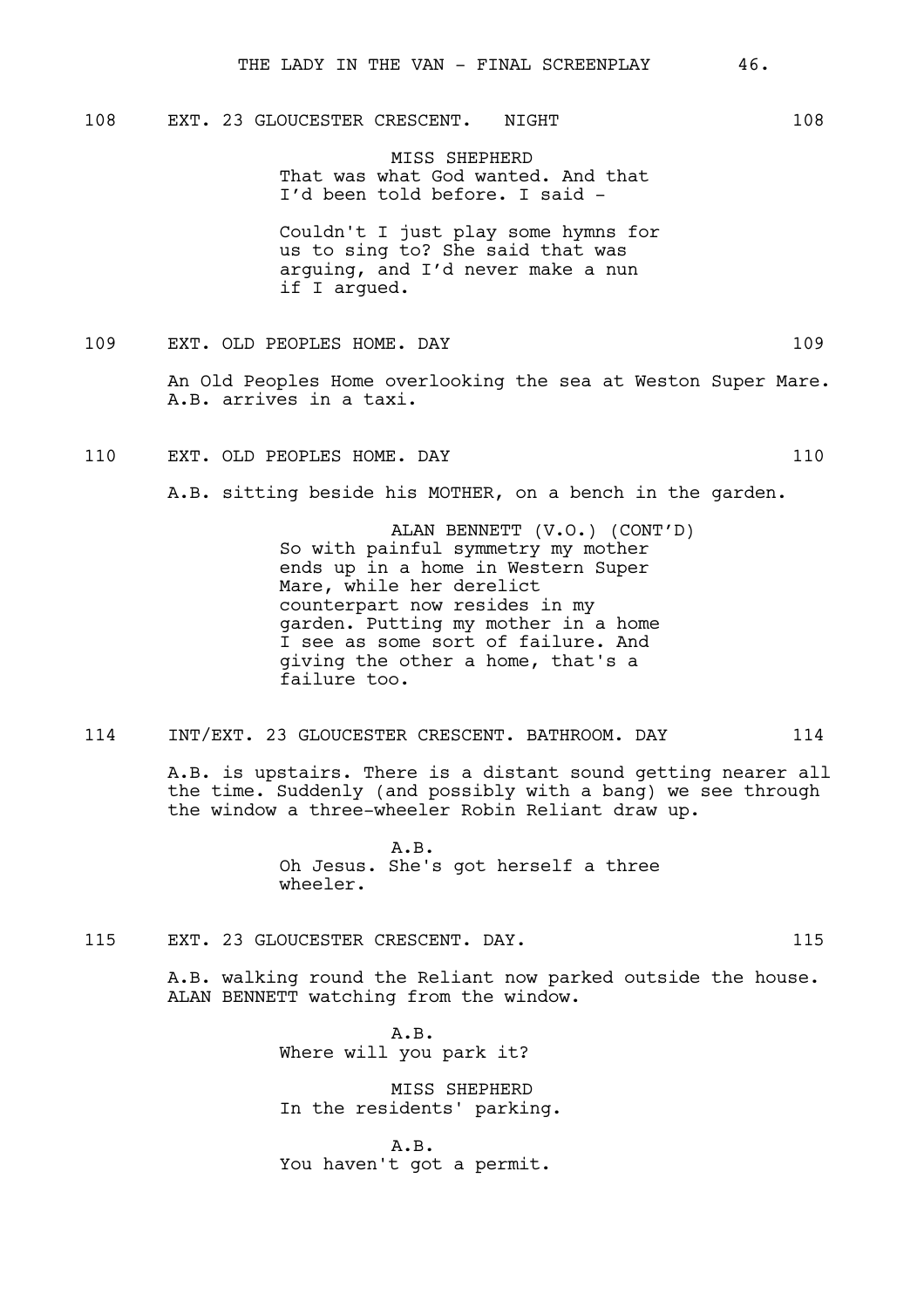MISS SHEPHERD I have. I got one yesterday.

A.B. You never told me.

MISS SHEPHERD You'd only have raised objections if I had.

A.B. Have you insured it?

MISS SHEPHERD I don't need insuring. It's like the van. I'm insured in heaven.

A.B. So who pays if you have an accident? The Pope?

MISS SHEPHERD I shan't have an accident.

A.B. What if you run into something?

MISS SHEPHERD I shan't run into anything. I'm an experienced driver. I drove ambulances in the blackout.

A.B. What if someone runs into you?

Pause.

A.B. (CONT'D) Miss Shepherd. What if someone runs into you?

MISS SHEPHERD (fiercely ) You have no business saying that.

Pause.

MISS SHEPHERD (CONT'D) Why do you say that? No one is going to run into me.

Pause.

MISS SHEPHERD (CONT'D) Where's the key?

A.B.

What key?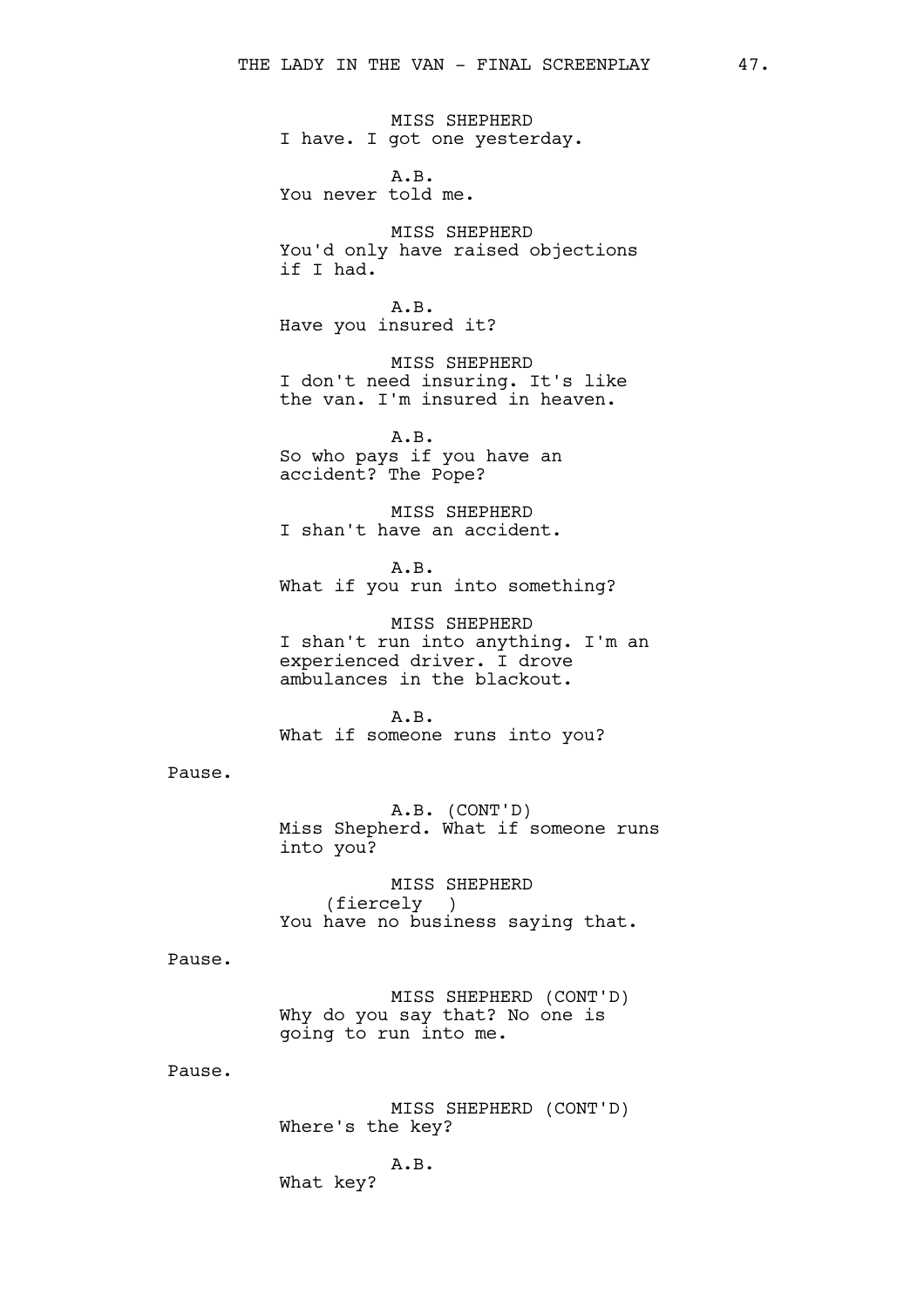MISS SHEPHERD The car key. I put it down. A.B. I haven't got it. MISS SHEPHERD You have. You've taken it. A.B. I have not. MISS SHEPHERD You're lying. You don't want me to have the car so you've taken the key. A.B. Don't shout. MISS SHEPHERD I have to shout because of your ignorance. People coming and going all hours of the day and night, I'd be better off in a ditch. Give me the key. A.B. I haven't got your sodding key. What's that round your neck? This. This. (He pushes her and she falls against the car.) The key. The sodding key.

MRS VAUGHAN WILLIAMS comes past.

MRS VAUGHAN WILLIAMS Having fun?

A.B. (Beat) Shouldn't you say sorry?

MISS SHEPHERD I've no time for sorry. Sorry is for God.

A.B. and MISS SHEPHERD slowly recover, he watching her retreat into the van. ALAN BENNETT is at the desk.

> ALAN BENNETT (V.O.) This was the only time I ever touched her. It was not because she was calling me a liar, but because she seemed mad. It was my mother.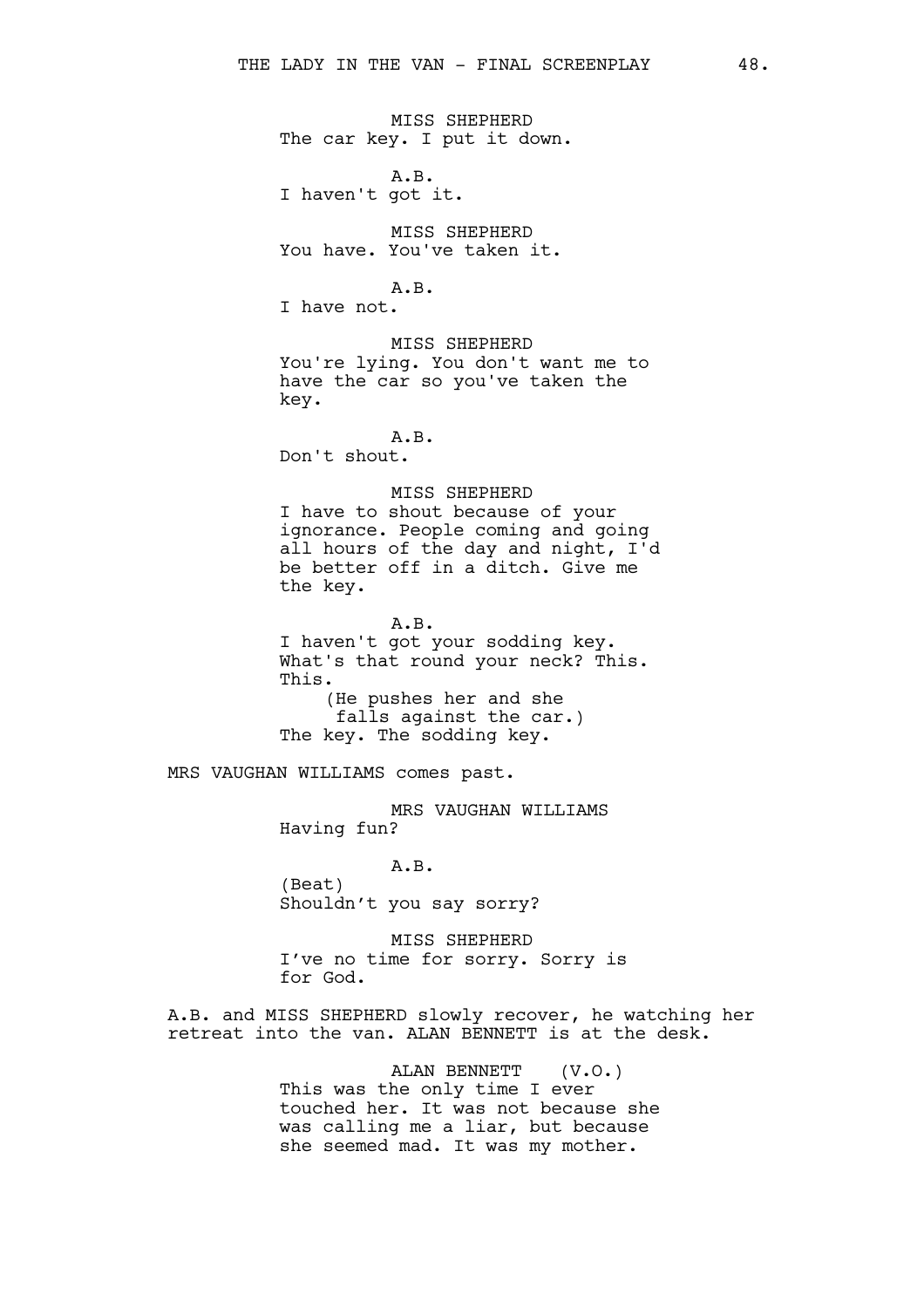A.B. (calling through the study window to ALAN BENNETT) It's always Mam you compare her with. They are not the same. I don't like them even sharing the same sentence.

117 EXT. 23 GLOUCESTER CRESCENT. DAY. 117

A.B. watching at the window.

ALAN BENNETT (V.O.) These days it's almost as if we're married.

MISS SHEPHERD is painting the Reliant.

ALAN BENNETT (V.O.) (CONT'D) 'How's your old lady?', they say. Which is what people call a wife: your Old Lady.

### 113 INT. LYTTELTON THEATRE. NIGHT 113 113

A.B. sitting in the stalls during a technical rehearsal with the director of his new play.

> DIRECTOR How's your old lady?

A.B. She's still there. I'm still here.

DIRECTOR Your mother died, didn't she?

A.B. No. She's still here too. She was in hospital, but now she's in a home. Except she's not all there, you know. She's not anywhere.

DIRECTOR Should we make that plain in the play?

A.B. No. That's classified information.

CUT TO: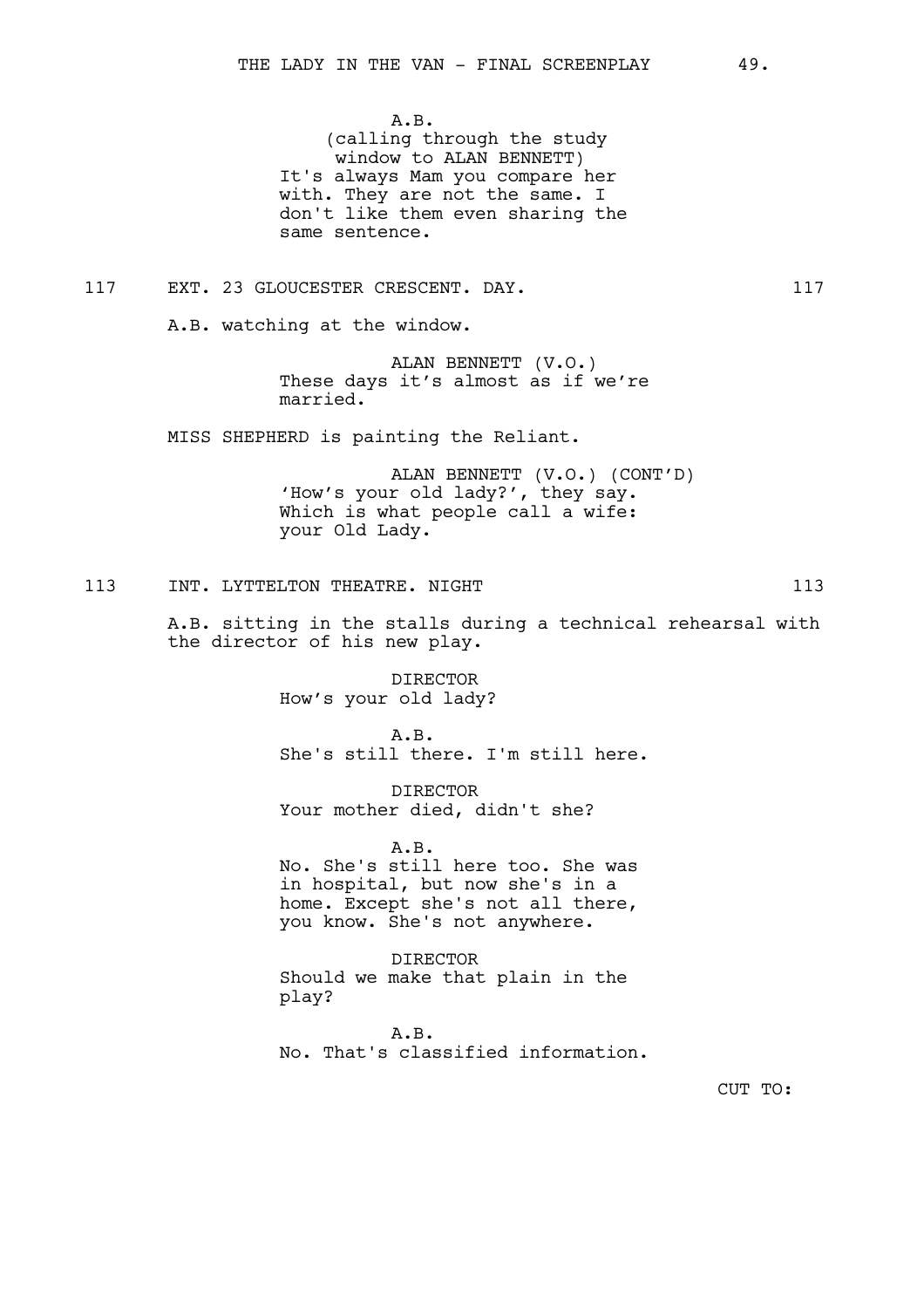### 117 EXT. 23 GLOUCESTER CRESCENT. DAY. 117

A.B. watching at the window. MISS SHEPHERD is painting the Reliant.

#### ALAN BENNETT

Years ago Mam wanted Miss Shepherd put in a home, but she's still on the loose. Of course, whether she's all there or not is anyone's quess.

She turns towards him and calls through the window. She is splattered with yellow paint.

> MISS SHEPHERD Mr Bennett. I don't like the threewheeler standing in the street. If you pushed the van in front of your window I could get the Reliant in there on the drive. There's tons of room.

A.B. So I have the van and the Reliant?

MISS SHEPHERD I've had guidance that's where it should be. In terms of vandals.

A.B. Guidance from whom?

MISS SHEPHERD I'm not at liberty to speak. I think I may contact my new social worker.

A.B. What for? You always say you don't want the social worker.

MISS SHEPHERD (Returns to painting the Reliant) I've had guidance she might help.

# 118 INT. 23 GLOUCESTER CRESCENT STUDY. DAY 118

A.B. now with the new social worker, MISS BRISCOE.

A.B. I don't want a used car lot.

MISS BRISCOE Mary says...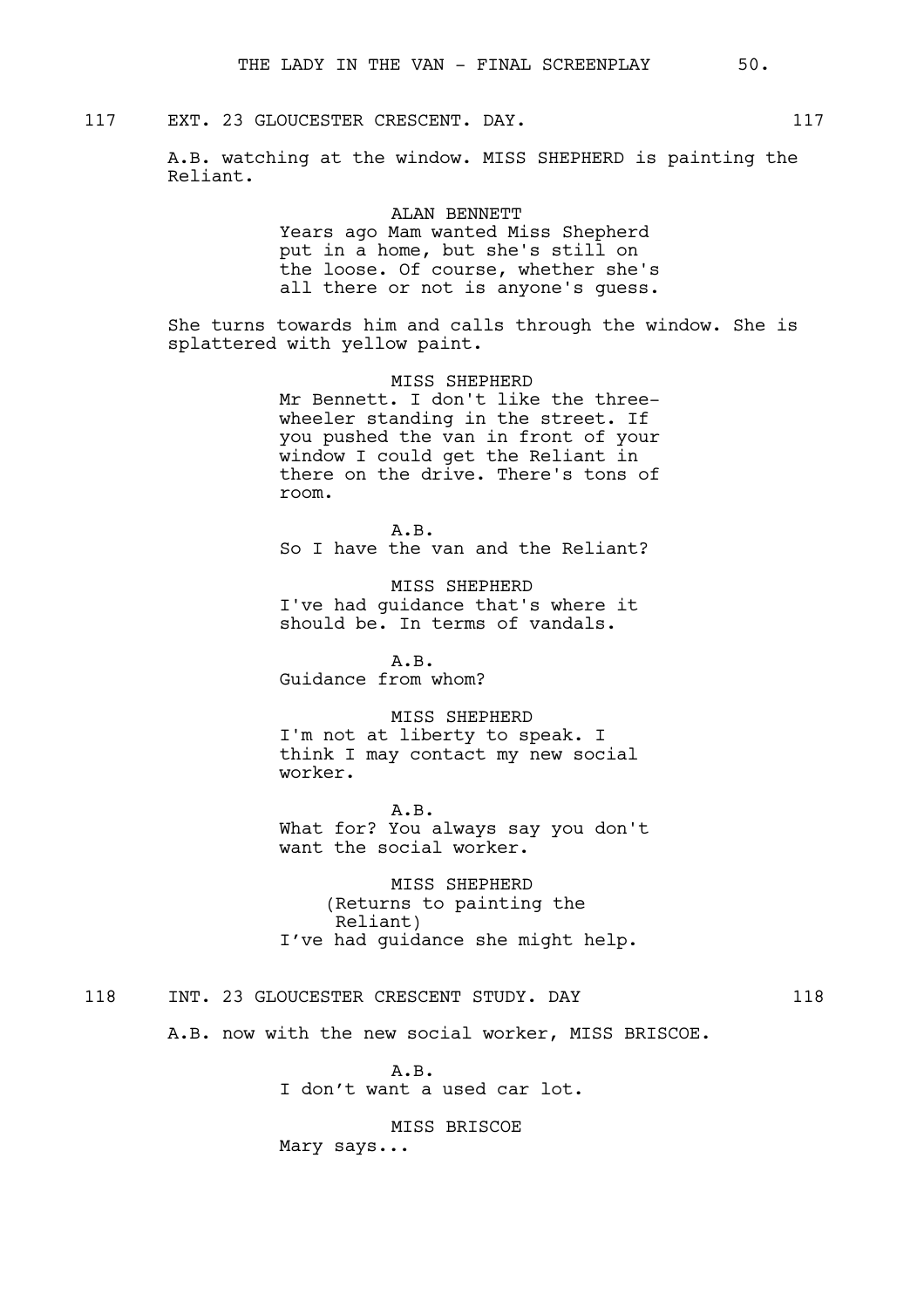# A.B.

Mary who?

MISS BRISCOE Mary, your Lady in the Van. Didn't you know her name was Mary?

# A.B.

I suppose I did. I always call her Miss Shepherd.

### MISS BRISCOE

We all have names. Perhaps if you called her by her name and she called you by yours? Alan, Mary...You never know, it might be easier to talk things through.

#### A.B.

Through? There is no through. How do you talk things through with someone who has conversations with the Virgin Mary? You talk things through with Isaiah Berlin, maybe, who in comparison with Miss Shepherd is a man of few words, but you do not talk things through with her because you don't get through.

### MISS BRISCOE

Alan. I'm getting a bit of hostility here. I realise for you this may be a steep learning curve...

### A.B.

No. It is not a steep learning curve. I have never been on a so called learning curve. I'm about as likely to be found on a learning curve as I am on the ski slopes at Zermatt. And besides, her name isn't Mary.

### MISS BRISCOE

Oh?

A.B. Some people seem to think it's Margaret. And it isn't even Shepherd.

MISS BRISCOE I have her down as Mary.

A.B.

Yes, and you presumably have her down as a rational human being.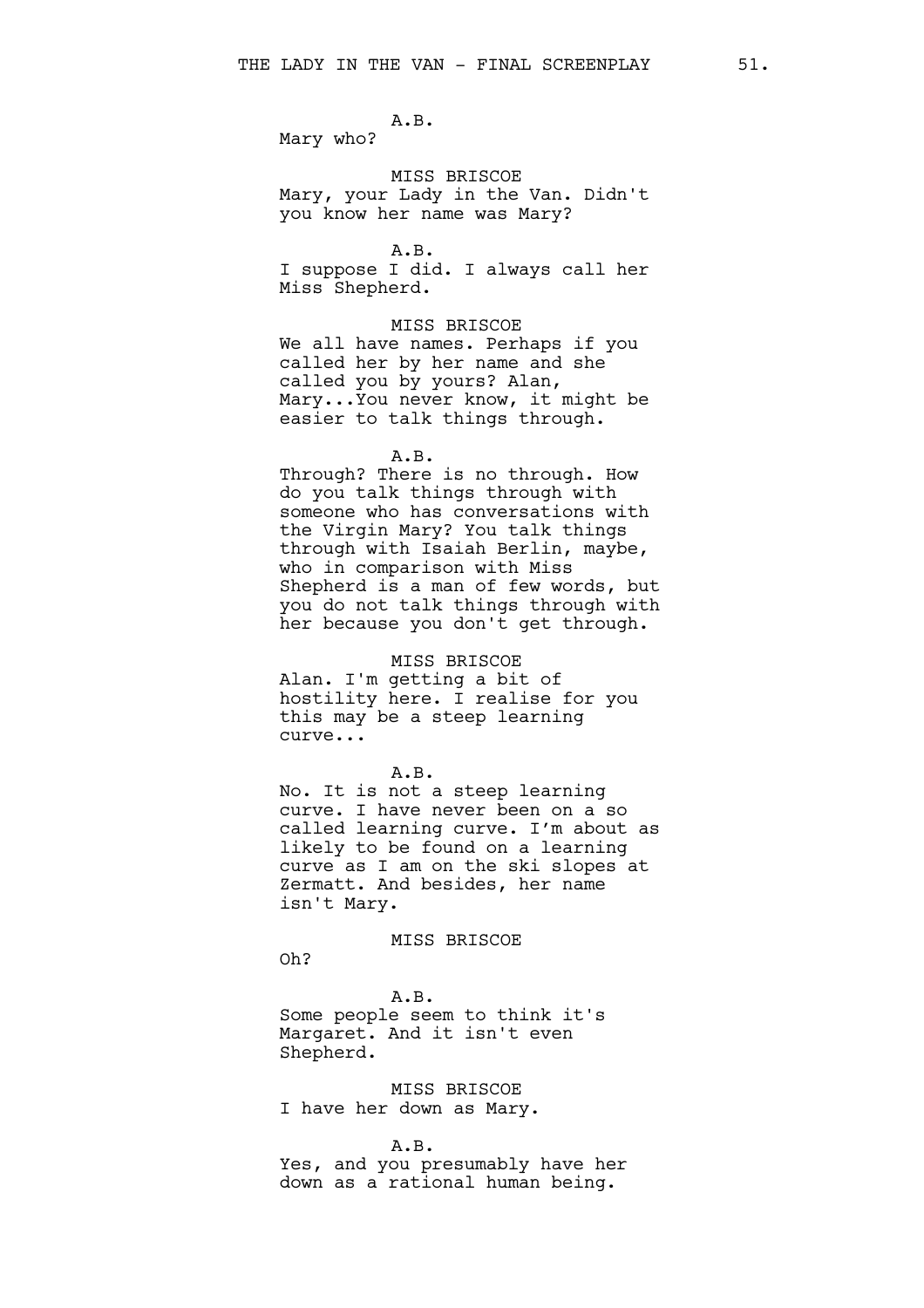125 EXT. BROADSTAIRS. DAY 125 The Reliant pulls up and parks on the front. MISS SHEPHERD gets out. 119 EXT. 23 GLOUCESTER CRESCENT. DAY 119 A.B. comes out with some rubbish. He sees a small brown turd on the side of the bin. 125a EXT. BROADSTAIRS. DAY 125a Later: MISS SHEPHERD on the beach eating chips from newspaper. 119a EXT. 23 GLOUCESTER CRESCENT. DAY 119a A.B. has plastic bags over his hands as he begins to remove the turd from the bin. 125b EXT. BROADSTAIRS. DAY 125b Then: she sits on a children's carousel, as it revolves carrying her and two or three small children. 126 INT. BROADSTAIRS ICE CREAM PARLOUR. DAY 126 MISS SHEPHERD is served with a large ice cream sundae. 127 EXT. CHURCH HALL, ON A ROAD NEAR THE SEAFRONT. DAY - 127 A sign saying 'SENIOR CITIZENS CLUB. TEA, COFFEE AND CAKE. ALL WELCOME' MISS SHEPHERD goes in. 128 INT. CHURCH HALL. DAY 128 A gathering of pensioners. A young woman is about to play the piano. MISS SHEPHERD is at the back helping herself to tea and biscuits. She hasn't noticed the pianist. Then the woman plays - Chopin, say. MISS SHEPHERD is about to flee, hesitates, then stays and listens, transported. 130 EXT. BROADSTAIRS HOUSING ESTATE. DAY 130

We see the Reliant Robin slide into view and park not far from the end bungalow, and wait.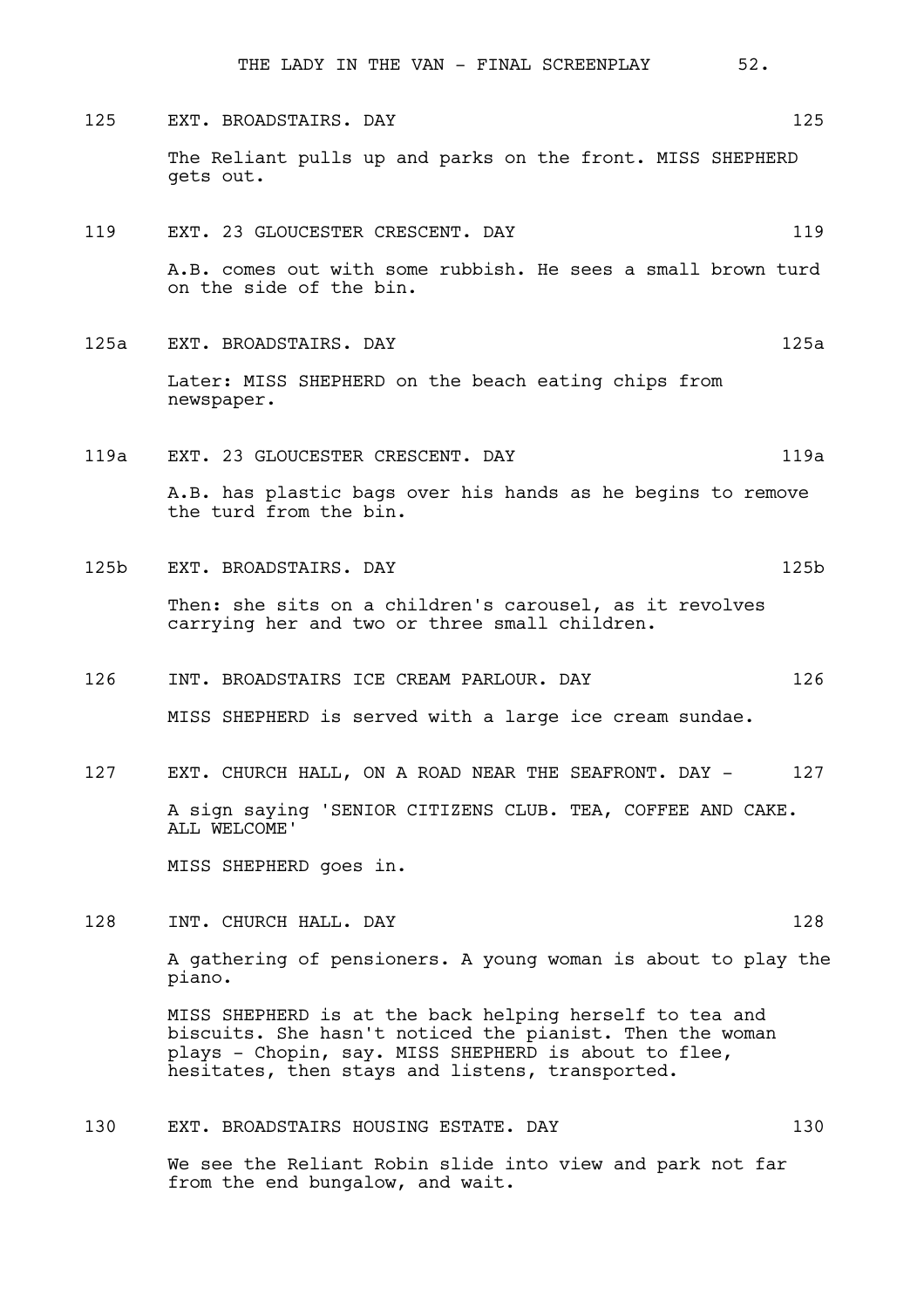A woman (EDITH) comes out with a shopping bag. MISS SHEPHERD crouches down.

131 INT. GARDEN SHED. DAY 131

We see MISS SHEPHERD'S slippered feet as she is crammed into a corner.

The door opens. The solid, respectable man comes in, not looking at MISS SHEPHERD at first.

> MR FAIRCHILD Hello, Margaret.

He looks at her warily.

124 EXT. ROAD TO BROADSTAIRS. DAY 124

The Reliant on the road.

129 EXT. JUNCTION ON COUNTRY ROAD. DAY 129

MISS SHEPHERD at the scene of the crash.

She kneels, praying for forgiveness, as a car beeps its horn behind her.

132 EXT. 23 GLOUCESTER CRESCENT. DAY. 132

The Reliant is back, now parked a little way up the Crescent. A.B. with his bike trying to look into the van when RUFUS and PAULINE appear.

> RUFUS What's happened to Stirling Moss?.. I haven't seen her at the wheel recently.

A.B. Taking a well-earned break, I imagine. The Dordogne possibly.

PAULTNE

Really?

RUFUS

Pauline.

A.B. Her car's back. But I haven't seen her around for a bit. I wonder if she's alright.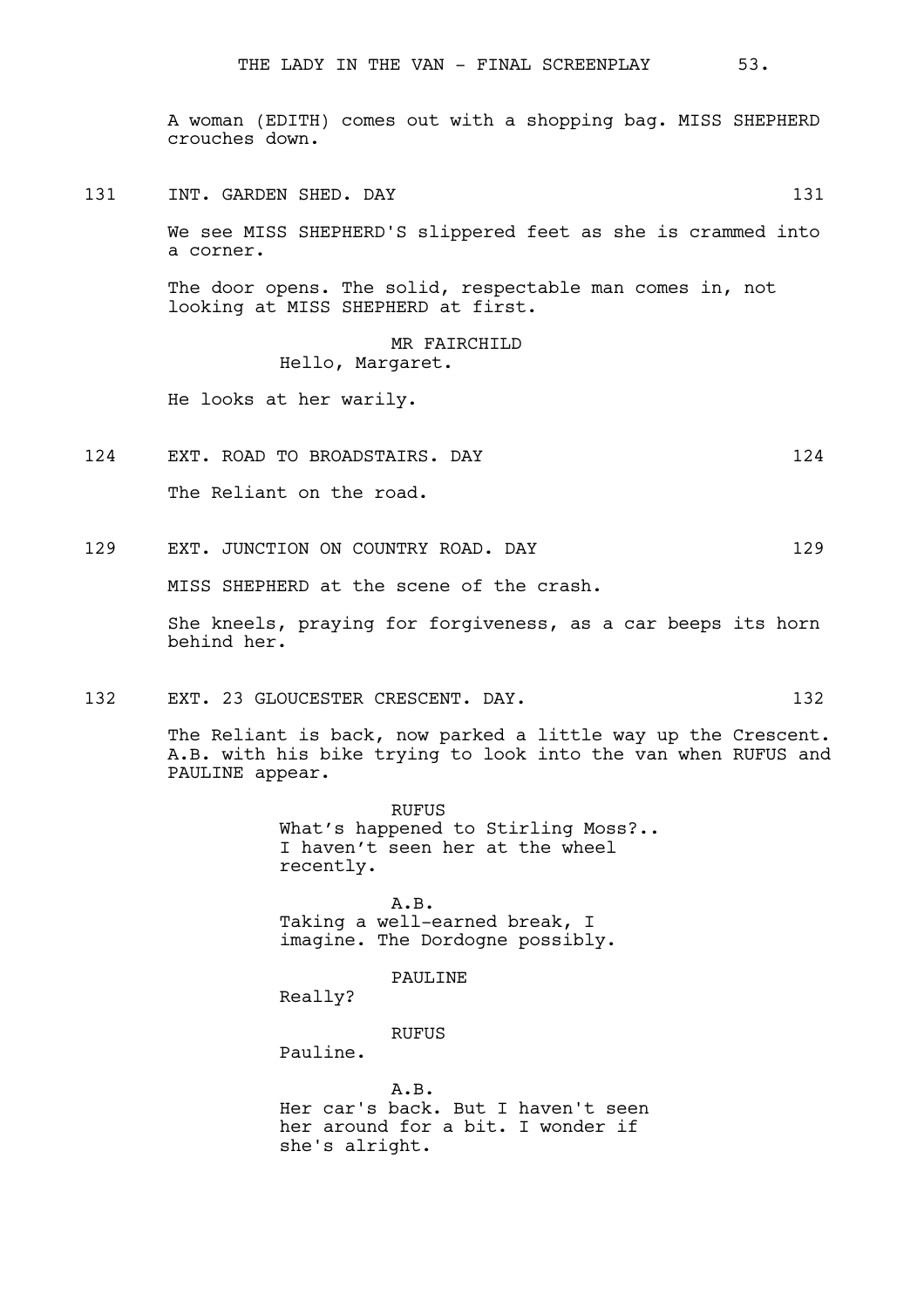RUFUS Am I right in thinking that large many-contoured stain at the back of her frock denotes incontinence?

A.B. Well, I don't think it's a fashion statement.

#### PAULINE

Oh, darling. What you must be hoping is that one of these days she'll just slip away.

RUFUS

Don't you believe it. That's what happens in plays. In life going downhill is an uphill job.

PAULINE How's your mother?

A.B. Same. Sits. Smiles. Sleeps.

PAULINE Are you all right?

A.B. Me? Yes, why? Just going to the theatre.

PAULINE Not upset about your play?

A.B.

No.

PAULINE I read a good review the other day.

A.B. I was told they were all good.

PAULINE Oh, they are, I'm sure.

RUFUS We enjoyed it - though I hadn't realised it was just going to be you and nobody else.

A.B. Well, yes. It's a monologue.

RUFUS Yes I suppose. I'm just amazed how you remember it all.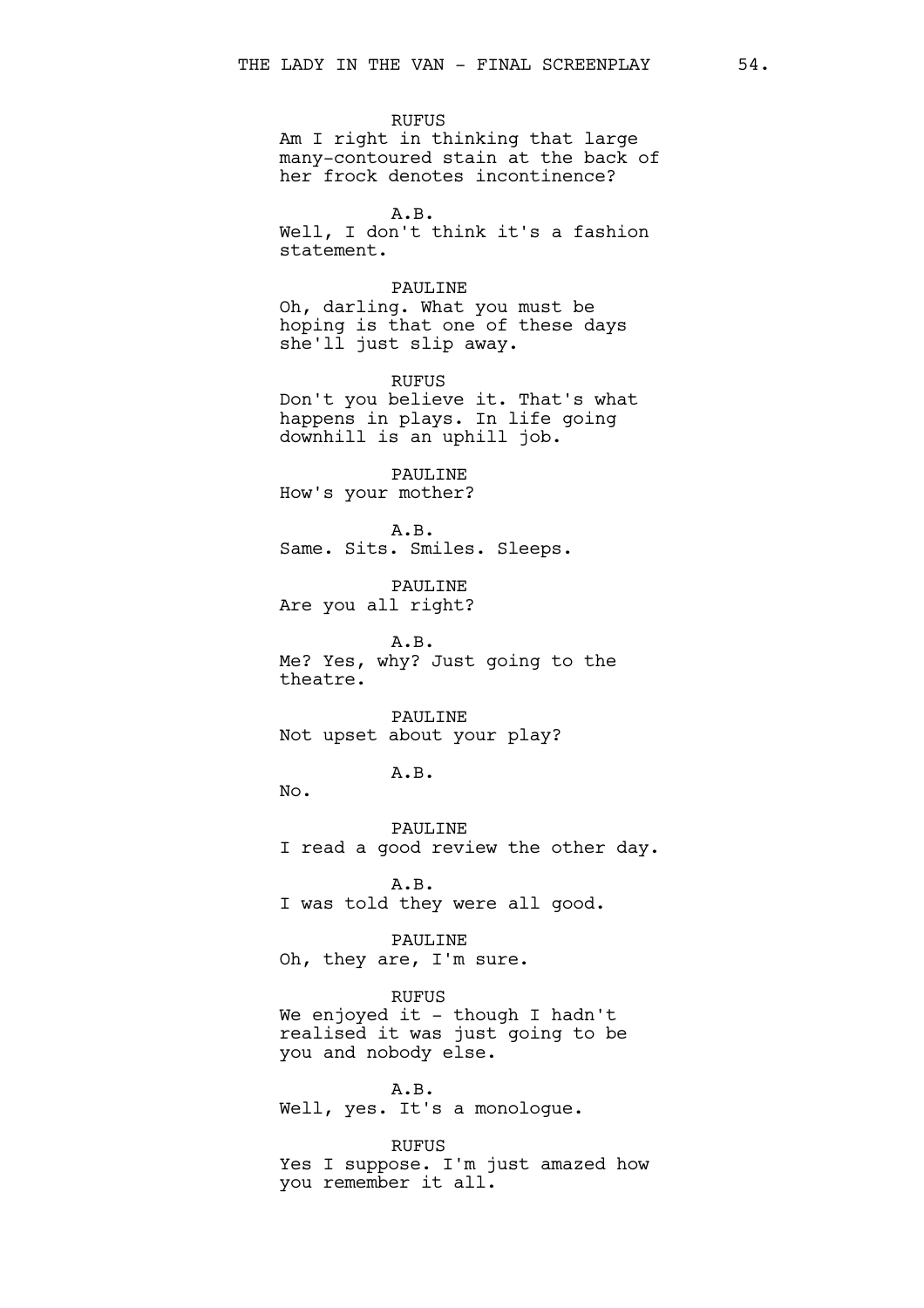PAULINE The review I saw was particularly perceptive about you.

A.B. Really? Saying what?

PAULINE That you couldn't make your mind up.

A.B. About what?

PAULINE Anything really. It meant in a good way.

A.B.

Thanks.

A.B. cycles off.

PAULINE Actually I couldn't make it out at all. What was it about?

RUFUS Him as usual. Not coming clean.

PAULINE What about?

RUFUS What do you think?

# 133 EXT. NATIONAL THEATRE. NIGHT 133

The National Theatre seen from Waterloo Bridge. On the electronic billboard: TALKING HEADS BY ALAN BENNETT

134 INT. LYTTELTON THEATRE. NIGHT 134 134

A scene from 'A Chip in the Sugar'.

A.B. (AS GRAHAM) *... When I came down again she's still sat there with her hat and coat on. She said "Graham. My one aim in life is for you to be happy. If I thought that by dying it would make you happy, I would." I said, "Mam, your dying wouldn't make me happy. In fact the reverse. It would make me unhappy.*  (MORE)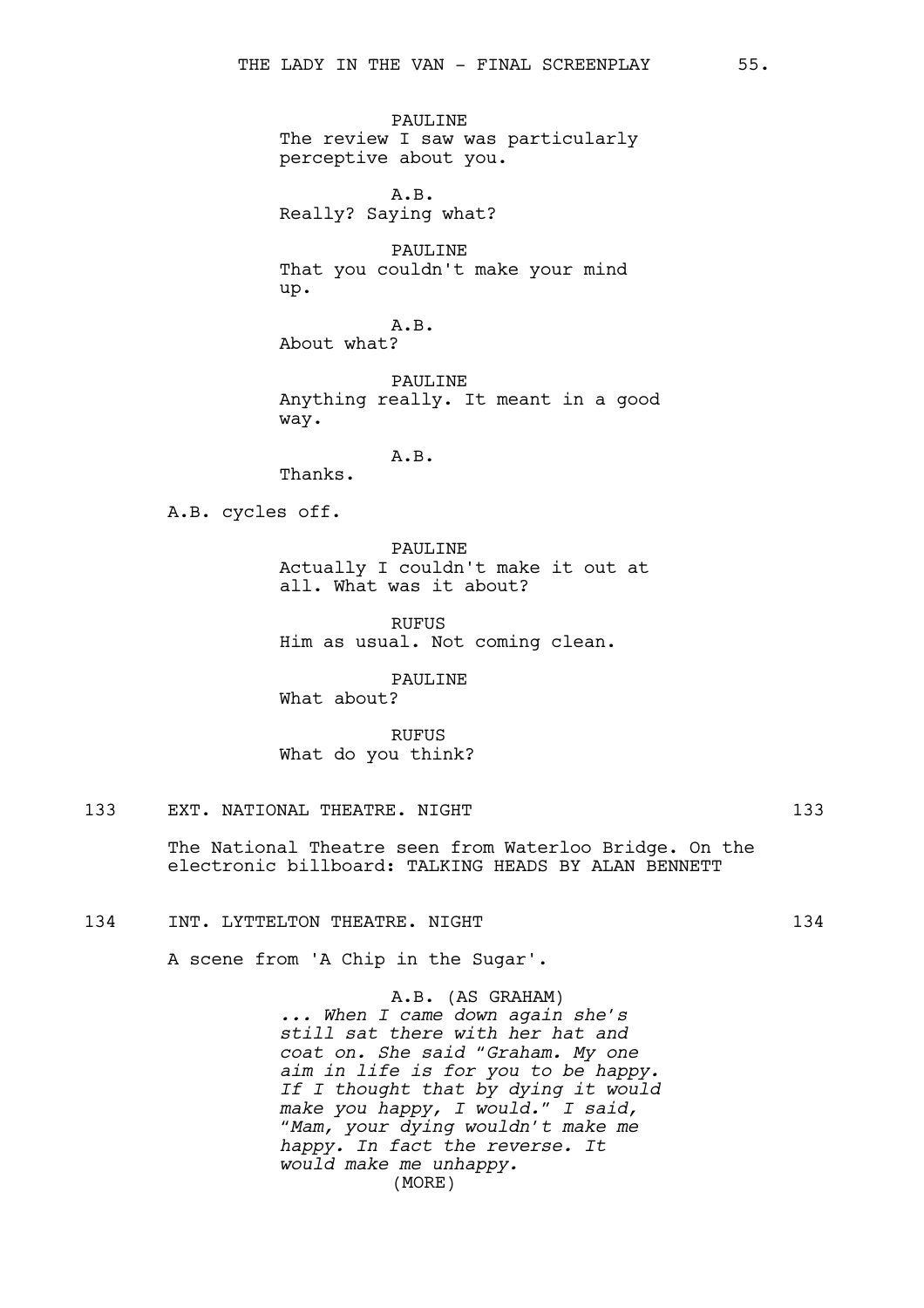*Anyway, Mam, you're not going to die." She said, "No. I'm not going to die. I'm going to get married. And the honeymoon is in Tenerife. Have one of your tablets."* A.B. (AS GRAHAM) (CONT'D)

# 135 EXT. 23 GLOUCESTER CRESCENT. NIGHT 135

A.B. cycles down Gloucester Crescent

ALAN BENNETT (V.O.) So for the umpteenth time I bike back from the theatre where I've been talking about my mother. Though at least I know where my mother is.

A.B. taps on the van window.

A.B. Miss Shepherd. Miss Shepherd. (no answer) I don't like it.

ALAN BENNETT has come to the window.

ALAN BENNETT So look in.

A.B.

No.

ALAN BENNETT Are you scared?

# A.B.

No.

ALAN BENNETT

Not of the body. You're scared this may be the end of the story and now I'm going to have to write it. Still, now she's gone I can make it up. Narrative freedom. Whoopee!

A.B. (tapping on van.) Miss Shepherd.

Pause.

A.B. (CONT'D) Miss Shepherd.

ALAN BENNETT

Go on...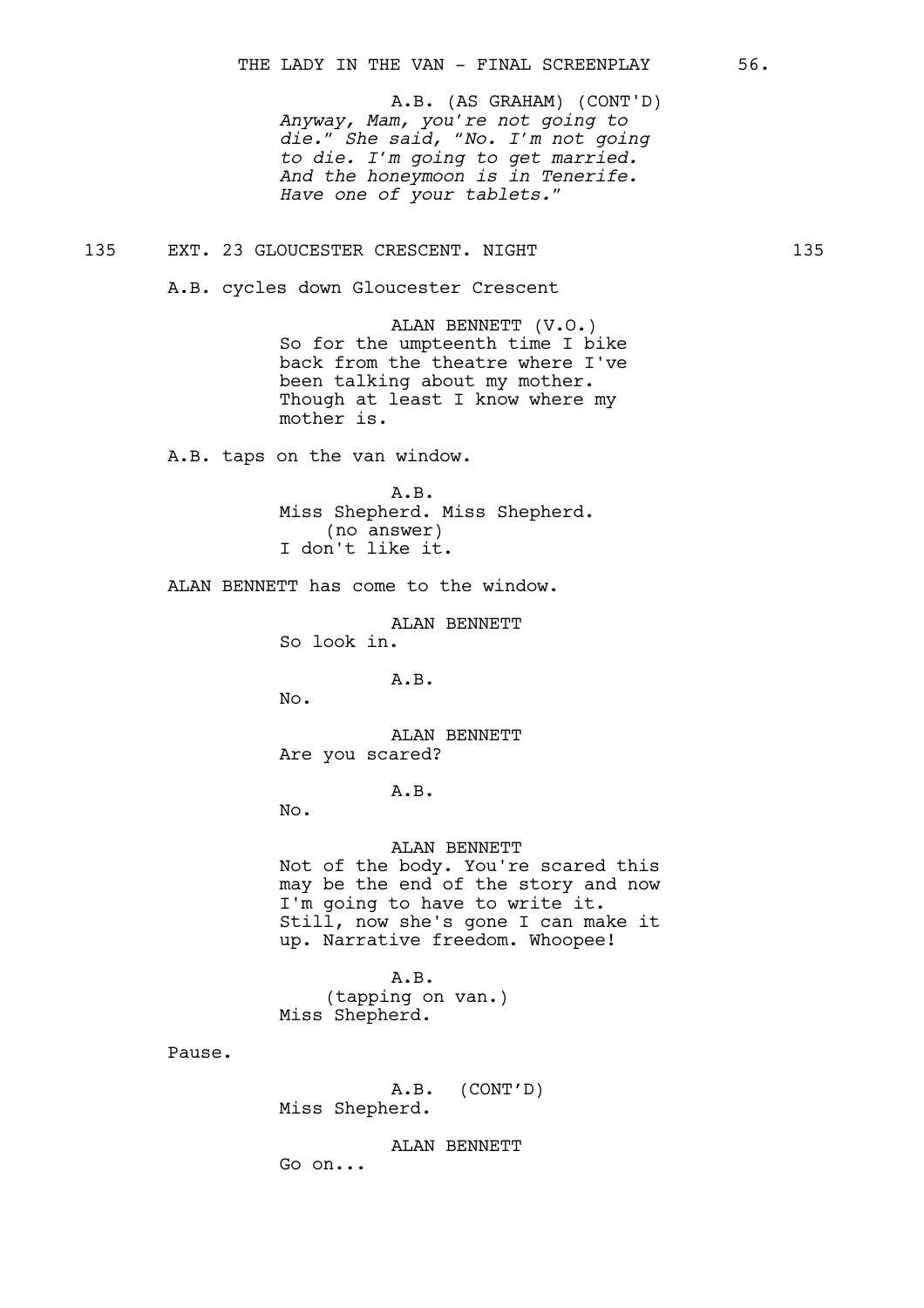A.B. very nervously opens the back door of the van. MISS SHEPHERD appears from further up the Crescent.

> MISS SHEPHERD What are you doing?

Both ALAN BENNETTS react, startled.

MISS SHEPHERD (CONT'D) Looking at my things?

A.B. I thought you might be ill. Dead.

MISS SHEPHERD Dead? Me?

A.B. I was concerned.

MISS SHEPHERD You were nosy.

A.B. I hadn't seen you. I'm sorry.

A.B. beats a retreat to the house, pursued by MISS SHEPHERD

MISS SHEPHERD I'm not dead. You'll know when I'm dead.

A.B. I'm sorry.

He goes into the house and shuts the front door.

MISS SHEPHERD Dead! Me! I shan't die in a hurry, I can tell you. Dead! Don't make me laugh.

ALAN BENNETT (V.O.) She didn't die then, and nor did my mother.

CUT TO:

137 INT. OLD PEOPLES HOME. DAY 137

Through the window, the tide is out. A.B. by MAM'S bed, talking to a DOCTOR.

> ALAN BENNETT (V.O.) (CONT'D) But as the years passed both of them were beginning to fade.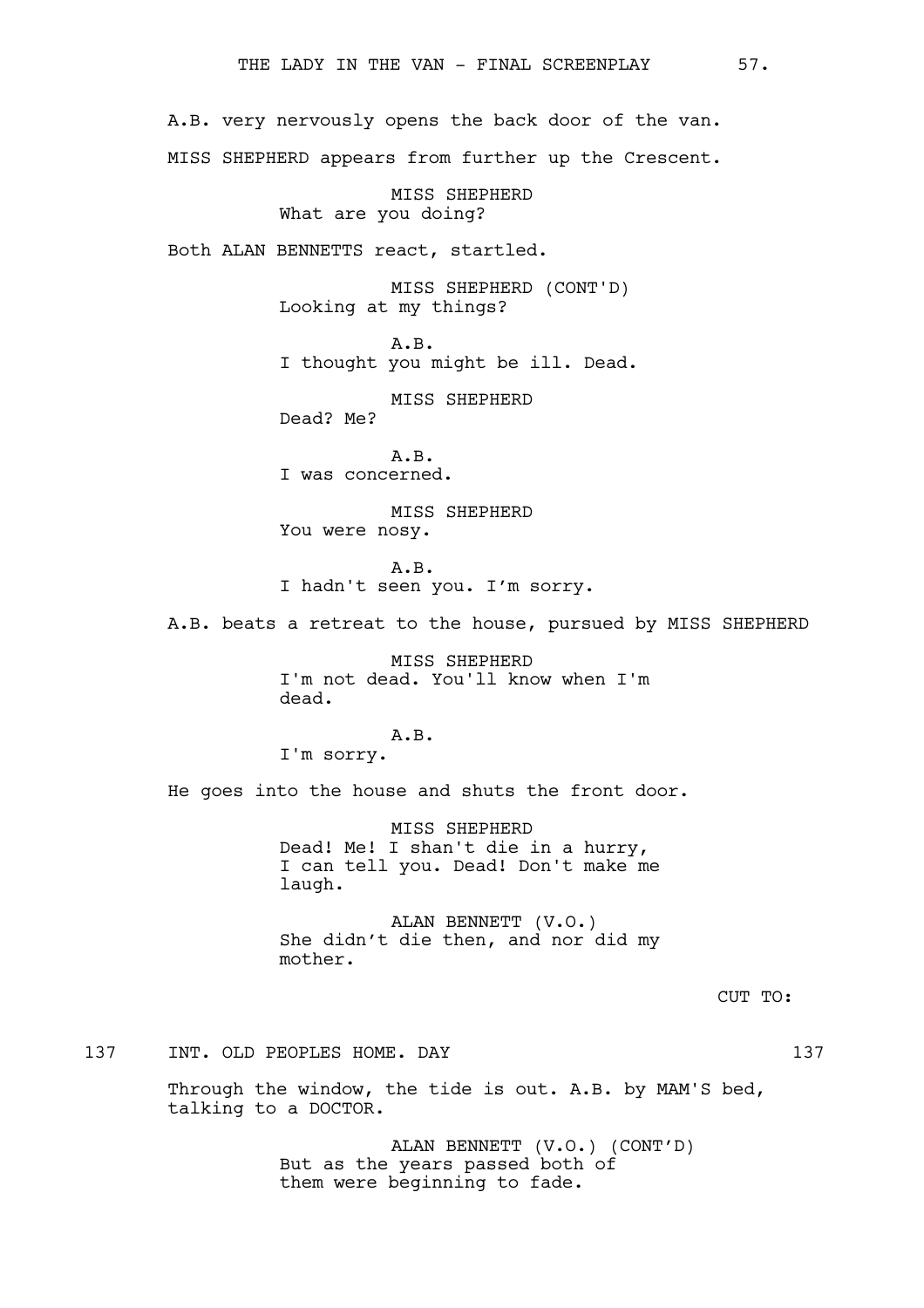DOCTOR As you can appreciate it's difficult to take a history but I'm right in thinking she hasn't been a smoker?

A.B.

No.

DOCTOR Not been a smoker, doesn't drink, all things considered a very healthy woman.

A.B. You think?

There is an awkward silence.

#### DOCTOR

This is a woman who has broken her hip. And of course in someone younger and in better circumstances we would give them antibiotics. At your mother's age and in her state of mind, one wonders if this is altogether kind.

A.B. If you don't give her antibiotics what will happen?

#### DOCTOR

She may recover or not. She could just sleep away. You mustn't reproach yourself. You've done all...more than can be expected.

# 138 EXT. 23 GLOUCESTER CRESCENT. DAY 138

A.B. arrives home by cab. MISS SHEPHERD is now wheelchairbound. Her wheelchair has an aerial with a Union Jack pennant.

> A.B. (to cab driver) Thank you.

MISS SHEPHERD Mr Bennett. Where've you been?

A.B. Seeing my mother.

MISS SHEPHERD How is she?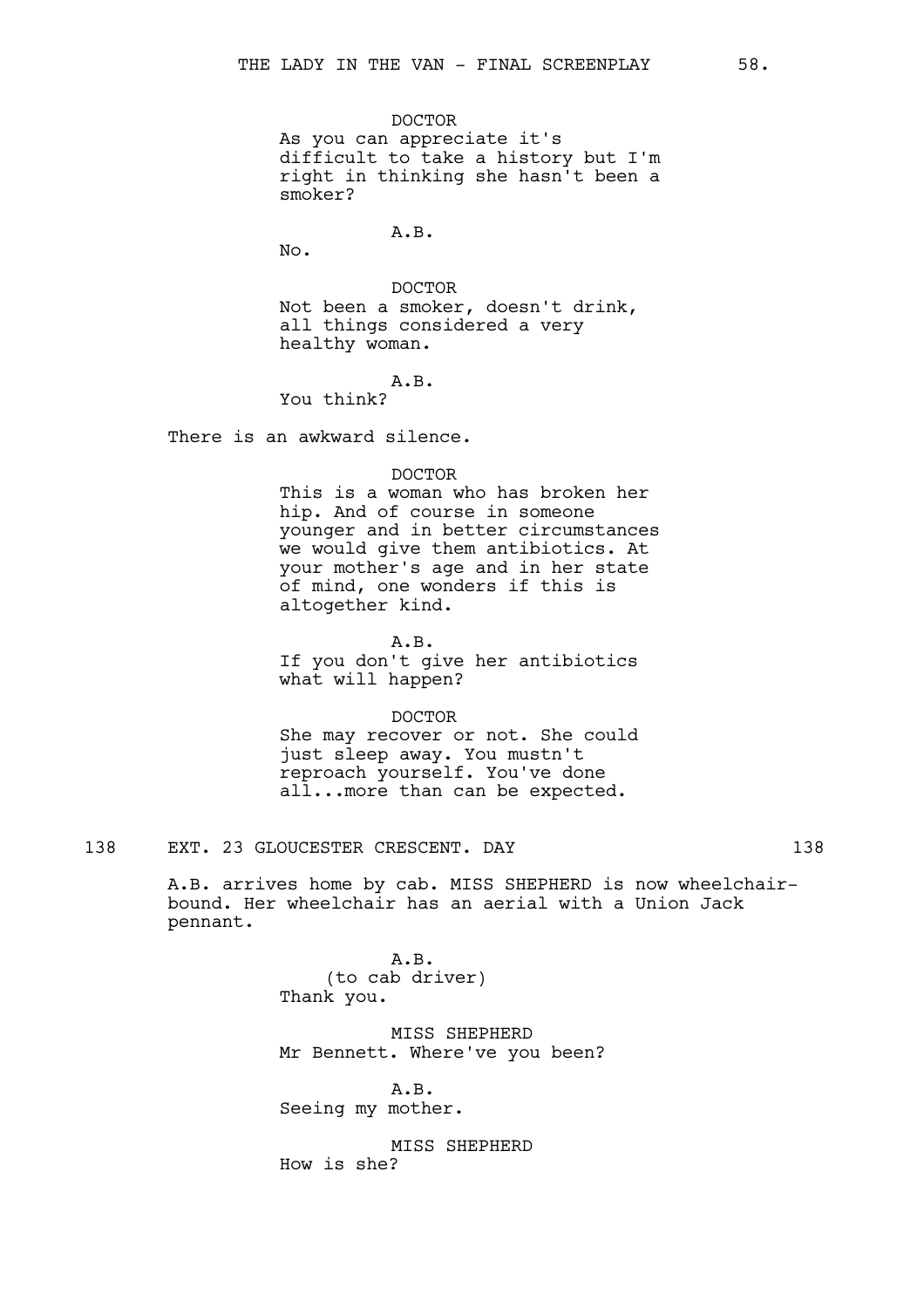A.B. The same. She doesn't remember me now.

MISS SHEPHERD I'm not surprised. She doesn't see you very often. Will you write about me?

ALAN BENNETT is in the window, writing.

A.B. I don't know (sotto to ALAN BENNETT) She never said this.

ALAN BENNETT

 $SO<sub>2</sub>$ 

MISS SHEPHERD I've heard you on the wireless. Does she know that?

A.B. How can she? She doesn't know who she is.

MISS SHEPHERD That's what you think. Using your mother. You should be ashamed of yourself.

A.B. She didn't say this.

ALAN BENNETT No, but why shouldn't she?

MISS SHEPHERD You write about her all the time, one way or another. You use your mother.

A.B. That's what writers do.

MISS SHEPHERD Me next, I suppose. Anyway, now you're here I need some shopping done.

A.B. You ought to go yourself. You should try and walk more.

MISS SHEPHERD I do walk.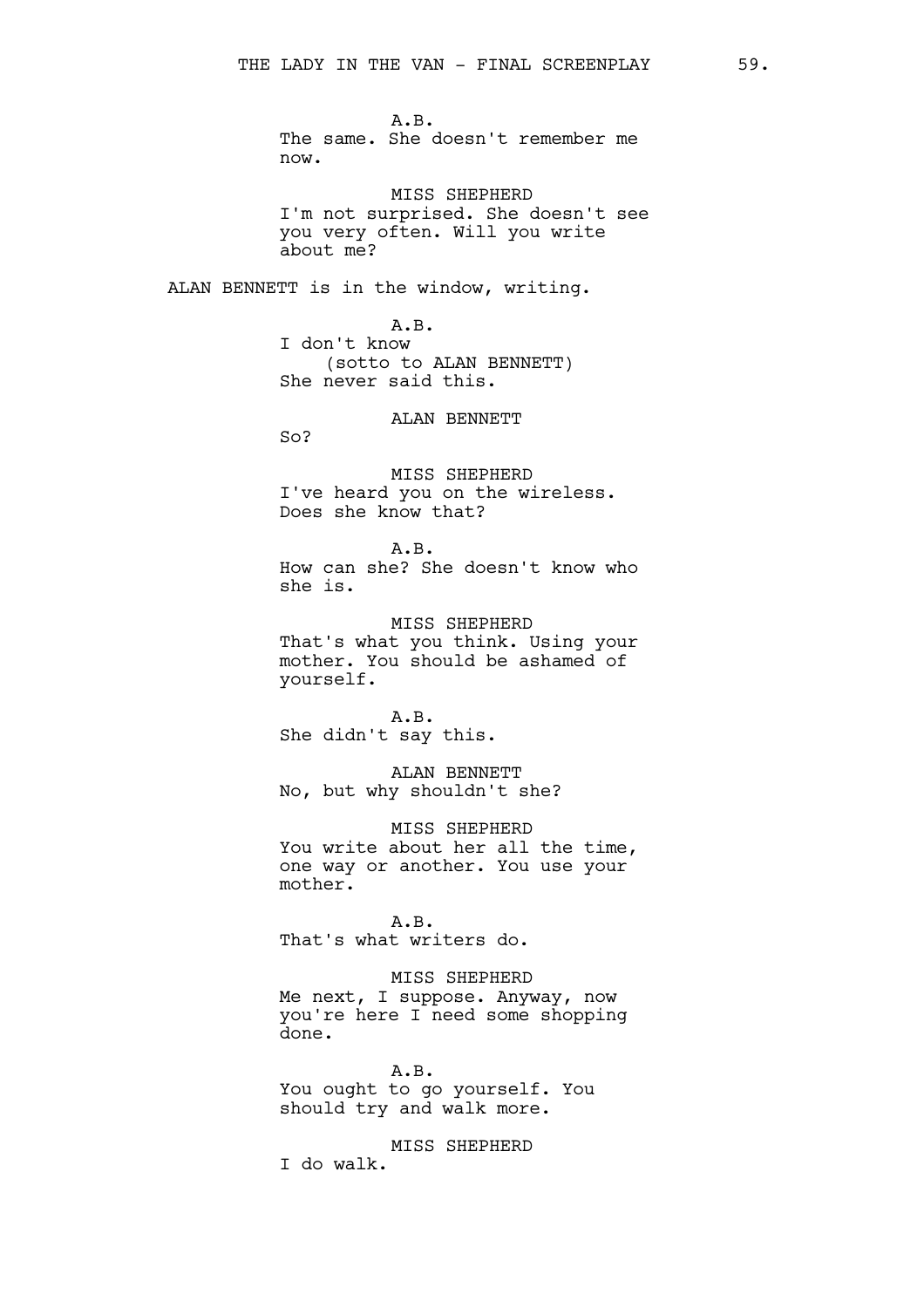A.B. I never see you.

MISS SHEPHERD That's because you're not around in the middle of the night. I want some batteries and some sherbet lemons. Mr Bennett.

A.B.

Yes.

MISS SHEPHERD Would you like to push me up the street?

A.B. Not particularly, no.

### 139 EXT. GLOUCESTER CRESCENT. DAY 139

But he does and we see him labouring up the street pushing her wheelchair.

> MISS SHEPHERD This'll do. Turn me round. Turn me round.

A.B. turns the wheelchair round. Now at the top of the slope of the street she pushes herself off with her walking sticks and sails down the middle of the street, the expression on her face the nearest it's ever been to pleasure or indeed rapture. It's a real joy ride with A.B. rather alarmed running behind her.

When the chair has slowed down, she stops it by slurring her slippered feet and when it stops she waves her stick in triumph.

It should be a triumphant scene with lots of music.

A.B. Are you all right?

MISS SHEPHERD I think so.

A.B. Would you like me to make you a cup of coffee?

MISS SHEPHERD No. I don't want you to go to all that trouble. I'll just have half a cup.

Later: she gives the coffee cup back to A.B.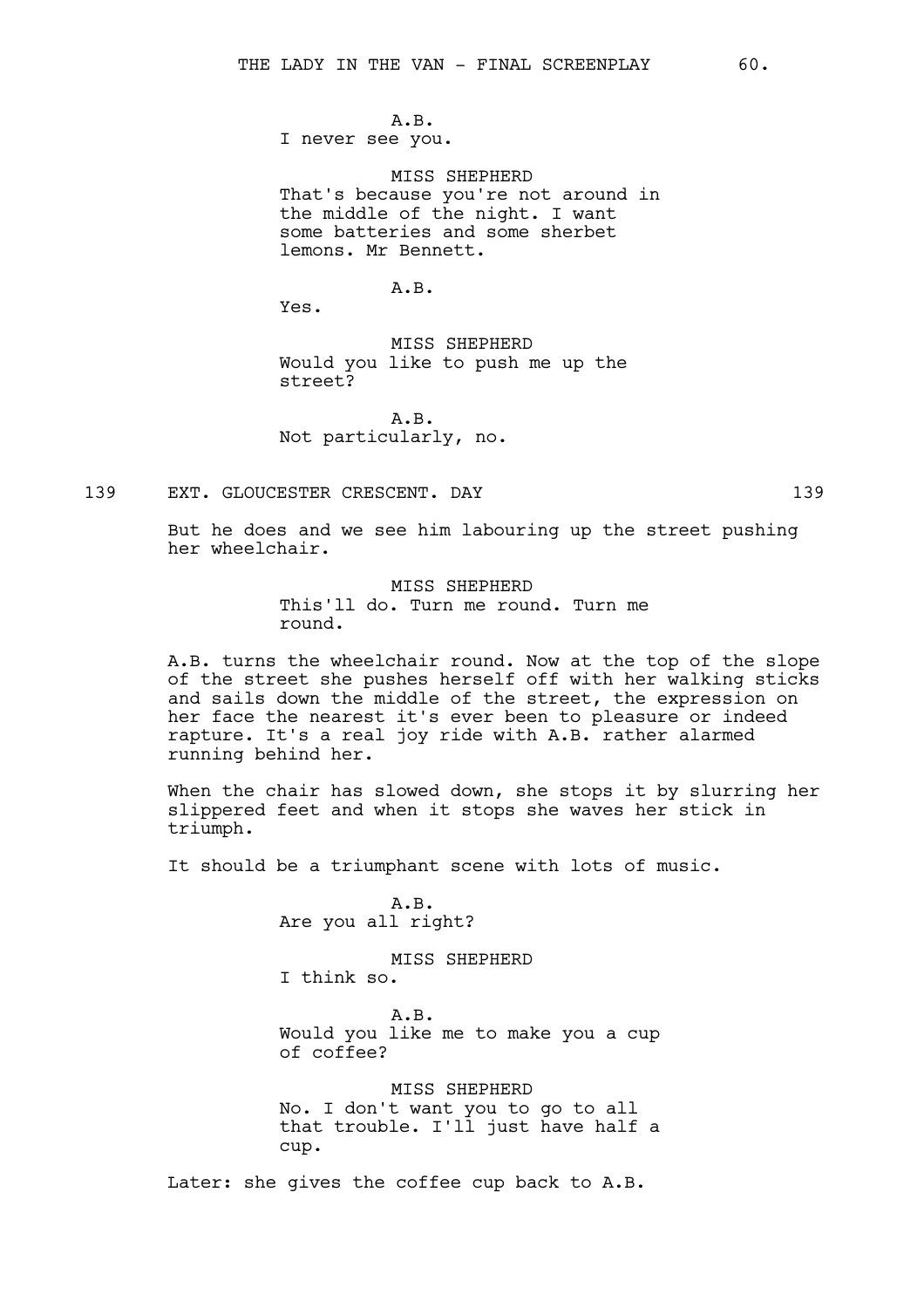MISS SHEPHERD (CONT'D) I have to go to Mass.

A.B. You're not fit.

MISS SHEPHERD It's an anniversary, and a day of obligation.

A.B. Who for? A saint?

MISS SHEPHERD No. A young man.

A.B. Someone you loved?

MISS SHEPHERD Certainly not. Someone I... Someone who died. He would be in his fifties now.

A.B. Was he a Catholic?

MISS SHEPHERD Possibly. Only he's in purgatory, he needs my prayers.

A.B. What was his name?

MISS SHEPHERD I never bother with names.

He wheels her off down the Crescent towards Our Lady of Hal, the RC church.

140 INT. OUR LADY OF HAL RC CHURCH. DAY 140

We see MISS SHEPHERD at Mass.

When she receives the wafer, she struggles out of the wheelchair and prostrates herself so that the long-suffering priest has to bend right down to get it in her mouth while A.B. (who is there with the wheelchair, waiting to wheel her back) notices the young man serving at Mass.

# 141 EXT. CONVENT. DAY 141

The door of the convent. A woman HOUSEKEEPER (not a nun) opens the door.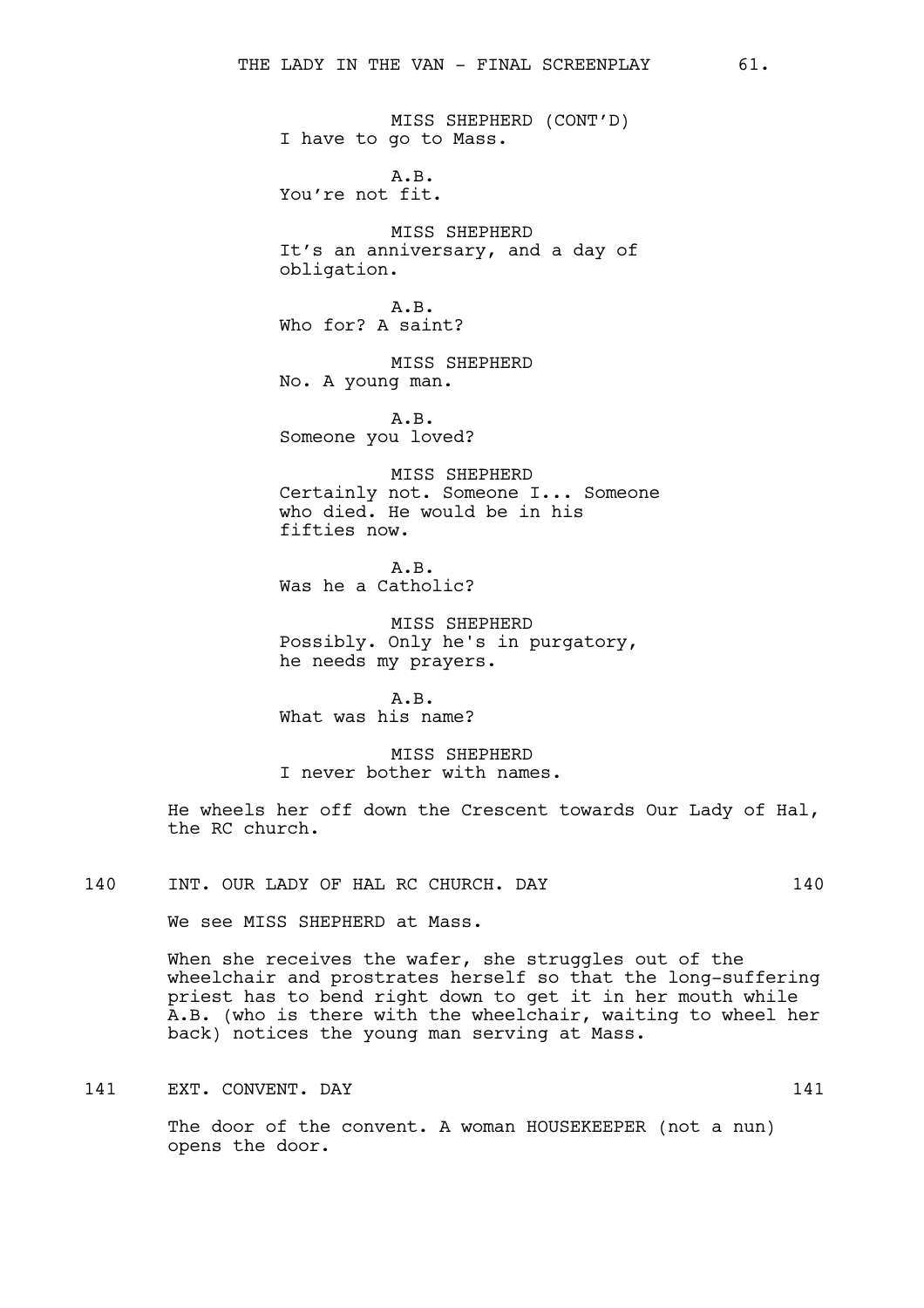HOUSEKEEPER

Yes?

A.B. I live down the street.

HOUSEKEEPER I've seen you. It's you that has the van.

A.B.

Yes.

HOUSEKEEPER Difficult woman.

A.B. A Catholic.

HOUSEKEEPER One of the sisters remembers her.

# 142 INT. CONVENT. DAY 142

## A.B. and the HOUSEKEEPER

A.B.

I've been told she was very argumentative. Is that why she was made to leave?

#### HOUSEKEEPER

Disputatious she was. I've had her pointed out to me on that account. Hankering after the piano. She always thought she was right but she wasn't right. God is right, end of story. Anyway what do you want to know for?

# A.B.

She's ill.

HOUSEKEEPER

Who? The woman?

### A.B.

I wondered if there was a nun available who could talk to her, do her some shopping.

#### HOUSEKEEPER

We don't have shopping nuns. It's a strict order.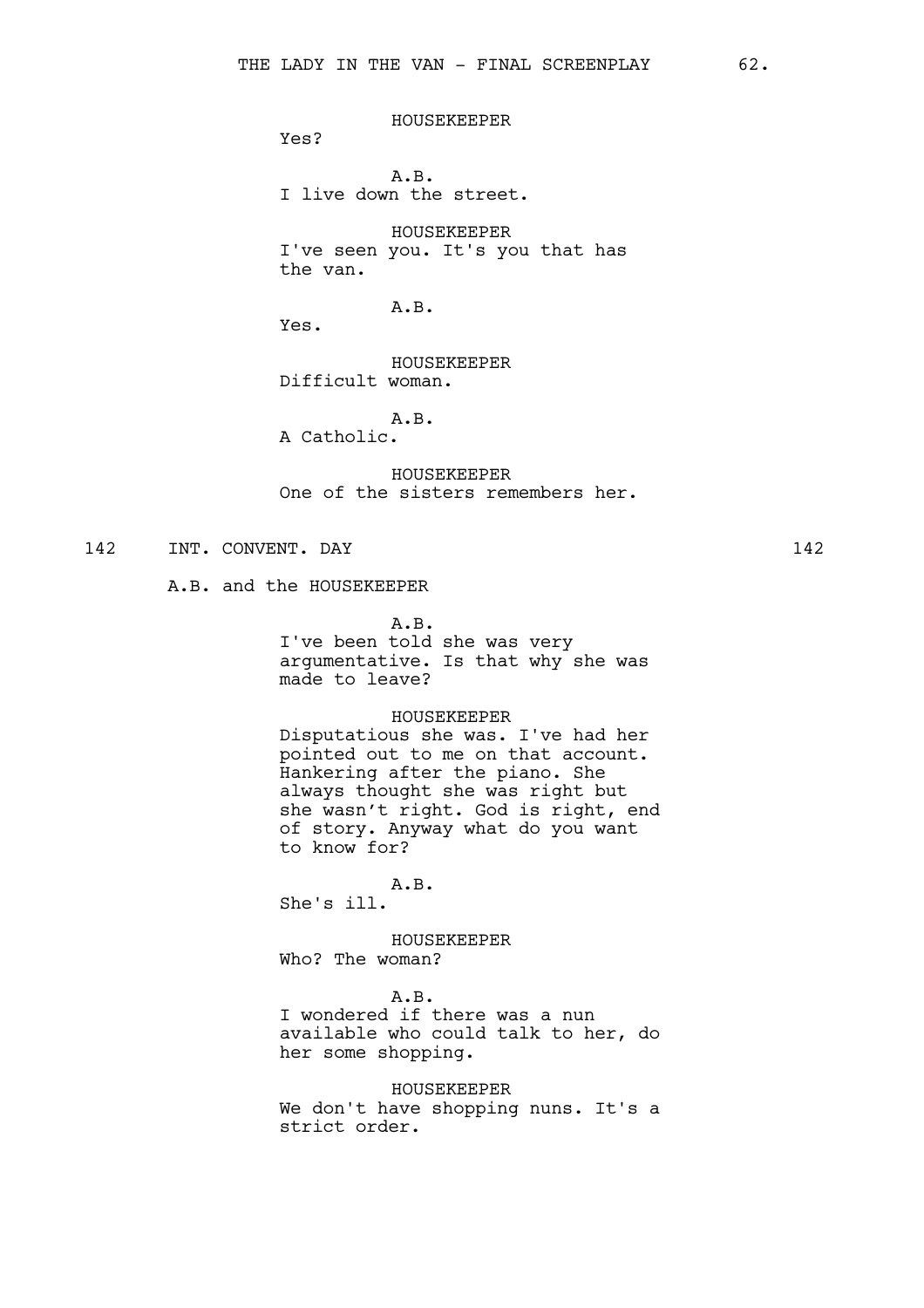A.B. I've seen them shopping. I saw one yesterday in Marks and Spencer. She was buying meringues.

HOUSEKEEPER The Bishop may have been coming.

A.B. Does he like meringues?

HOUSEKEEPER Who are you, coming round asking if the Bishop like meringues? Are you a communist?

A.B. But she's ill. She's a Catholic. I think she may be dying.

### HOUSEKEEPER

They can pray for her, only you'll have to fill in a form. She'll probably pull her socks up once your back is turned. That's been my experience where invalids are concerned.

She leaves the room, heading for the exit.

HOUSEKEEPER (CONT'D) (CONT'D) This way out. I don't want you bumping in to the sisters.

# 143 EXT. 23 GLOUCESTER CRESCENT. DAY - 143

A.B. is coming in at the gate. There are bits of screwed up paper on the path. He slips on something. It is plainly shit.

#### 144 INT. 23 GLOUCESTER CRESCENT. KITCHEN. DAY - 144

A.B. walks in with his shoe in his hand. ALAN BENNETT watching.

> A.B. Another parcel on the path.

ALAN BENNETT If...when I write about all this, people will say there's too much about shit.

A.B. washing his shoe in the sink.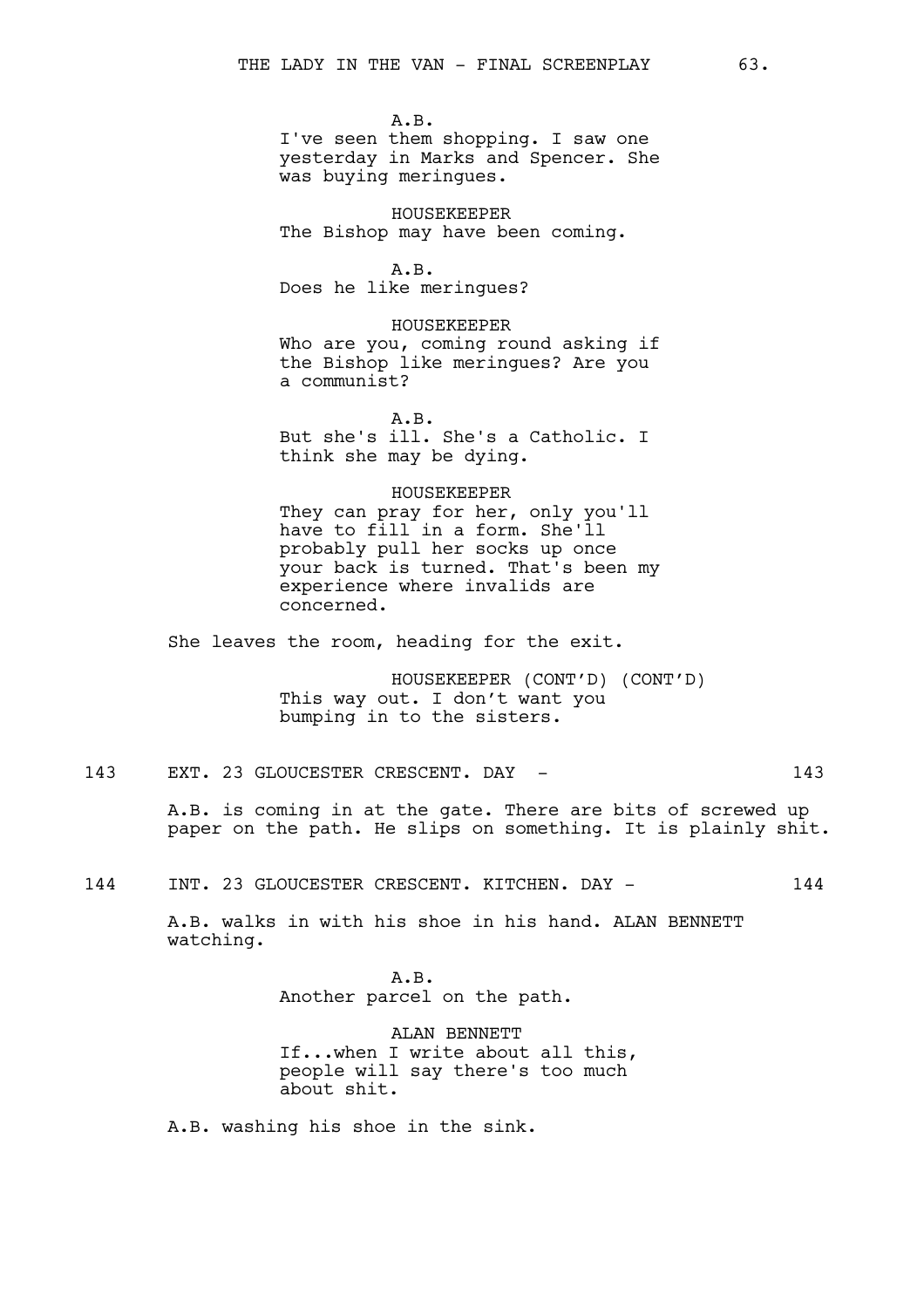ALAN BENNETT (V.O.) But there was a lot about shit. Shit was in the forefront. Caring...which is not a word I like...caring is about shit.

# 145 INT. 23 GLOUCESTER CRESCENT. STUDY/HALL. DAY 145

Through the window we see MISS SHEPHERD in deep conversation with MISS BRISCOE. MISS BRISCOE comes to the front door and rings, A.B. letting her in, MISS SHEPHERD watching resentfully.

> MISS BRISCOE I've talked to Mary.

A.B. Or Margaret.

#### MISS BRISCOE

Or Margaret. Miss Shepherd anyway. She tells me you don't encourage her to get out and lead a more purposeful life. And put obstacles in her way.

A.B.

I don't encourage her to think she can become Prime Minister; I do encourage her to try and get to the supermarket.

MISS BRISCOE

Yes. A carer will often feel that he or she …

A.B.

Excuse me. May I stop you? Do not call me the carer. I am not the carer. I hate caring. I hate the thought. I hate the word. I do not care and I do not care for. I am here; she is there. There is no caring.

#### MISS BRISCOE

Alan, I'm sensing hostility again. (pause)

You see, I am wondering whether, having cared for Mary as it were single-handed for all these years, you don't, understandably, resent it when the professionals lend a hand.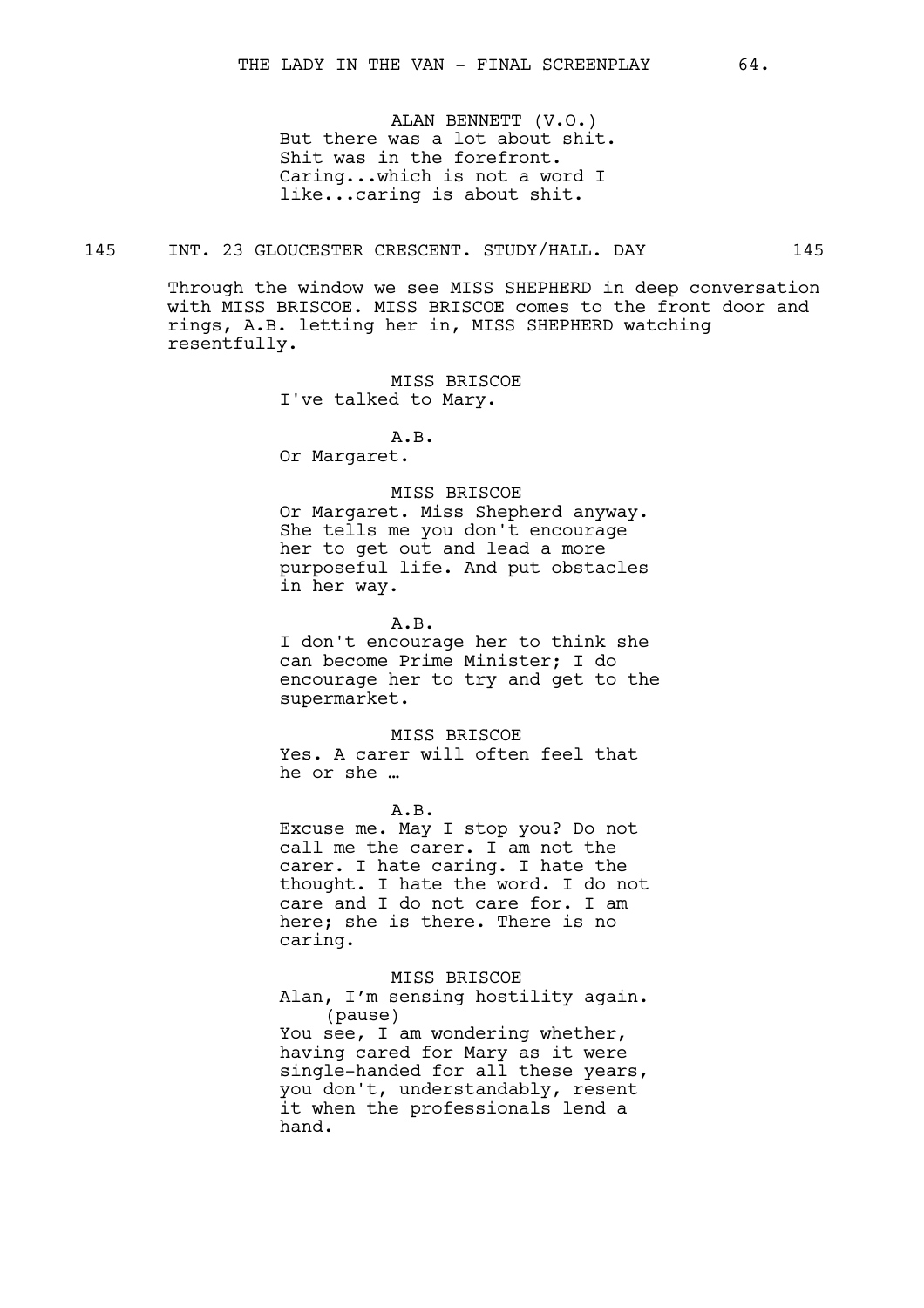A.B. No. Though I resent it when the professionals turn up every three months or so and try to tell me what this woman, whom I have coped with on a daily basis for the past fifteen years, is like.

MISS BRISCOE What is she like?

A.B.

Mary, as you call her, is a bigoted, blinkered, cantankerous, devious, unforgiving, self-serving, rank, rude, car-mad cow. Which is to say nothing of her flying faeces and her ability to extrude from her withered buttocks turds of such force that they land a yard from the back of the van and their presumed point of exit.

Beat. ALAN BENNETT is at the desk.

ALAN BENNETT Though of course you didn't say any of that.

MISS BRISCOE leaves the study.

ALAN BENNETT (CONT'D) People would think that was because you were too nice, it's actually because you're too timid.

A.B. Yes. Though this being England, timid is good too.

A.B. goes into the hallway where MISS BRISCOE is waiting.

MISS BRISCOE Well this has been very helpful. I'll see about getting her a doctor.

CUT TO:

146 EXT. 23 GLOUCESTER CRESCENT. DAY 146

MISS SHEPHERD (from inside van) Is it a man doctor?

A.B.

Yes.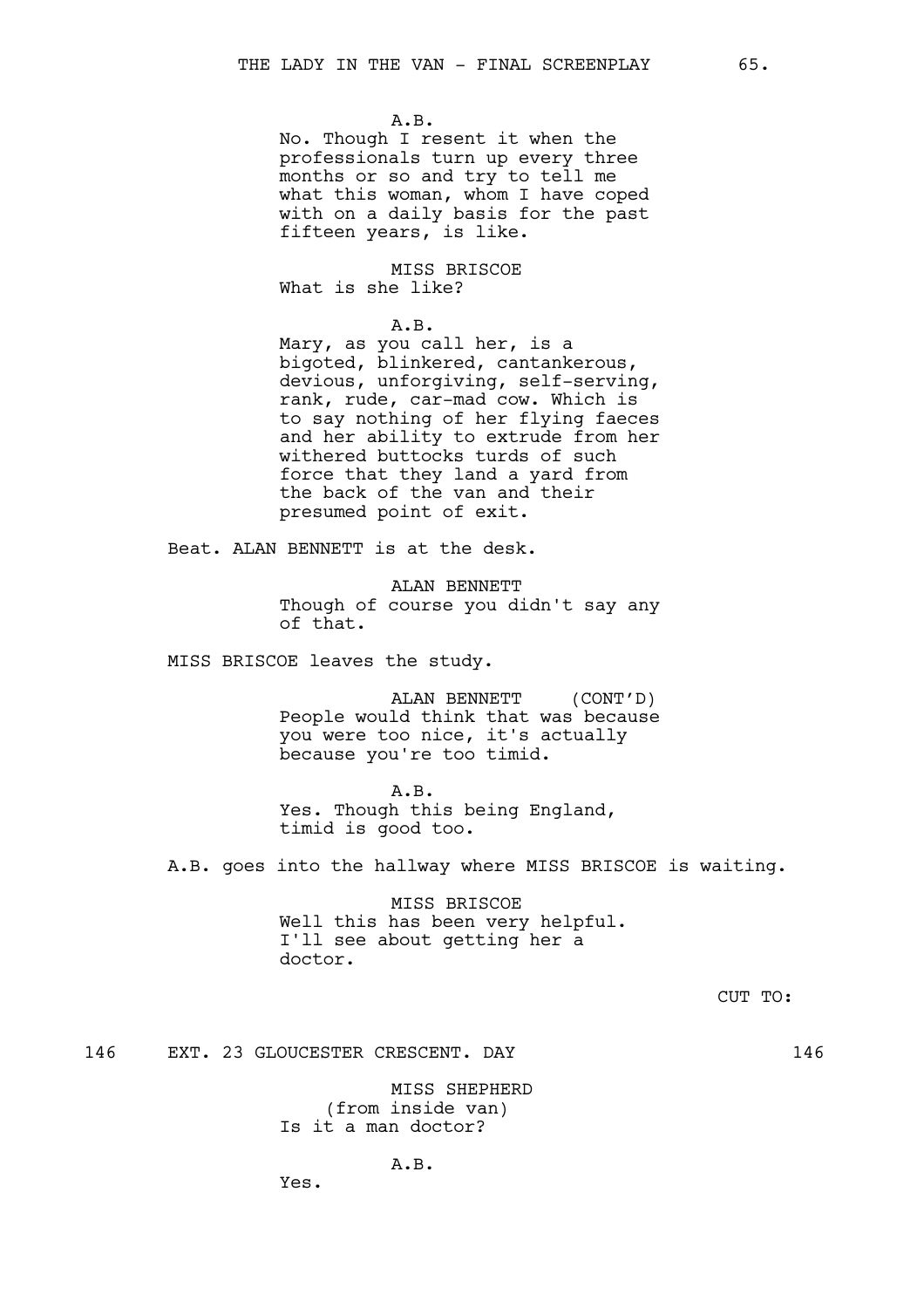MISS SHEPHERD I don't want a man doctor. Don't they have a woman?

DOCTOR Miss Shepherd, I only want to take your pulse.

MISS SHEPHERD Which hand? Do you have a preference?

DOCTOR

No.

MISS SHEPHERD puts her hand through the window.

MISS SHEPHERD It's normally cleaner than that.

DOCTOR Miss Shepherd. I'd like to take you into hospital for a day or so, just to run some tests.

MISS SHEPHERD I've always had great faith in onions.

DOCTOR Yes. Onions can only take you so far, medically speaking.

MISS SHEPHERD closes the van window.

147 INT. 23 GLOUCESTER CRESCENT/EXT. PHONE BOX. DAY 147

A.B. and MISS BRISCOE are on the phone.

A.B. She won't go into hospital.

MISS BRISCOE How do you know?

A.B.

Ask her.

MISS BRISCOE Would she go to the day centre? She could be looked at there. And she could stay for a few days

A.B. She won't go to the day centre.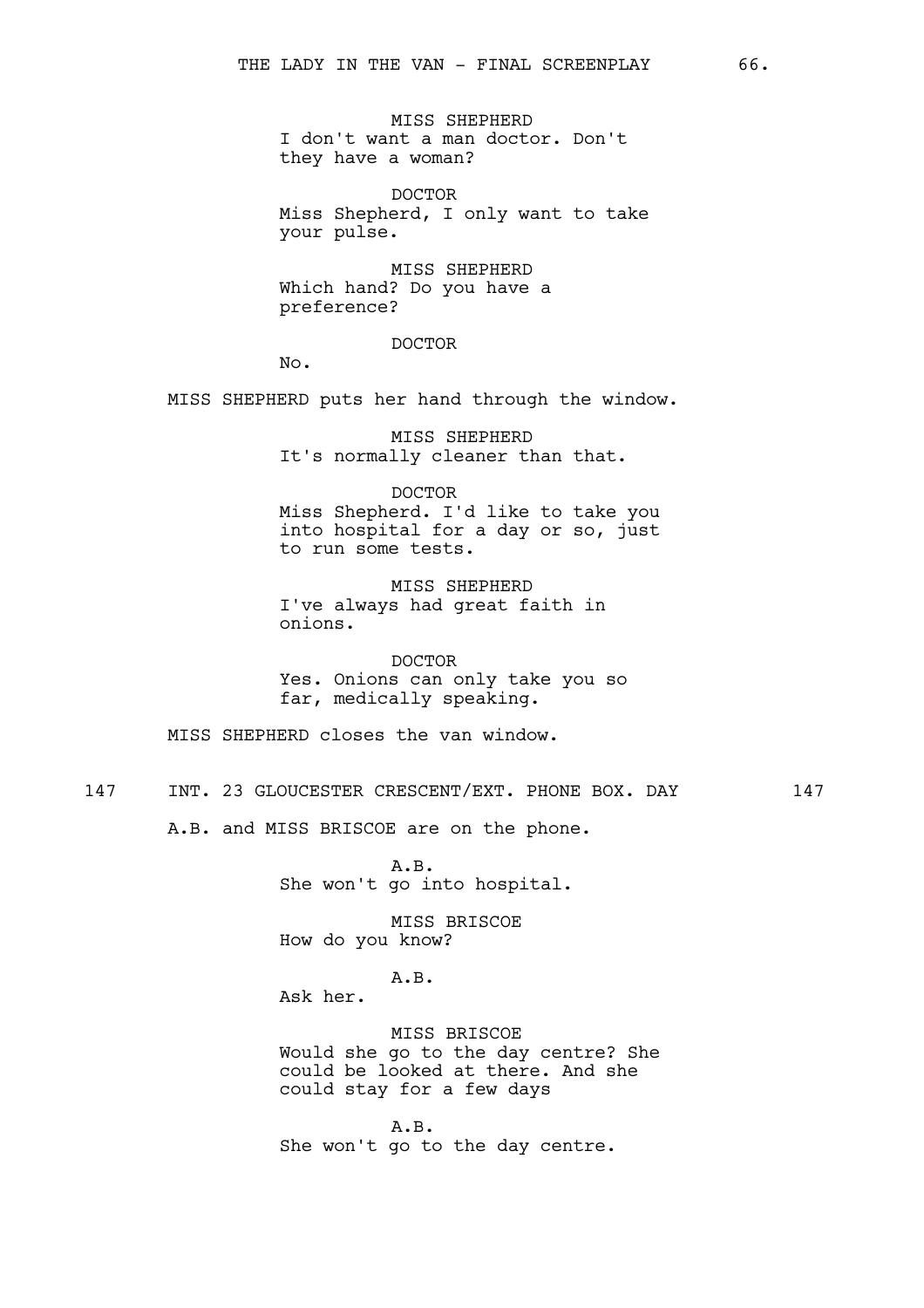MISS BRISCOE Are you sure? Have you asked her?

A.B. She will not go to the day centre. I know.

148 EXT. 23 GLOUCESTER CRESCENT. DAY 148

MISS SHEPHERD Of course I'll go. They won't make me stay in?

The back doors of the van are open; MISS SHEPHERD slides herself out on her bottom as MISS BRISCOE confers with an AMBULANCE MAN beside an ambulance parked outside the house.

> A.B. No. They're going to give you a bath and put you in some clean clothes and do some tests.

MISS SHEPHERD Will they leave me to it?

A.B.

Where?

MISS SHEPHERD In the bath. I know how to bath myself. I've won awards for that.

A.B. Yes. I remember.

MISS SHEPHERD Mr Bennett.

A.B.

Yes?

MISS SHEPHERD It won't look as if I'm being taken away will it?

A.B. Taken away where?

MISS SHEPHERD Where they take people because they're not right. Do they do that still?

A.B. Sometimes, but you need a lot of signatures.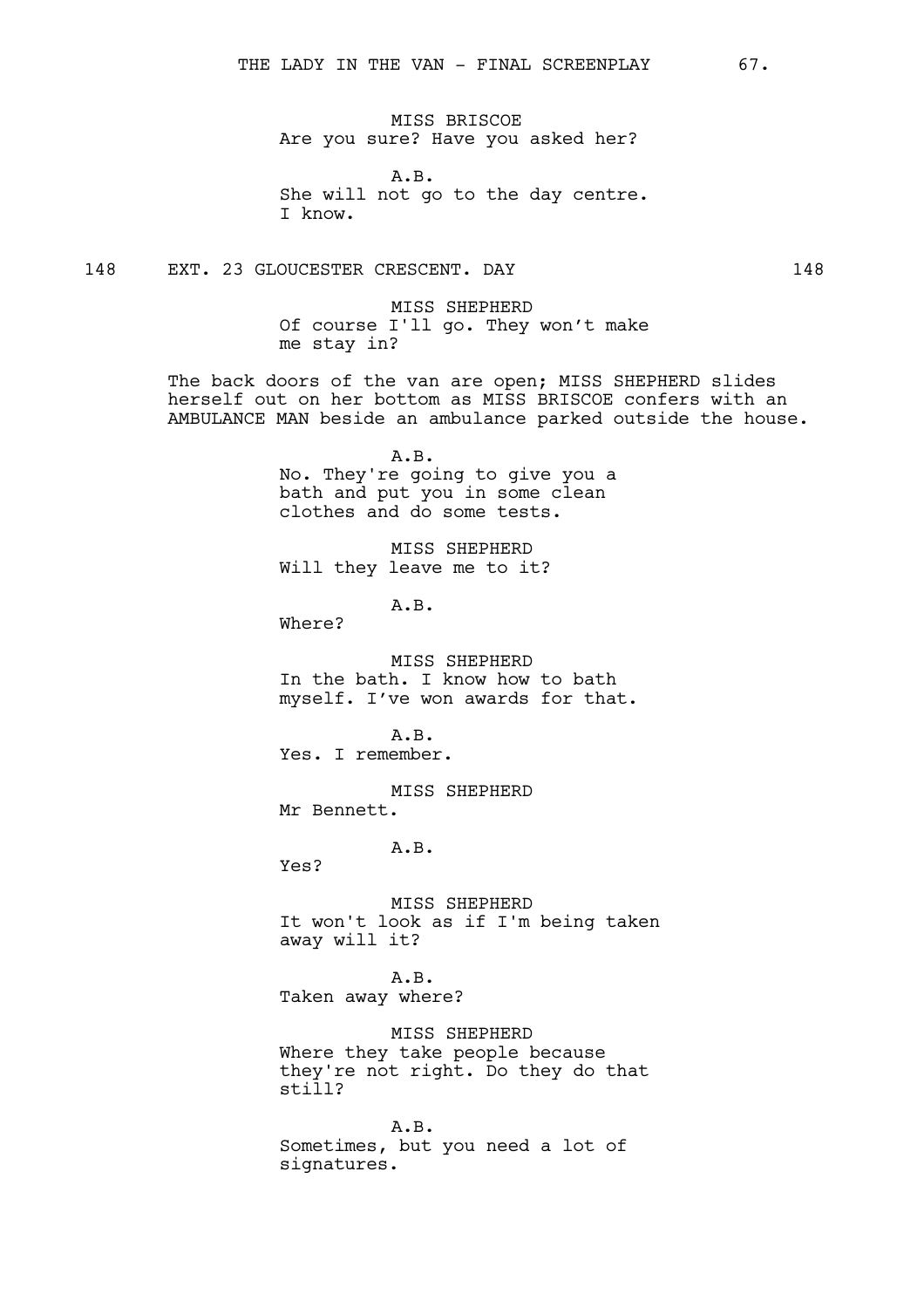MISS SHEPHERD They pretend things to get you there sometimes. That's the danger with next of kin. It's one of their tricks. They might be pretending it's a day centre.

A.B.

No.

MISS SHEPHERD I've been had like that once before.

MISS BRISCOE

Alan..

The AMBULANCE MEN help MISS SHEPHERD out of the van.

AMBULANCE MAN Miss Shepherd.

MISS SHEPHERD Now I'm a bit behindhand with things so there may be a bit of a...

AMBULANCE MAN Put your arm around my neck. (she does)

MISS SHEPHERD Oh. I've not gone in for this kind of thing much.

The AMBULANCE MEN help her into her wheelchair.

ALAN BENNETT (V.O.) I note how with none of my own distaste the ambulance driver does not hesitate to touch Miss Shepherd and even puts his arm round her as he lowers her into the chair. I note too his careful rearrangement of her greasy clothing, pulling the skirt down over her knees in the interest of modesty.

MISS SHEPHERD I'm coming back, you know. This isn't a toe in the water job.

MISS BRISCOE Is there anything you would like us to take and have us wash?

MISS SHEPHERD Why? Most of my things are clean.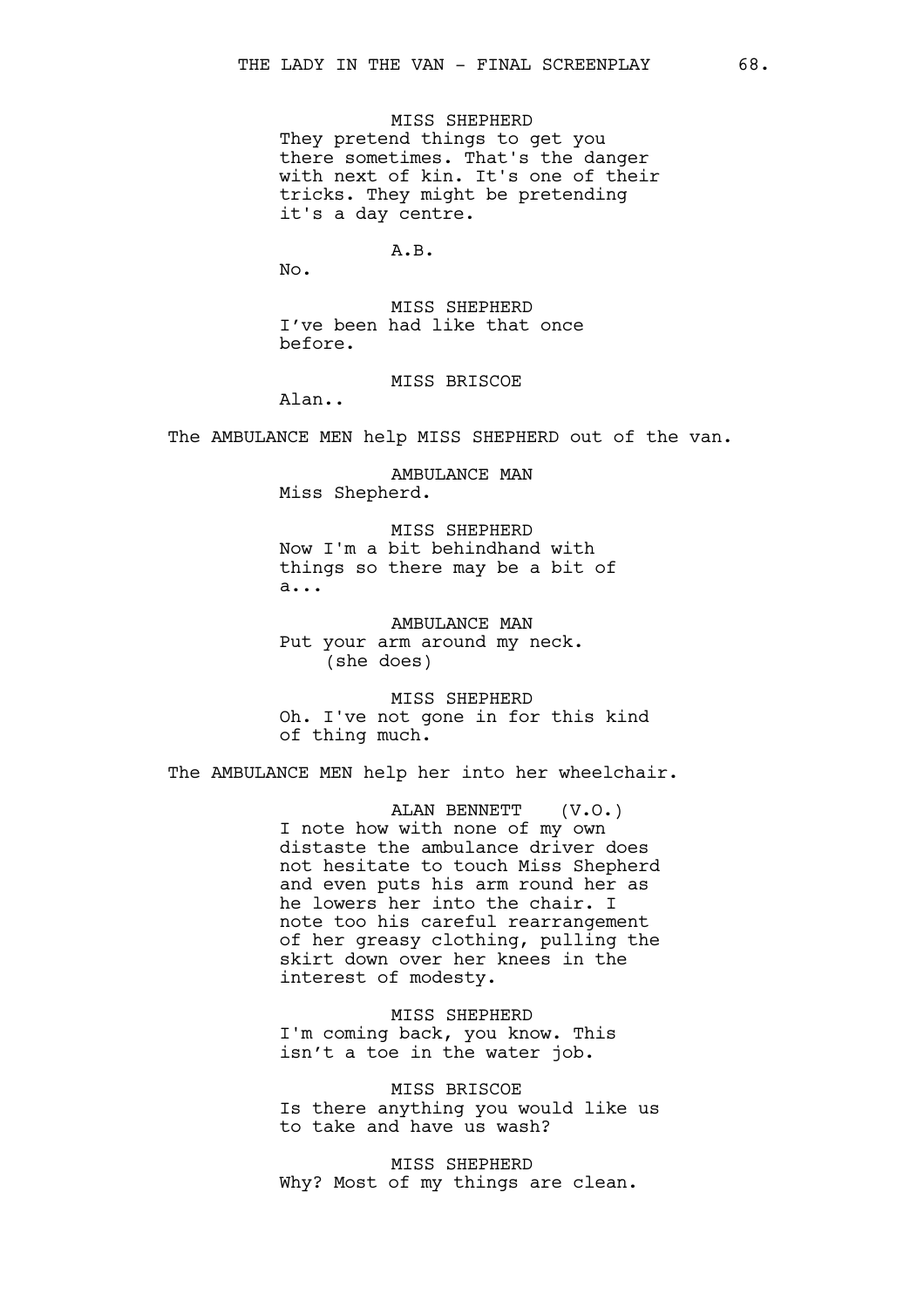NEIGHBOURS watch, PAULINE and RUFUS from the steps opposite, as an AMBULANCE MAN wheels her to the ambulance and puts the chair on the lift.

> PAULINE (calling across) Not ill, your friend.

> > A.B.

No.

RUFUS (hopeful) Not going?

MRS VAUGHAN WILLIAMS Only to the Day Centre, apparently.

FIONA

(joining them) The children always ask after her. They used to be so frightened of her when they were young. One of them's in Washington now. The World Bank.

MRS VAUGHAN WILLIAMS How long has it been. Ten years?

FIONA More like fifteen.

GILES (together) A lifetime.

MISS SHEPHERD Mr Bennett. That social worker wanted to know my next of kin. I don't want my next of kin broadcast so I said I didn't have any. Only they're in this envelope. (she gives it him)

Keep it under your hat.

MISS SHEPHERD (CONT'D) (to the ambulance driver) I was an ambulance driver myself once, during the war. I knew Kensington in the blackout.

AMBULANCE MAN

Oh really?

The lift rises.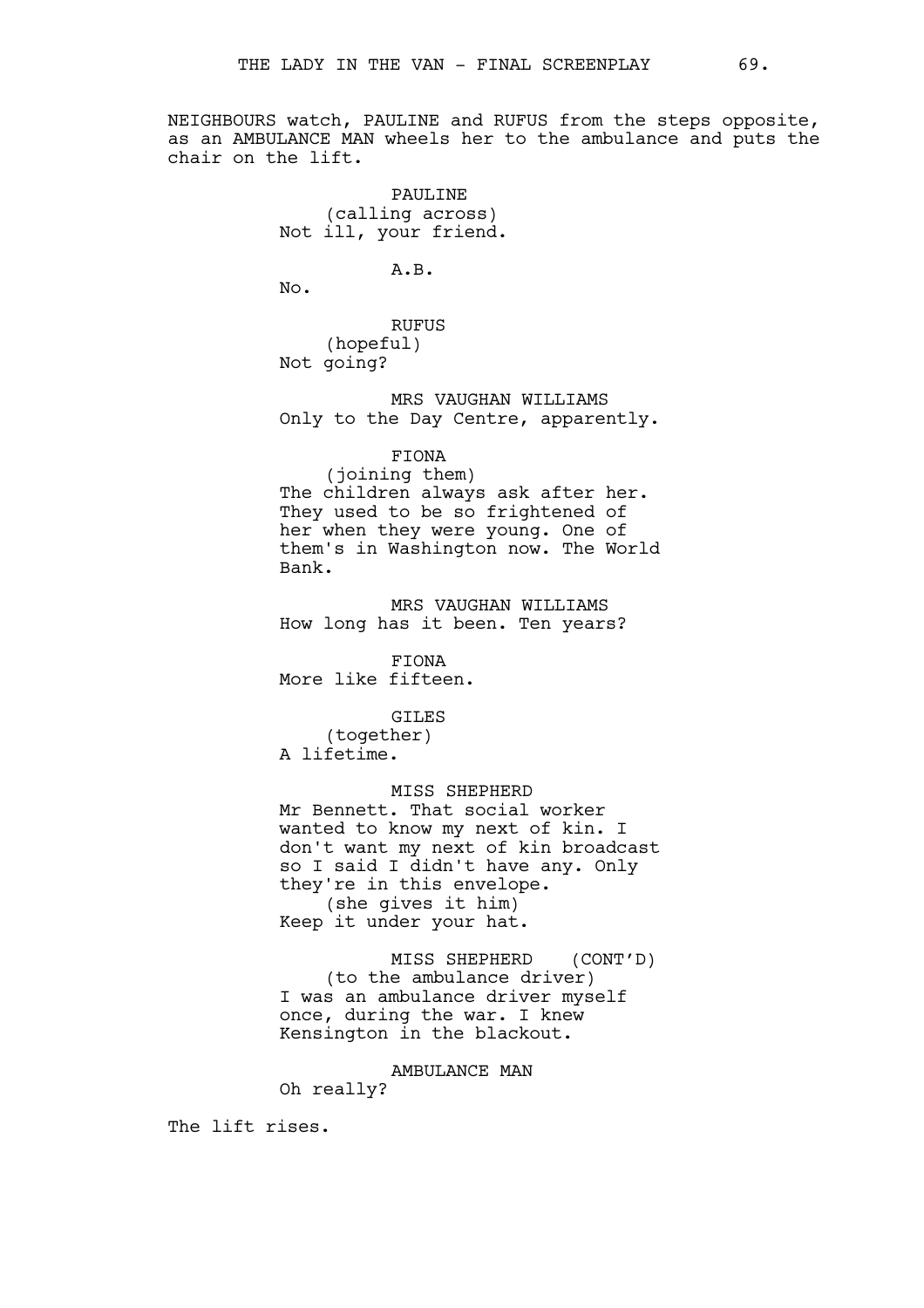ALAN BENNETT (V.O.) The chair goes up on a lift and in this small ascension when she slowly rises above the level of the garden wall there is a vagabond nobility about her, a derelict Nobel prize-winner she looks, her grimy face set in a kind of resigned satisfaction.

MISS SHEPHERD Could we do that again? I'd like another go.

AMBULANCE MAN When you come back.

MISS SHEPHERD is wheeled into the ambulance. The AMBULANCE MEN close the doors. It seems pretty final.

#### 149 INT. 23 GLOUCESTER CRESCENT, STUDY. DAY 149

A.B. sits looking at the next of kin envelope. It is marked: '**Mr. Bennett, if necessary'**. He opens it. On a slip of paper: '**NEXT OF KIN, LEOPOLD GEORGE FAIRCHILD'** and a telephone number.

150 INT. DAY CENTRE BATHROOM. DAY. 150

MISS SHEPHERD is brought into the bathroom by the DAY CENTRE WORKER and confronted with a full bath of steaming hot water.

- 150A INT. DAY CENTRE CORRDIOR. DAY. 150A MISS SHEPHERD, now clean, wearing a dressing gown, is brought down the corridor by the DAY CENTRE WORKER
- 150B INT. DAY CENTRE BEDROOM. DAY 150B

DAY CENTRE WORKER combs MISS SHEPHERD's newly clean hair and ties it back.

> DAY CENTRE WORKER (to Miss S) There! Your MOT.

150C INT. DAY CENTRE RECEPTION AREA. DAY. 150C

Lunch is being served at the servery. Seven or eight old people are sat at tables eating lunch (mince, potato and peas). Miss SHEPHERD, now in clean clothes, is sitting alone at one table. The DAY CENTRE WORKER brings her lunch to her.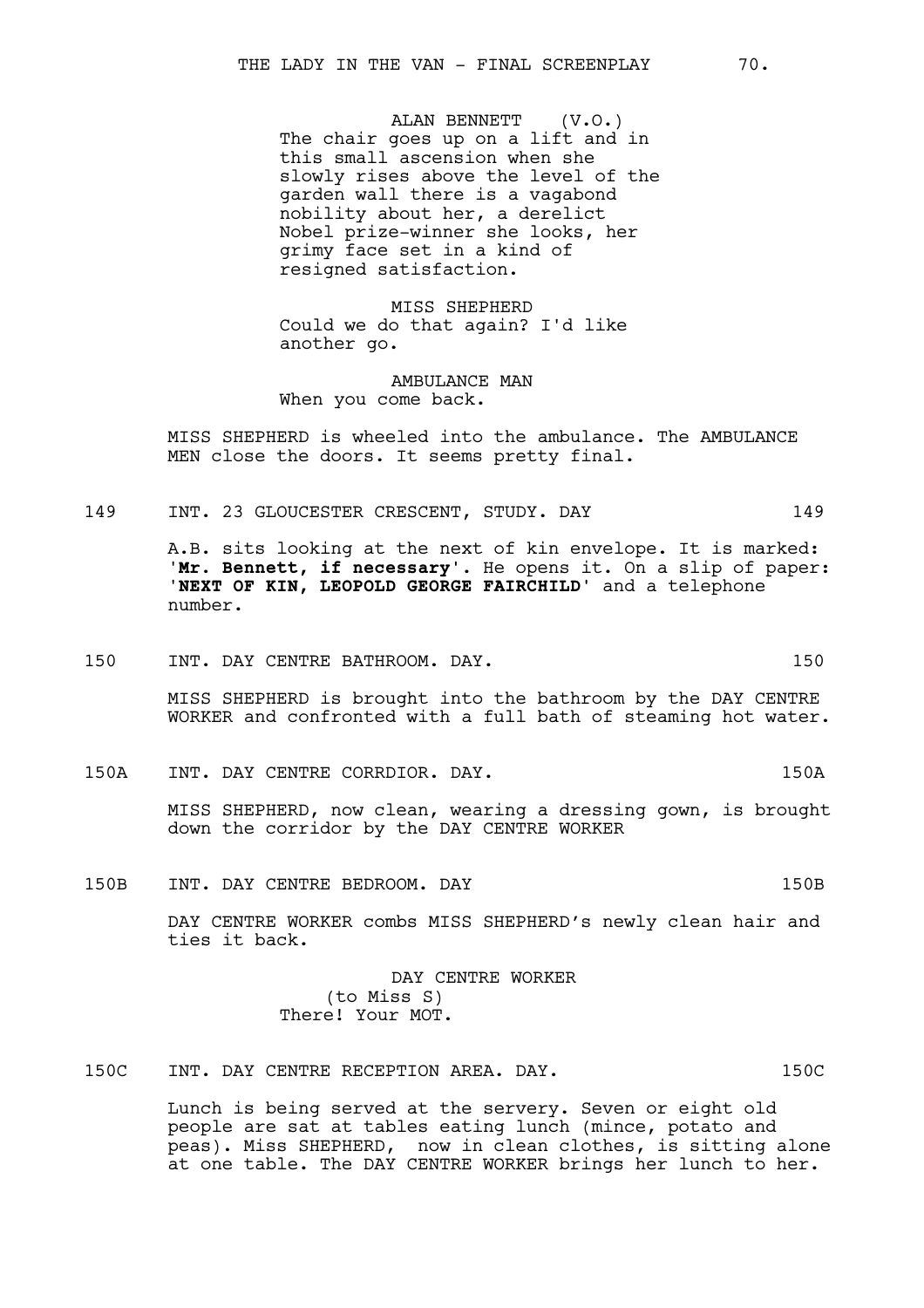A WOMAN comes and sits at MISS SHEPHERD'S table.

### WOMAN

# Hello Margaret.

MISS SHEPHERD looks at her.

151 EXT. BROADSTAIRS HOUSING ESTATE. DAY 151

A.B. arriving at MR FAIRCHILD'S bungalow in a local taxi.

CUT TO:

# 152 INT. MR FAIRCHILD'S BUNGALOW. DAY 152

MR FAIRCHILD, his wife EDITH and A.B. having tea.

MR FAIRCHILD Fourteen years? You must be a saint. Difficult woman, my sister. Edith won't have her in the house.

EDITH smiles wanly.

A.B.

No, I'm not a saint. Just lazy. I know she was an ambulance driver.

MR FAIRCHILD Yes. And a nun. Twice over. 'til they got rid of her. She spent some time in an an asylum. Banstead. Which was my fault

EDITH

No.

MR FAIRCHILD Mind you, she was a difficult woman. And such a bully.

A.B. Did she bully you? She bullies me.

MR FAIRCHILD I had her put away. Incarcerated. Sectioned, is what you call it today. Mind you she got away from them too. Gave them the slip. Does she still play? The piano.

A.B.

No.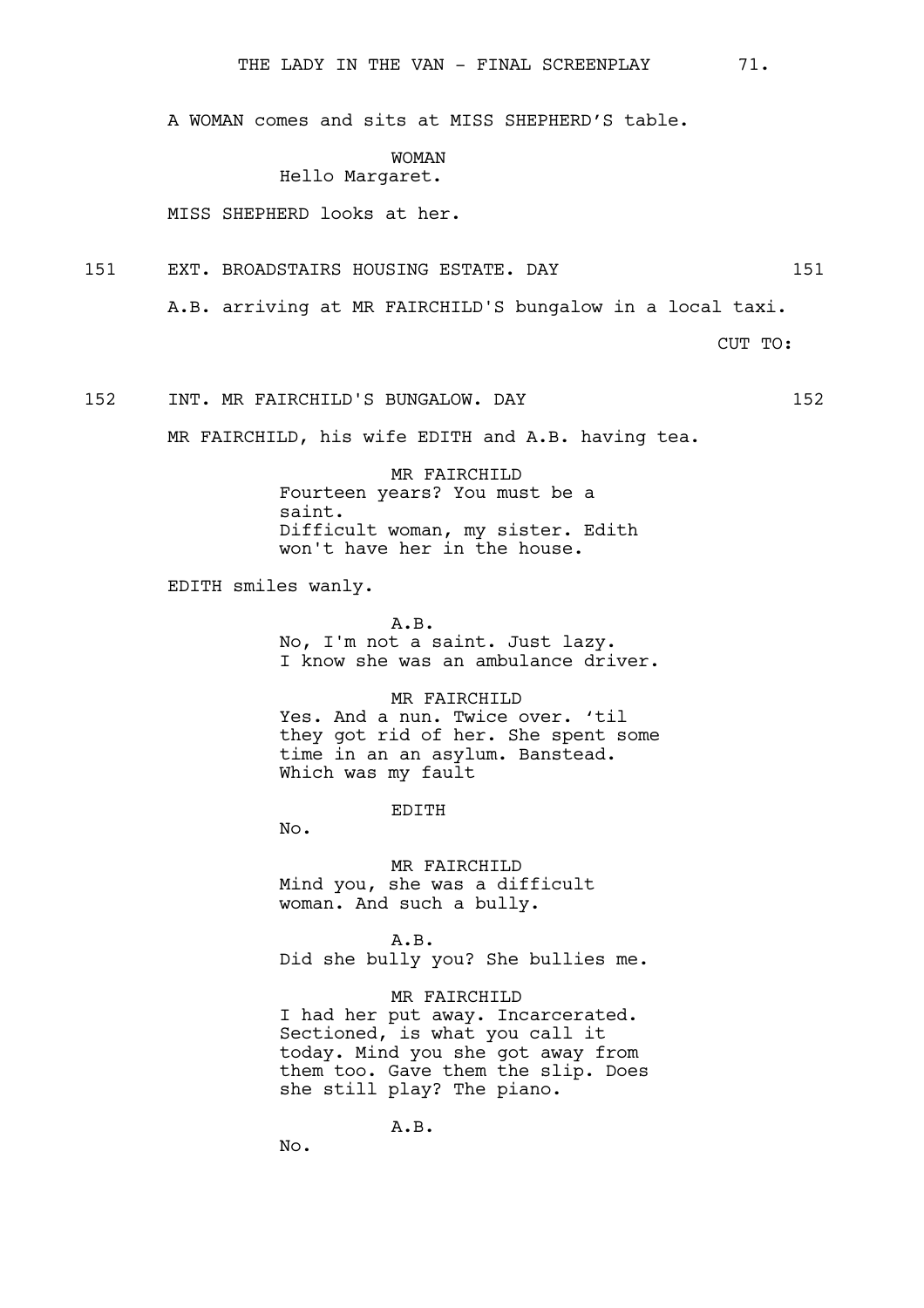MR FAIRCHILD That is sad. Have you heard of Cortot? Alfred Cortot, the virtuoso pianist.

A.B.

Yes..

He gets up and goes to the cabinet, finds a record.

MR FAIRCHILD Margaret was his pupil. She had to go over to Paris for lessons. Wasn't easy in those days. And practiced. Oh my word she used to practice all day long. Only the nuns put a stop to that. I was a vet in Africa and when I came back the music was out. Finished. Practicing had become praying.

He drops the needle on the record.

MR FAIRCHILD (CONT'D) Played at the Proms once.

The record plays. They listen. The music takes us back to -

153 INT. CONCERT HALL. NIGHT 153

The 1938 concert from the title sequence, which we see again. The camera moves in on the pianist, and we see that she is the young MISS SHEPHERD.

## 155A INT. DAY CENTRE RECEPTION AREA. NIGHT. 155A

As MISS SHEPHERD is crossing the reception room, dark except for a single night light, she sees a piano. She stops, drawn to it in spite of herself. She goes to it, opens it. Her arthritic but newly clean hands touch the keyboard. She tentatively plays the first bars of the slow movement, full of mistakes. Stops. Tries again. Stops.

Then, as if the memory is in her muscles, her fingers move across the keys and she plays an an elaborately beautiful passage from the middle of the movement, almost to perfection. The music takes her over.

# 156 EXT. 23 GLOUCESTER CRESCENT. NIGHT 156

The music continues to play.

A.B. walks up the drive, carrying a bunch of flowers, and passes the van. A.B. taps on van door.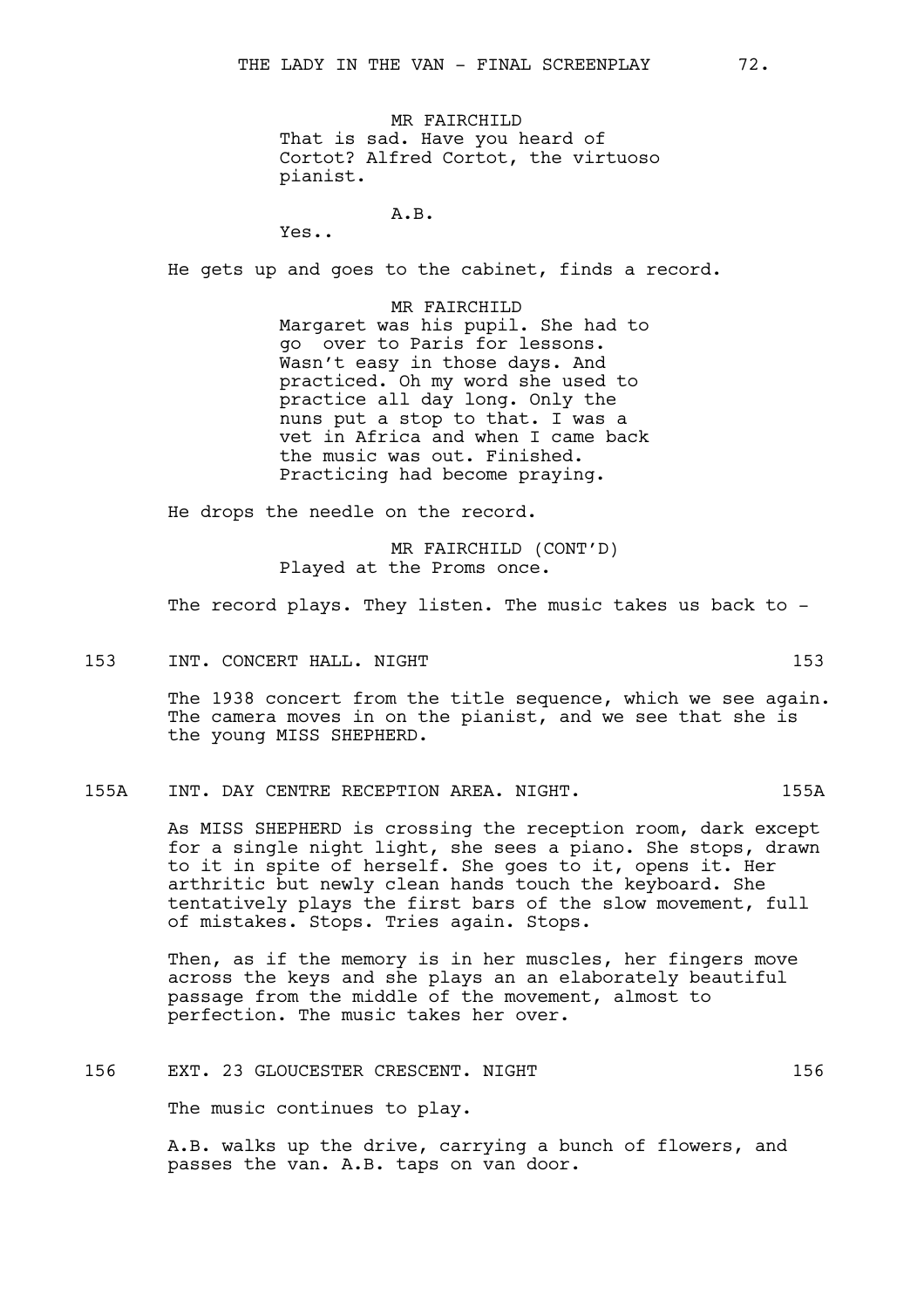He opens the van door.

A.B. (CONT'D) I just tried to visit you.

#### MISS SHEPHERD

I wasn't stopping there. A woman said my face rang a bell. Was I ever in Banstead? And would not stop. They gave me some mince. She said, you'll find the mince here a step up from the mince in Banstead. I don't know about the mince in Banstead, or anywhere else for that matter. It's where they put people when they're not right.

A.B.

Well you look nice and clean.

#### MISS SHEPHERD

That will be the bath. They let me do it myself, only the nurse came and gave me some finishing touches. She said I'd come up a treat.

A.B. offers her the bunch a flowers.

#### A.B.

I bought you these.

MISS SHEPHERD Flowers? What do I want with flowers? They only die. I've got enough on my plate without flowers…

A.B. You won't often have been given flowers.

MISS SHEPHERD Who says? I've had bigger flowers than these and with ribbons on. These don't compare. (pause) Music. How are people supposed to avoid it? You see I had it at my fingertips. I had it in my bones. I could play in the dark, had to sometimes. And the keys were like rooms. C Major. D Minor. Dark rooms. Light rooms. It was like a mansion to me, music.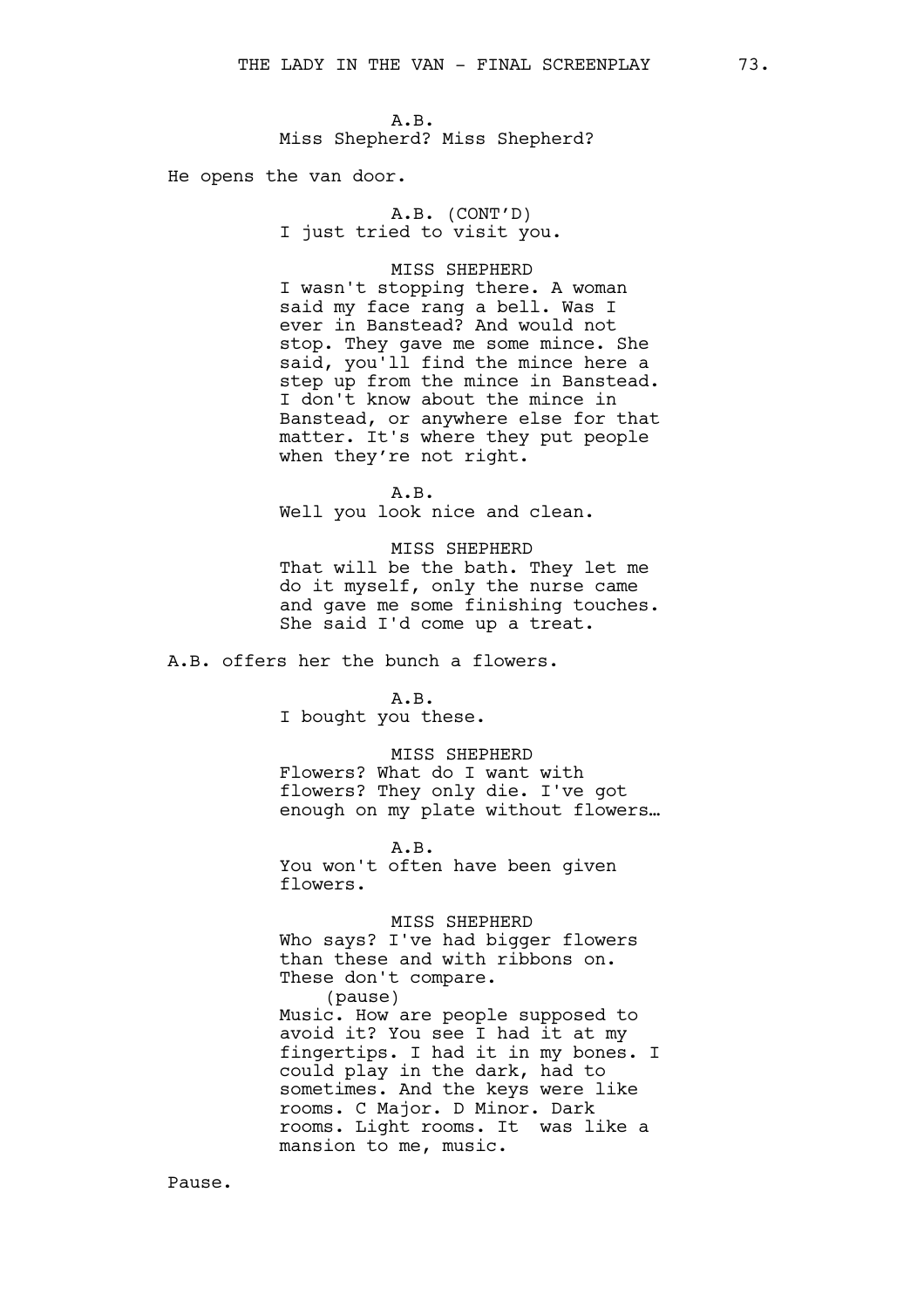MISS SHEPHERD (CONT'D) Only it worried me that playing came easier than praying. And I said this, which may have been a error.

A.B.

Said it to whom?

MISS SHEPHERD My confessor. He said that was another vent the devil could creep through. So he outlawed the piano. Put paid to music generally. Said that dividends would accrue in terms of growth of the spirit. Which they did. They did.

Pause.

|  |                     | MISS SHEPHERD |  | (CONT'D) |  |
|--|---------------------|---------------|--|----------|--|
|  | How is your mother? |               |  |          |  |

A.B.

The same.

MISS SHEPHERD Still in the coma?

A.B.

No.

MISS SHEPHERD Just getting a bit of shut-eye. People do.

A.B. Good night.

MISS SHEPHERD Mr Bennett. Hold my hand. It's clean.

He does. Closes the van door and walks towards the house.

ALAN BENNETT (V.O.) Some of what this woman had been I found out after she died, so with her life a deliberate mystery...

CUT TO:

157 INT. 23 GLOUCESTER CRESCENT. DAY 157

A.B. at the window.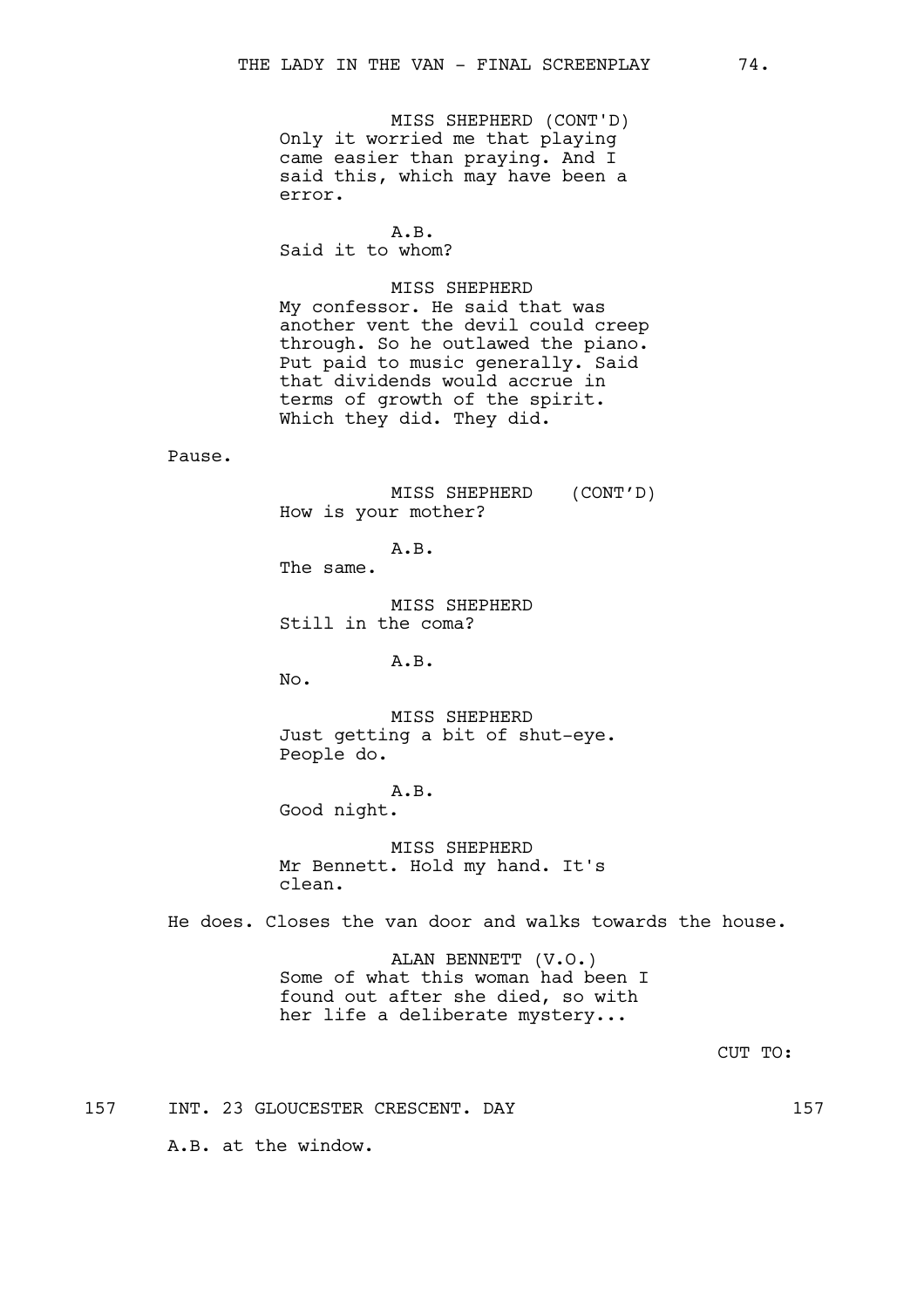ALAN BENNETT (V.O.) (CONT'D) ...to tell it I have occasionally had to invent, though much of it one could not make up. And I do not make it up when I say that it was on the morning after this talk, when she lay in the van with clean clothes and with her hair washed, that on that same morning comes the social worker in to the garden, bearing clean clothes, linen and ointment and knocks on the door of the van.

158/159 EXT. 23 GLOUCESTER CRESCENT. DAY 158/159

MISS BRISCOE at the van door.

MISS BRISCOE Mary (She knocks on van) Mary?

A.B. and Alan Bennett watch from inside. She opens the door.

160 EXT. 23 GLOUCESTER CRESCENT, DAY 160

A.B. arrives at the van door with MISS BRISCOE. MISS SHEPHERD lies dead inside.

> ALAN BENNETT (V.O.) It is a van no longer. It is a sepulchre.

Even now I do not venture into this evil-smelling tomb. I feel cheated that the discovery of the body has not actually been mine and that, having observed so much for so long, I am not the first to witness her death. Now in quick succession come the doctor, the priest and men from the undertaker's, all of whom this cold winter morning do what no one else has done for twenty years: namely without pause and seemingly without distaste step inside the van.

We see the undertakers men take out the body in an ordinaryseeming box.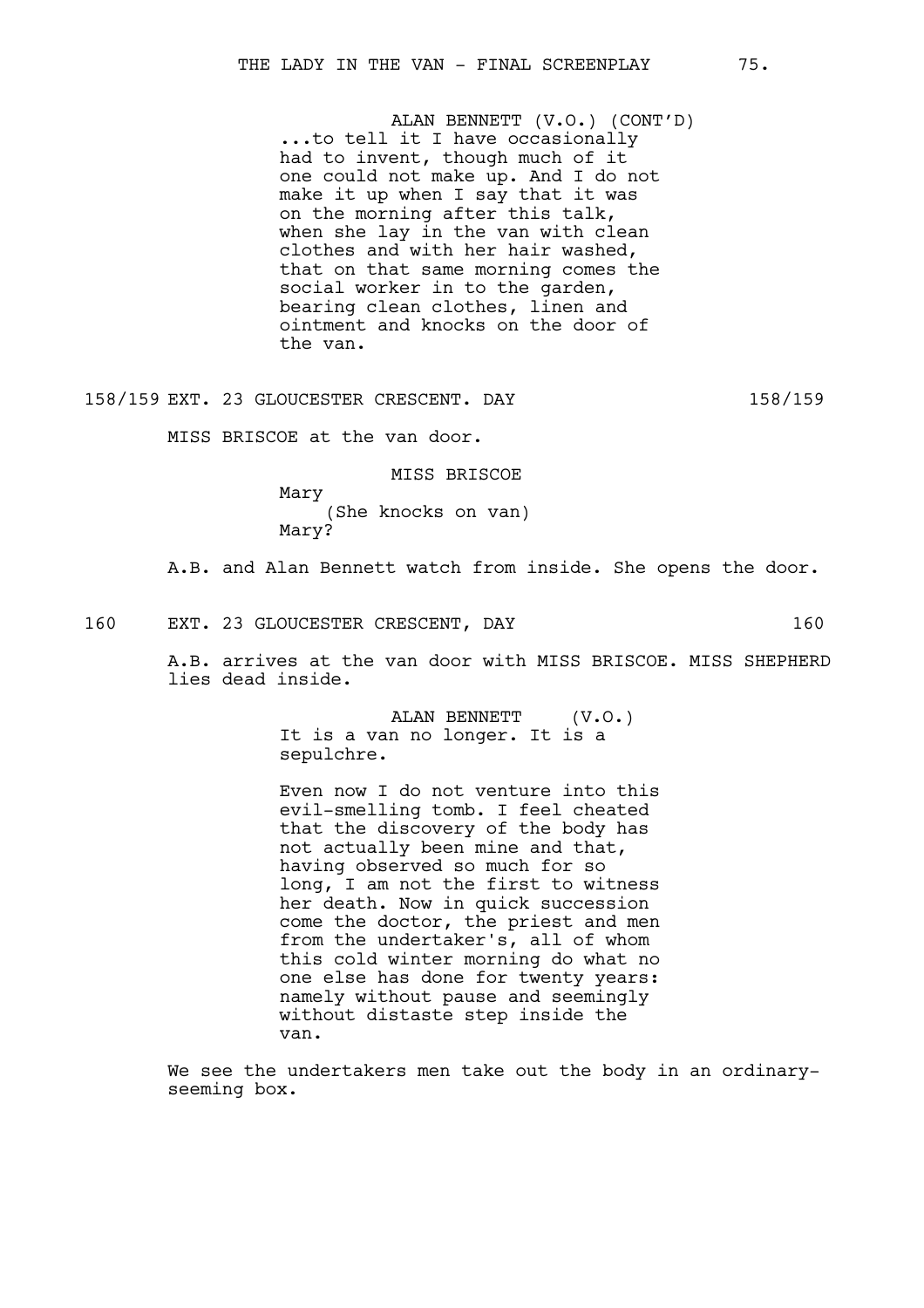# 161 INT. OUR LADY OF HAL R.C.CHURCH. DAY 161

The funeral. The coffin is in front of the altar. The FAIRCHILDS in the front pew. The NEIGHBOURS behind.

#### PRIEST

Lord, grant her ever-lasting rest and let perpetual light shine upon her. Present her to God the most high.

As the priest continues, a man materialises behind A.B. It is UNDERWOOD, MISS SHEPHERD's visitor.

UNDERWOOD

(quietly) She's gone then, the lady. (indicating the priest) He would know. She'll have told him. Only they got to keep mum, vicars. No helping the police with their enquiries. Did you know she was on the run?

A.B. Miss Shepherd?

CUT TO:

#### 162 EXT. ROAD TO BROADSTAIRS. DAY 162

Flashback. The junction. The motorbike slams into the van. The YOUNG BIKER's face smashes into the windscreen. The YOUNG BIKER dead on the road. MISS SHEPHERD at his side. She gets back into the van and drives off.

> UNDERWOOD (V.O.) (CONT'D) Miss whatever you called her. Oh yes. Stationary at a junction a young lad on a motorbike comes round a corener too fast. Smashes in to her vehicle.

163 INT. OUR LADY OF HAL R.C. CHURCH. DAY 163

#### UNDERWOOD

Not her fault. Only here's a dead boy on the road, whom she thinks she's killed. Does she call the police? Flag down a fellow motorist? Oh no. She clears off pronto, thereby putting herself on the wrong side of the law.

A.B. So you blackmailed her?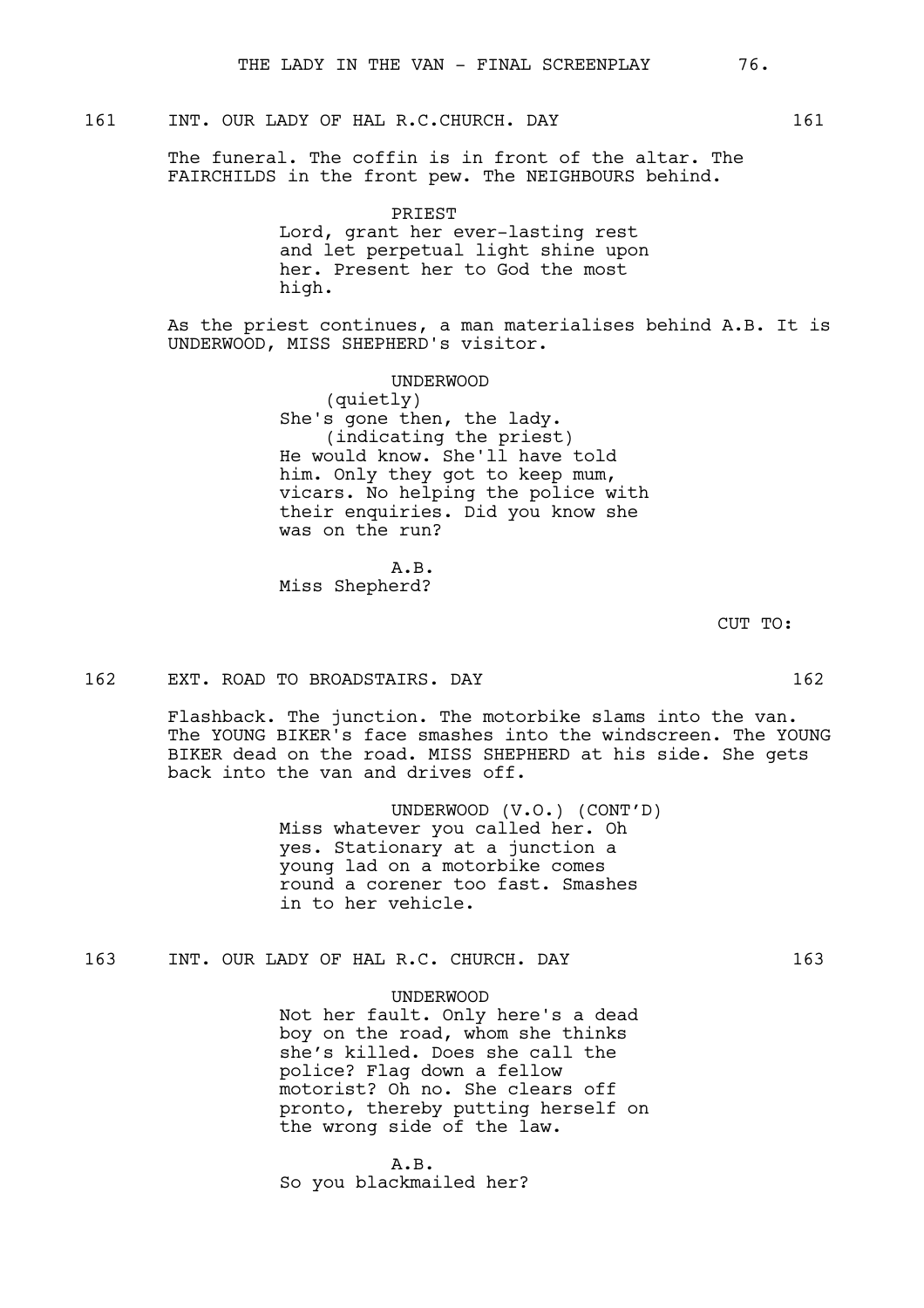UNDERWOOD I am a policeman, Mr Bennett. Retired of course, but we don't do things like that.

## 164 EXT. OUR LADY OF HAL R.C. CHURCH. DAY 164

The coffin is slid into the hearse.

RUFUS Well, it's a cut above her previous vehicle.

ALAN BENNETT (V.0.) All those years stood on my doorstep she was outside the law. A life...this is what I keep thinking...a life beside which mine is just dull.

165 EXT. GRAVEYARD. DAY 165

A.B. is alone at the grave. The undertaker's men hover nearby.

> ALAN BENNETT (V.0.) Left to my own thoughts at the graveside, one of the undertaker's men takes my eye. Not an occupation one drifts into, I imagine...

MISS SHEPHERD (who materialises behind him) Mr Bennett, excuse me, I'm supposed to be the centrepiece here.

ALAN BENNETT (V.O.) But I'm forgetting that the dead know everything.

MISS SHEPHERD You should be fighting back the tears, not eyeing up the talent.

A.B. turns startled to ALAN BENNETT who is beside him.

ALAN BENNETT Well, it's a thought. She's dead now. I can do what I want with her.

MISS SHEPHERD Yes you can, I'm dead. Feel free. Oh, hello. There are two of you now. Is that because you're in two minds?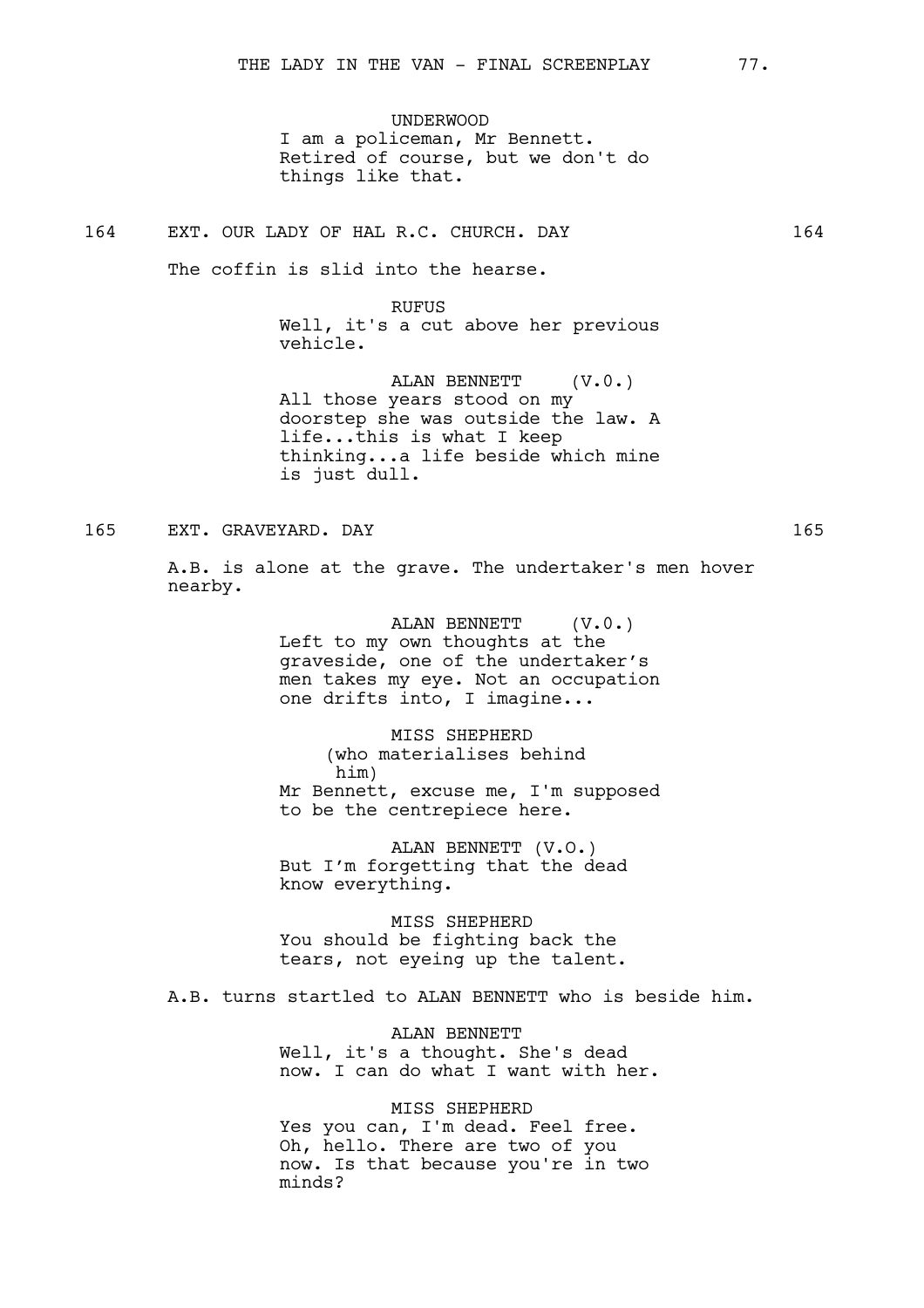ALAN BENNETT

Yes.

# A.B.

No.

MISS SHEPHERD walks away from the grave, the other two catching up with her.

> MISS SHEPHERD I've been wondering. Would either of you object if the van were to become a place of pilgrimage.

> > ALAN BENNETT

No.

A.B. I'm getting rid of the van. The van is going.

MISS SHEPHERD Healing could take place and any proceeds could go towards the nuns.

A.B. The nuns! What did the nuns ever do for you?

MISS SHEPHERD Well not much, but when the donations start rolling in they'll realise what a catch I would have been. It was the same with St Bernadette. They didn't realise with her until it was too late. This way! There's someone I want you to meet!

MISS SHEPHERD turns off the path, looking for someone. They follow.

> MISS SHEPHERD (CONT'D) (To ALAN BENNETT) That's something you could do. This thing you're trying to write, you could pump it up a bit. If it were along the lines of The Song of Bernadette it would make you a packet.

ALAN BENNETT looks unconvinced.

MISS SHEPHERD (CONT'D) Why do you just let me die? I'd like to go up into heaven. An ascension, possibly. A transfiguration.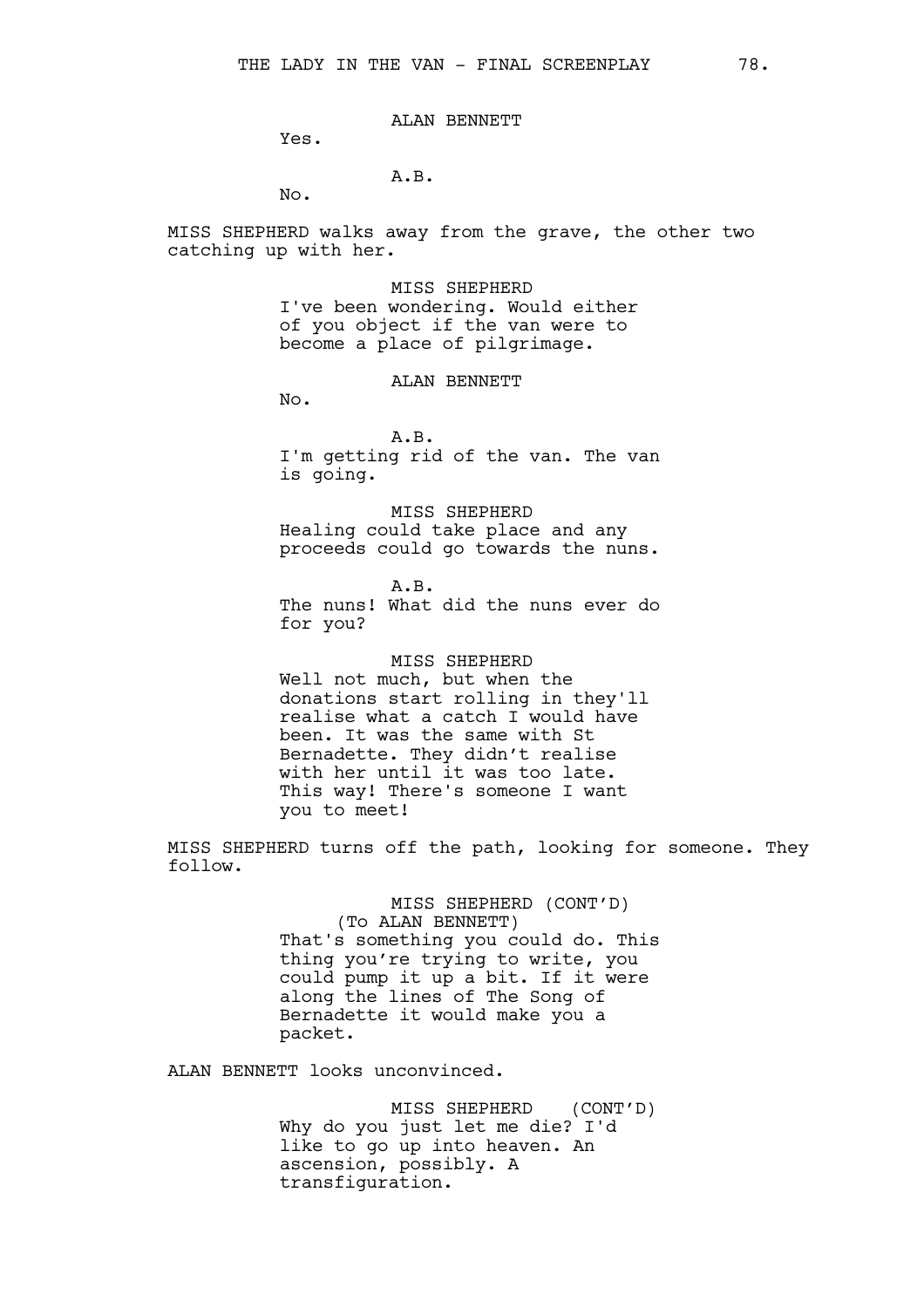ALAN BENNETT That's not really my kind of thing.

She has found who she's been looking for: a beaming YOUNG BIKER, sitting behind a gravestone, smoking.

> MISS SHEPHERD There you are. This is my new friend. It's the young man who crashed into the van.

#### YOUNG BIKER

Hi.

MISS SHEPHERD I thought it was me that killed him, only it turns out it was his own fault, so one way and another we've got heaps to talk about. Well, goodbye

She laughs.

MISS SHEPHERD (CONT'D) Mr Bennett...

A.B. & ALAN BENNETT Yes.

MISS SHEPHERD I came in to your drive for three months and I stayed for fifteen years!

She continues to laugh.

MISS SHEPHERD (CONT'D) Mr Bennett

A.B. & ALAN BENNETT

Yes.

MISS SHEPHERD Do you know what that is?

A.B. & ALAN BENNETT

No.

MISS SHEPHERD It's the last laugh.

She takes the BIKER'S hand. They walk away. A.B. looks at ALAN BENNETT. ALAN BENNETT shrugs.

> ALAN BENNETT Well, she wanted an ascension. Let's answer her prayers. (MORE)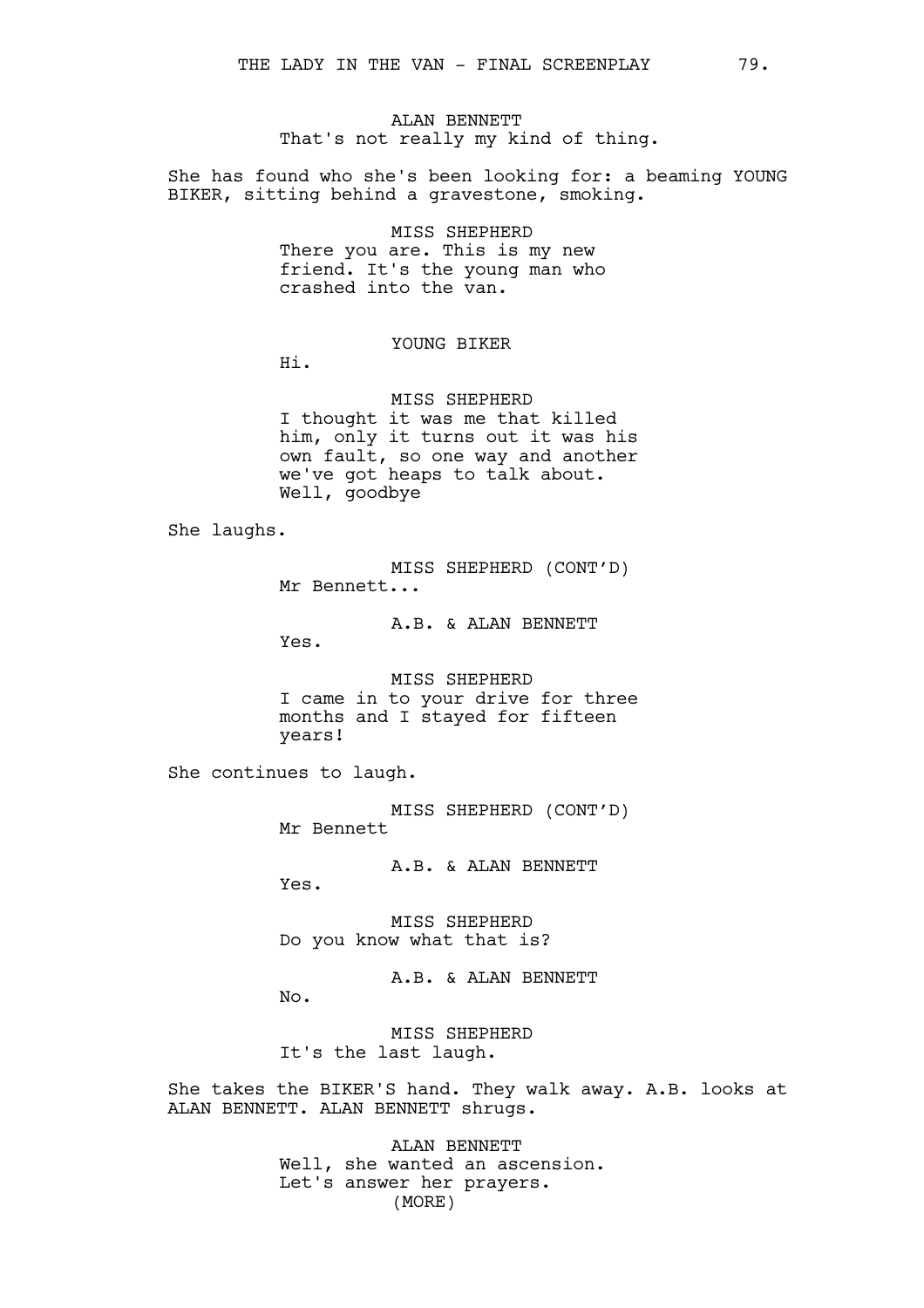Stand by, Miss Mary Teresa Shepherd, late of 23 Gloucester Crescent. Up you go! ALAN BENNETT (CONT'D)

They look back towards MISS SHEPHERD who ascends to Heaven.

CUT TO:

167 EXT. 23 GLOUCESTER CRESCENT. DAY. 167

A.B. cleaning out the van.

ALAN BENNETT Starting out as someone incidental to my life...she remained on the edge of it so long she became not incidental to it at all.

166 EXT./INT. OLD PEOPLES HOME. DAY 166

This speech over various shots including A.B. sitting with his mother, who lives on, on a bench overlooking the empty bay at Weston-super-Mare; and A.B. sitting by her bedside.

> ALAN BENNETT (V.O.) As homebound sons and daughters looking after their parents think of it as just marking time before their lives start..

167 EXT. 23 GLOUCESTER CRESCENT. DAY. 167

Later, A.B. is clearing the garden of Miss Shepherd's plastic bags. The outline of the truck visible in flecks of yellow paint. ALAN BENNETT is at the desk in the window.

> ALAN BENNETT (V.O.) ..so like them I learned there is no such thing as marking time, and that time marks you. In accommodating her and accommodating to her, I find twenty years of my life has gone.

The van is hauled out of the drive by a salvage truck. The truck driver scrawls 'On Tow' in the dirt on the windscreen. A.B. watches it go.

> ALAN BENNETT (V.O.) This broken-down old woman, her delusions, and the slow abridgement of her life with all its vehicular permutations, these have been given to me to record.. . (MORE)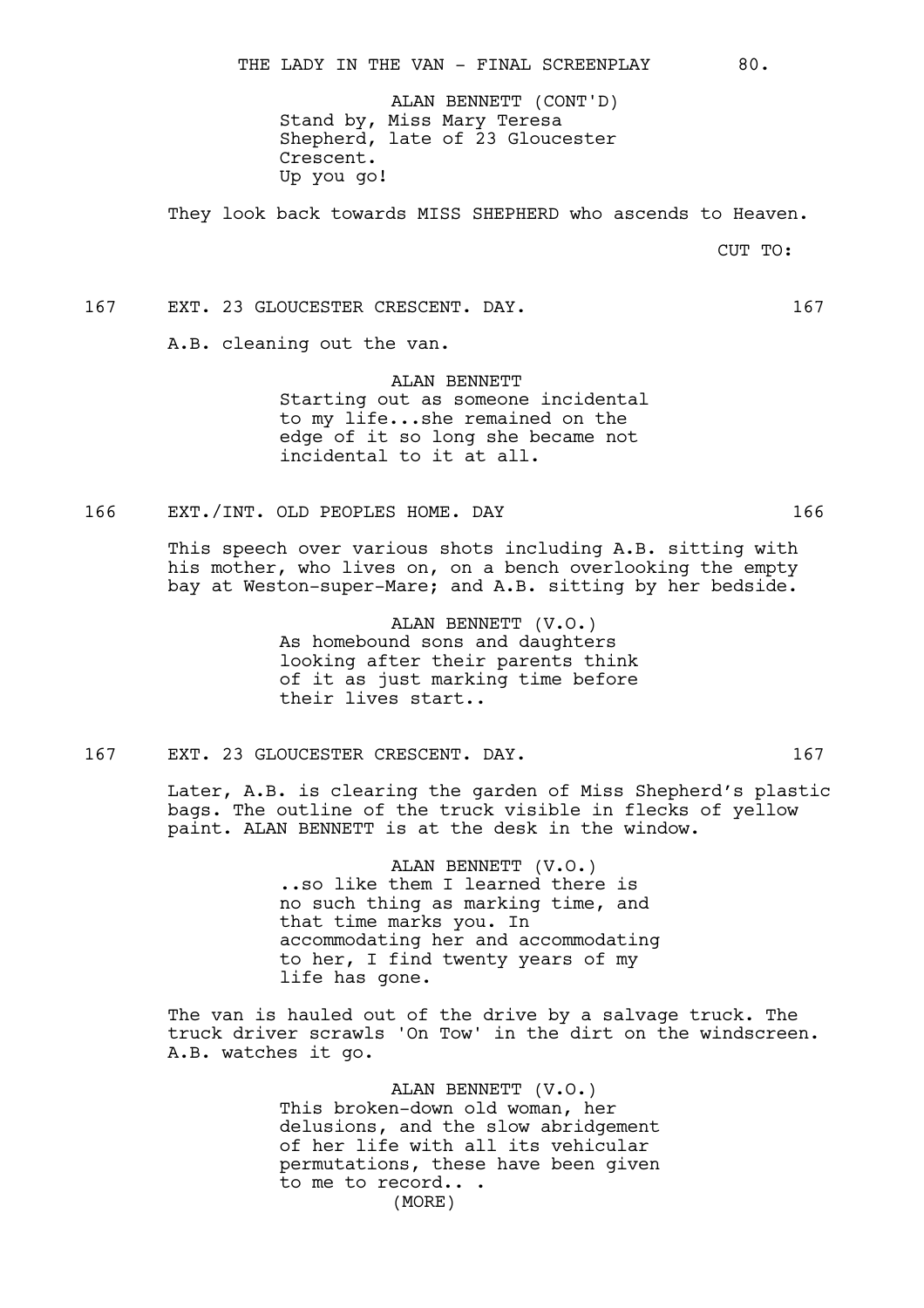THE LADY IN THE VAN - FINAL SCREENPLAY 81.

..as others record journeys across Tibet or Patagonia or the thighs of a dozen women. ALAN BENNETT (V.O.) (CONT'D)

CUT TO:

## 168 INT. 23 GLOUCESTER CRESCENT, STUDY. DAY. **(1990)** 168

A.B. opens a box containing copies of the first LRB paperback edition of The Lady In The Van.

> A.B. You wanted me to make things happen and I never have much. But it doesn't matter, because what I've learned - and maybe she taught me is that you don't put yourself into what you write. You find yourself there.

ALAN BENNETT I never wanted to write about her. And if there'd been a bit more in your life, I wouldn't have had to.

A.B. Maybe I will now.

The sound of the key in the front door, which bangs shut. A voice calls 'Hi!'

ALAN BENNETT

What?

A.B. Have a bit more in my life. I might even start living.

A.B. looks towards the MAN who now comes through the study door and greets him, and who seems quite at home.

A.B. (CONT'D)

Good day?

MAN Not bad. You?

A.B. shrugs and the ATTRACTIVE MAN puts his hand on his shoulder and leaves it there.

He goes towards the kitchen stairs.

MAN (CONT'D) You coming down?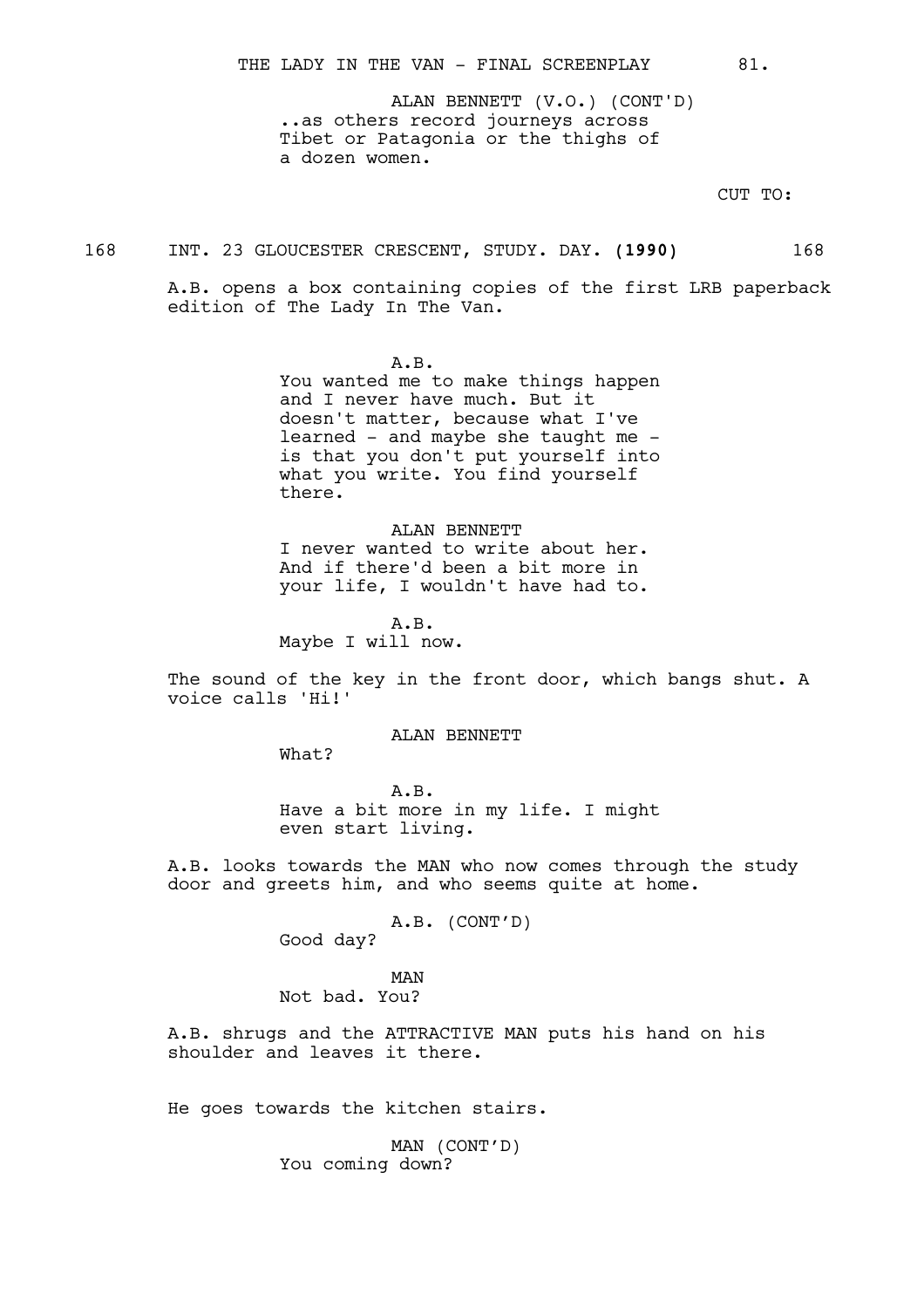# A.B.

Alright.

A.B. following him, saying to ALAN BENNETT as he goes.

A.B. (CONT'D) It's the end of the story, it might make a play. What do you think?

ALAN BENNETT still at the desk.

MAN (Going downstairs) Now I'm here I think you should stop talking to yourself.

A.B. looks back at the desk, and the chair is empty. A.B. smiles and follows ATTRACTIVE MAN downstairs.

169 EXT. 23 GLOUCESTER CRESCENT. DAY. **(AUTUMN 1990/2014)** 169

Wide on Gloucester Crescent, we see the real Alan Bennett cycling down the road.

In the now empty garden, A.B. and the neighbours conduct a small ceremony to mark the unveiling of a blue plaque on the wall.

With them, a film crew gathered outside 23 Gloucester Crescent making the film.

> A.B. Gloucester Crescent has had many notable residents but none odder or more remarkable than Miss Mary Shepherd to whom we dedicate this blue plaque today.

The plaque reads:

*Miss M T Shepherd "The Lady in the Van" Lived here 1974-1989*